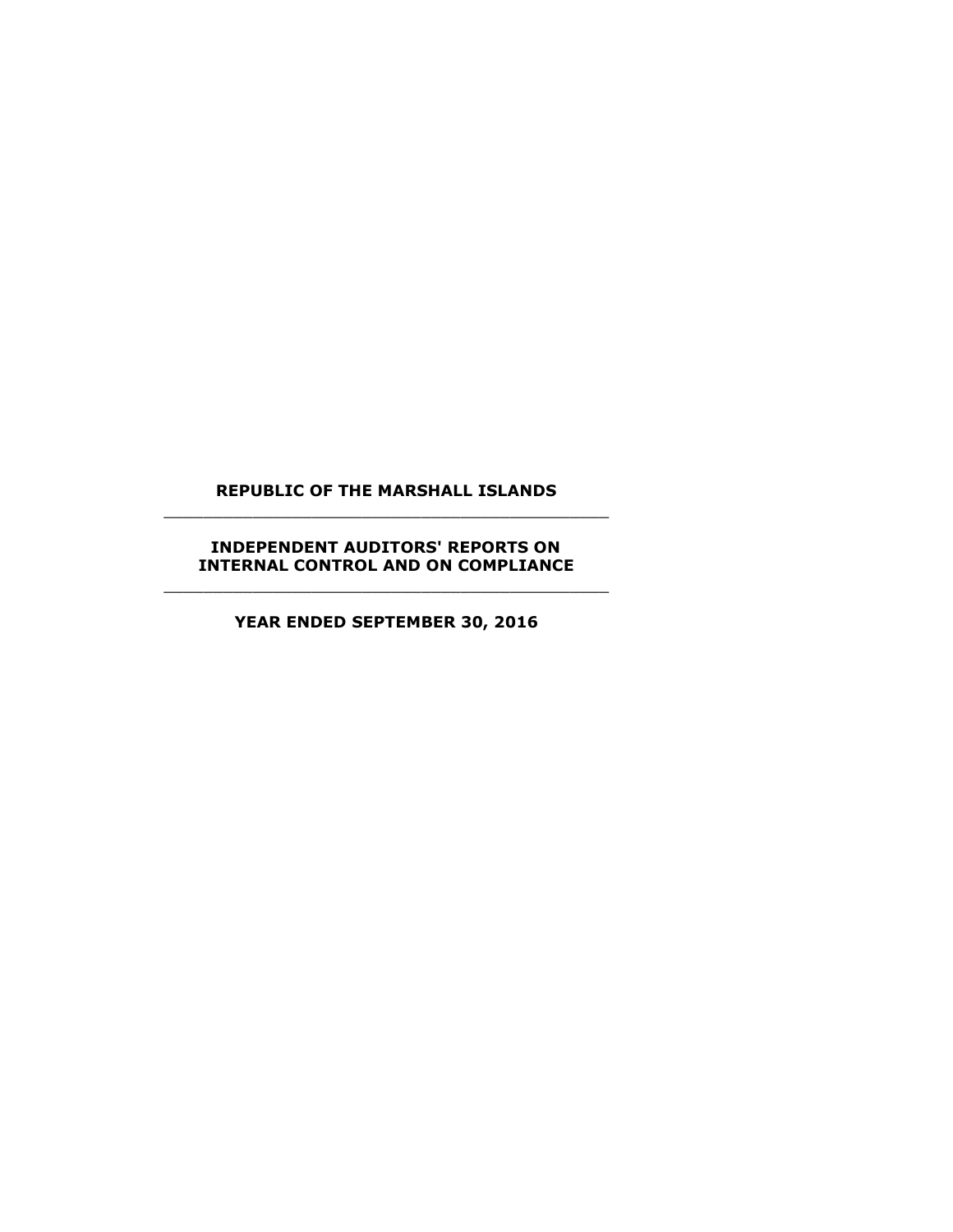Deloitte & Touche LLP 361 South Marine Corps Drive Tamuning, GU 96913 USA

Tel: +1 (671) 646-3884 Fax: +1 (671) 649-4265

www.deloitte.com

#### **INDEPENDENT AUDITORS' REPORT ON INTERNAL CONTROL OVER FINANCIAL REPORTING AND ON COMPLIANCE AND OTHER MATTERS BASED ON AN AUDIT OF FINANCIAL STATEMENTS PERFORMED IN ACCORDANCE WITH** *GOVERNMENT AUDITING STANDARDS*

Her Excellency Dr. Hilda C. Heine President Republic of the Marshall Islands:

We have audited, in accordance with auditing standards generally accepted in the United States of America and the standards applicable to financial audits contained in *Government Auditing Standards* issued by the Comptroller General of the United States, the financial statements of the governmental activities, the aggregate discretely presented component units, each major fund, and the aggregate remaining fund information of the Republic of the Marshall Islands (RepMar) as of and for the year ended September 30, 2016, and the related notes to the financial statements, which collectively comprise RepMar's basic financial statements, and have issued our report thereon dated June 28, 2017. Our report includes emphasis-of-matter paragraphs concerning implementation of new accounting standards, collectability of federal grants receivable, social security obligations and a debt guarantee.

For purposes of this report, our consideration of internal control over financial reporting and our tests of compliance with certain provisions of laws, regulations, contracts and grant agreements, and other matters did not include the Marshall Islands Scholarship, Grant and Loan Board, the Health Care Revenue Fund, the Marshall Islands Health Fund, the Marshall Islands Judiciary Fund, the Marshall Islands Social Security Administration, and the discretely presented component units, which were all audited by us. We have issued separate reports on our consideration of internal control over financial reporting and our tests of compliance with certain provisions of laws, regulations, contracts, and grant agreements, and other matters for these entities. The findings, if any, included in those reports are not included herein.

# **Internal Control Over Financial Reporting**

In planning and performing our audit of the financial statements, we considered RepMar's internal control over financial reporting (internal control) to determine the audit procedures that are appropriate in the circumstances for the purpose of expressing our opinions on the financial statements, but not for the purpose of expressing an opinion on the effectiveness of RepMar's internal control. Accordingly, we do not express an opinion on the effectiveness of RepMar's internal control.

Our consideration of internal control was for the limited purpose described in the preceding paragraph and was not designed to identify all deficiencies in internal control that might be material weaknesses or significant deficiencies and therefore, material weaknesses or significant deficiencies may exist that have not been identified. However, as described in the accompanying Schedule of Findings and Questioned Costs, we identified certain deficiencies in internal control that we consider to be material weaknesses and significant deficiencies.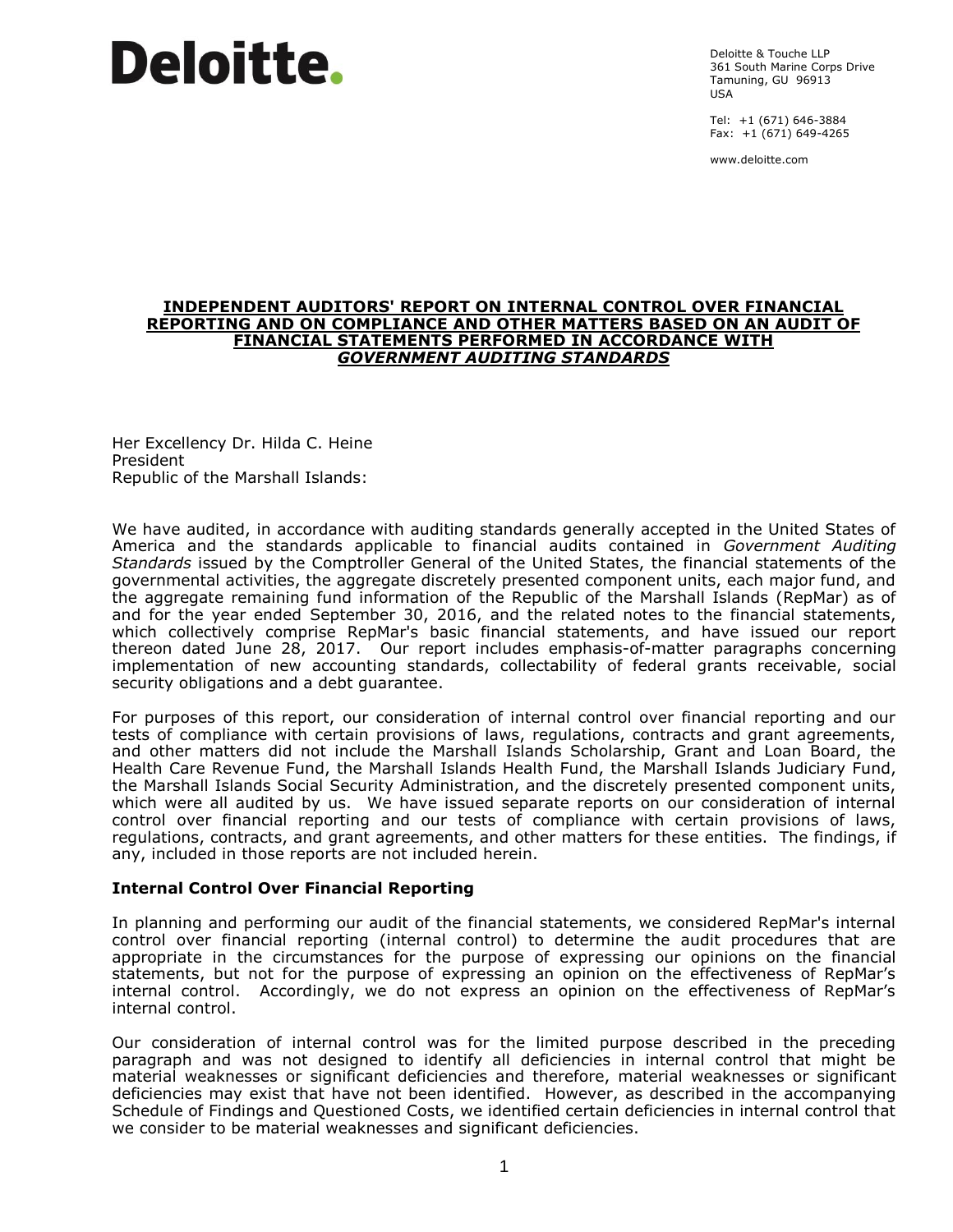A *deficiency in internal control* exists when the design or operation of a control does not allow management or employees, in the normal course of performing their assigned functions, to prevent, or detect and correct, misstatements on a timely basis. A *material weakness* is a deficiency, or a combination of deficiencies, in internal control such that there is a reasonable possibility that a material misstatement of the entity's financial statements will not be prevented, or detected and corrected on a timely basis. We consider the deficiencies described in the accompanying Schedule of Findings and Questioned Costs as items 2016-004 and 2016-011 to be material weaknesses.

A *significant deficiency* is a deficiency, or a combination of deficiencies, in internal control that is less severe than a material weakness, yet important enough to merit attention by those charged with governance. We consider the deficiencies described in the accompanying Schedule of Findings and Questioned Costs as item 2016-001 to be significant deficiencies.

# **Compliance and Other Matters**

As part of obtaining reasonable assurance about whether RepMar's financial statements are free from material misstatement, we performed tests of its compliance with certain provisions of laws, regulations, contracts, and grant agreements, noncompliance with which could have a direct and material effect on the determination of financial statement amounts. However, providing an opinion on compliance with those provisions was not an objective of our audit, and accordingly, we do not express such an opinion. The results of our tests disclosed instances of noncompliance or other matters that are required to be reported under *Government Auditing Standards* and which are described in the accompanying Schedule of Findings and Questioned Costs as items 2016-006, 2016-010 and 2016-012.

# **RepMar's Responses to Findings**

RepMar's response to the findings identified in our audit is described in the accompanying Corrective Action Plan. RepMar's response was not subjected to the auditing procedures applied in the audit of the financial statements and, accordingly, we express no opinion on it.

# **Purpose of this Report**

The purpose of this report is solely to describe the scope of our testing of internal control and compliance and the results of that testing, and not to provide an opinion on the effectiveness of the entity's internal control or on compliance. This report is an integral part of an audit performed in accordance with *Government Auditing Standards* in considering the entity's internal control and compliance. Accordingly, this communication is not suitable for any other purpose.

Doithe Nachell

June 28, 2017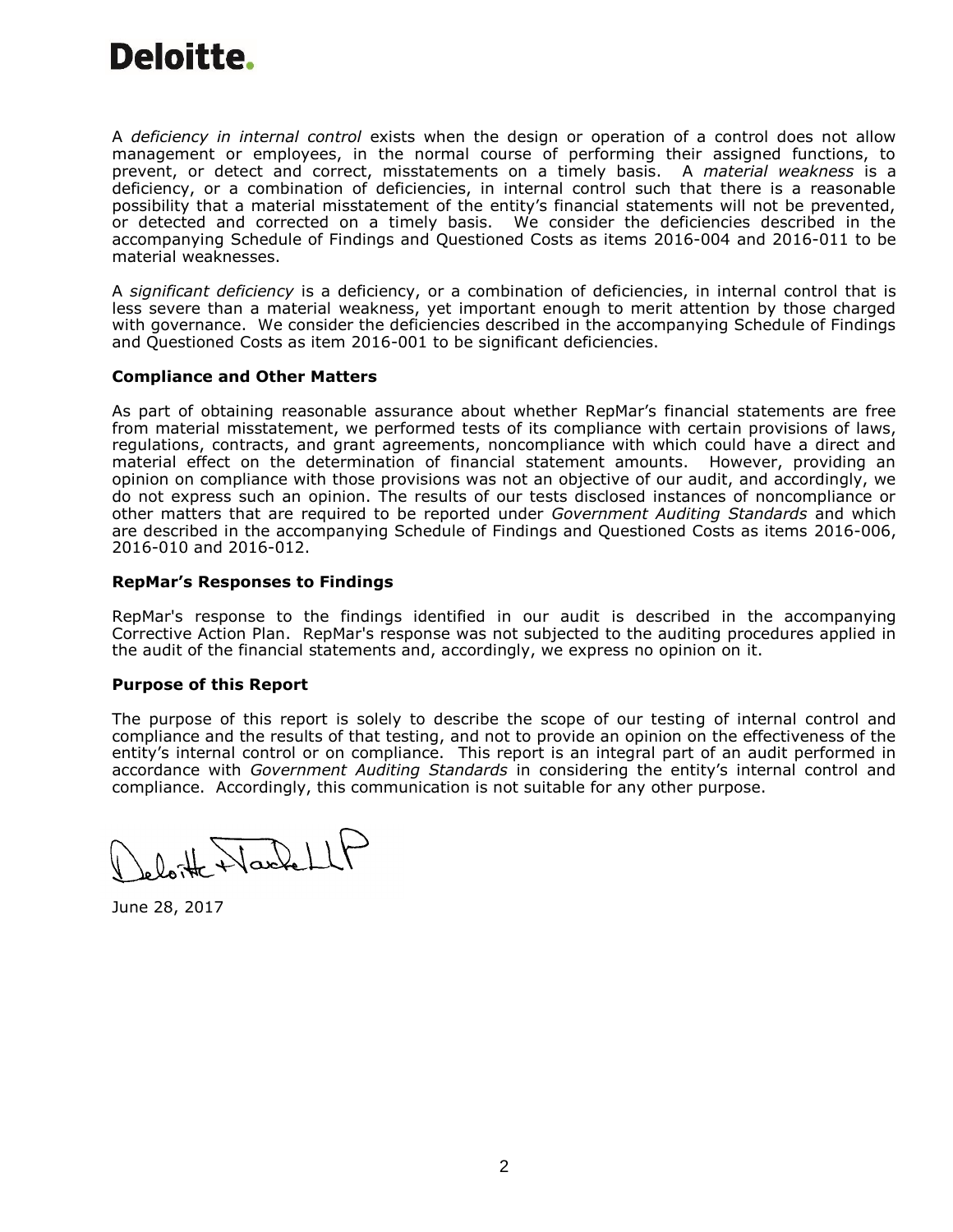Deloitte & Touche LLP 361 South Marine Corps Drive Tamuning, GU 96913 USA

Tel: +1 (671) 646-3884 Fax: +1 (671) 649-4265

www.deloitte.com

#### **INDEPENDENT AUDITORS' REPORT ON COMPLIANCE FOR EACH MAJOR FEDERAL PROGRAM; REPORT ON INTERNAL CONTROL OVER COMPLIANCE; AND REPORT ON SCHEDULE OF EXPENDITURES OF FEDERAL AWARDS REQUIRED BY THE UNIFORM GUIDANCE**

Her Excellency Dr. Hilda C. Heine President Republic of the Marshall Islands:

# **Report on Compliance for Each Major Federal Program**

We have audited the Republic of the Marshall Islands' (RepMar's) compliance with the types of compliance requirements described in the *OMB Compliance Supplement* that could have a direct and material effect on each of RepMar's major federal programs for the year ended September 30, 2016. RepMar's major federal programs are identified in the summary of auditors' results section of the accompanying Schedule of Findings and Questioned Costs.

As discussed in note 3 to the Schedule of Expenditures of Federal Awards, RepMar's basic financial statements include the operations of certain entities whose federal awards are not included in the accompanying Schedule of Expenditures of Federal Awards for the year ended September 30, 2016. Our audit, described below, did not include the operations of the entities identified in note 3 as these entities conducted separate audits in accordance with Title 2 U.S. *Code of Federal Regulations* Part 200, *Uniform Administrative Requirements, Cost Principles, Audit Requirements for Federal Awards* (the Uniform Guidance), if required.

# *Management's Responsibility*

Management is responsible for compliance with federal statutes, regulations, and the terms and conditions of its federal awards applicable to its federal programs.

# *Auditors' Responsibility*

Our responsibility is to express an opinion on compliance for each of RepMar's major federal programs based on our audit of the types of compliance requirements referred to above. We conducted our audit of compliance in accordance with auditing standards generally accepted in the United States of America; the standards applicable to financial audits contained in *Government Auditing Standards*, issued by the Comptroller General of the United States; and the audit requirements of the Uniform Guidance. Those standards and the Uniform Guidance require that we plan and perform the audit to obtain reasonable assurance about whether noncompliance with the types of compliance requirements referred to above that could have a direct and material effect on a major federal program occurred. An audit includes examining, on a test basis, evidence about RepMar's compliance with those requirements and performing such other procedures as we considered necessary in the circumstances.

We believe that our audit provides a reasonable basis for our opinion on compliance for major federal programs. However, our audit does not provide a legal determination of RepMar's compliance.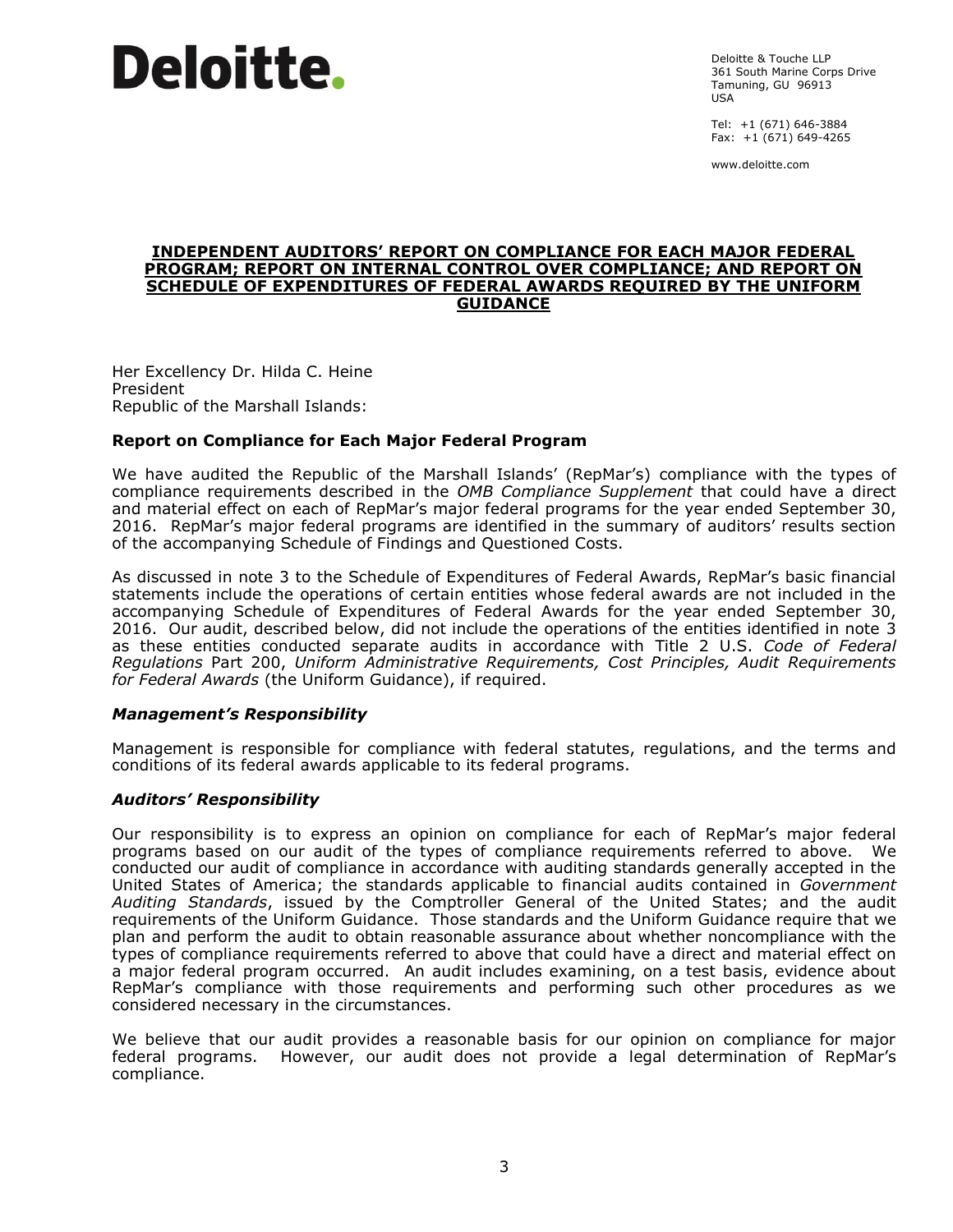# *Basis for Qualified Opinion on Each Major Federal Program*

As described in Findings 2016-002 through 2016-004 and 2016-007 in the accompanying Schedule of Findings and Questioned Costs, RepMar did not comply with requirements regarding the following:

| <b>Finding #</b> | CFDA # | <b>Program (or Cluster) Name</b>                                                                                            | <b>Compliance Requirement</b>                    |
|------------------|--------|-----------------------------------------------------------------------------------------------------------------------------|--------------------------------------------------|
| 2016-002         | 15.875 | Economic, Social and Political Development of                                                                               | Cash Management                                  |
|                  |        | the Territories: Compact of Free Association, As<br>Amended, Sector Grants                                                  |                                                  |
| 2016-004         | 15.875 | Economic, Social and Political Development of<br>the Territories: Compact of Free Association, As<br>Amended, Sector Grants | <b>Equipment and Real Property</b><br>Management |
| 2016-007         | 15.875 | Economic, Social and Political Development of<br>the Territories: Compact of Free Association, As<br>Amended, Sector Grants | Reporting                                        |
| 2016-003         | 84.027 | Special Education - Grants to States                                                                                        | Cash Management                                  |
| 2016-004         | 84.027 | Special Education - Grants to States                                                                                        | Equipment and Real Property<br>Management        |

Compliance with such requirements is necessary, in our opinion, for RepMar to comply with the requirements applicable to each of its major federal programs.

# *Qualified Opinion on Each Major Federal Program*

In our opinion, except for the noncompliance described in the Basis for Qualified Opinion paragraph, RepMar complied, in all material respects, with the types of compliance requirements referred to above that could have a direct and material effect on each of its major federal programs for the year ended September 30, 2016.

# *Other Matters*

The results of our auditing procedures disclosed other instances of noncompliance which are required to be reported in accordance with the Uniform Guidance and which are described in the accompanying Schedule of Findings and Questioned Costs as items 2016-001, 2016-005, 2016- 006, 2016-008 and 2016-009 as follows:

| <b>Finding #</b> | CFDA#  | <b>Program (or Cluster) Name</b>                                                                                            | <b>Compliance Requirement</b>                                        |
|------------------|--------|-----------------------------------------------------------------------------------------------------------------------------|----------------------------------------------------------------------|
| 2016-001         | 15.875 | Economic, Social and Political Development of<br>the Territories: Compact of Free Association, As<br>Amended, Sector Grants | Allowable Costs/Cost Principles                                      |
| 2016-005         | 15.875 | Economic, Social and Political Development of<br>the Territories: Compact of Free Association, As<br>Amended, Sector Grants | Period of Availability of Federal<br>Funds:<br>Period of Performance |
| 2016-006         | 15.875 | Economic, Social and Political Development of<br>the Territories: Compact of Free Association, As<br>Amended, Sector Grants | Procurement and Suspension<br>and Debarment                          |
| 2016-008         | 15.875 | Economic, Social and Political Development of<br>the Territories: Compact of Free Association, As<br>Amended, Sector Grants | Subrecipient Monitoring                                              |
| 2016-009         | 15.875 | Economic, Social and Political Development of<br>the Territories: Compact of Free Association, As<br>Amended, Sector Grants | <b>Special Tests and Provisions</b>                                  |
| 2016-001         | 84.027 | Special Education - Grants to States                                                                                        | Allowable Costs/Cost Principles                                      |

Our opinion on each major federal program is not modified with respect to these matters.

RepMar's response to the noncompliance findings identified in our audit is described in the accompanying Corrective Action Plan. RepMar's response was not subjected to the auditing procedures applied in the audit of compliance and, accordingly, we express no opinion on the response.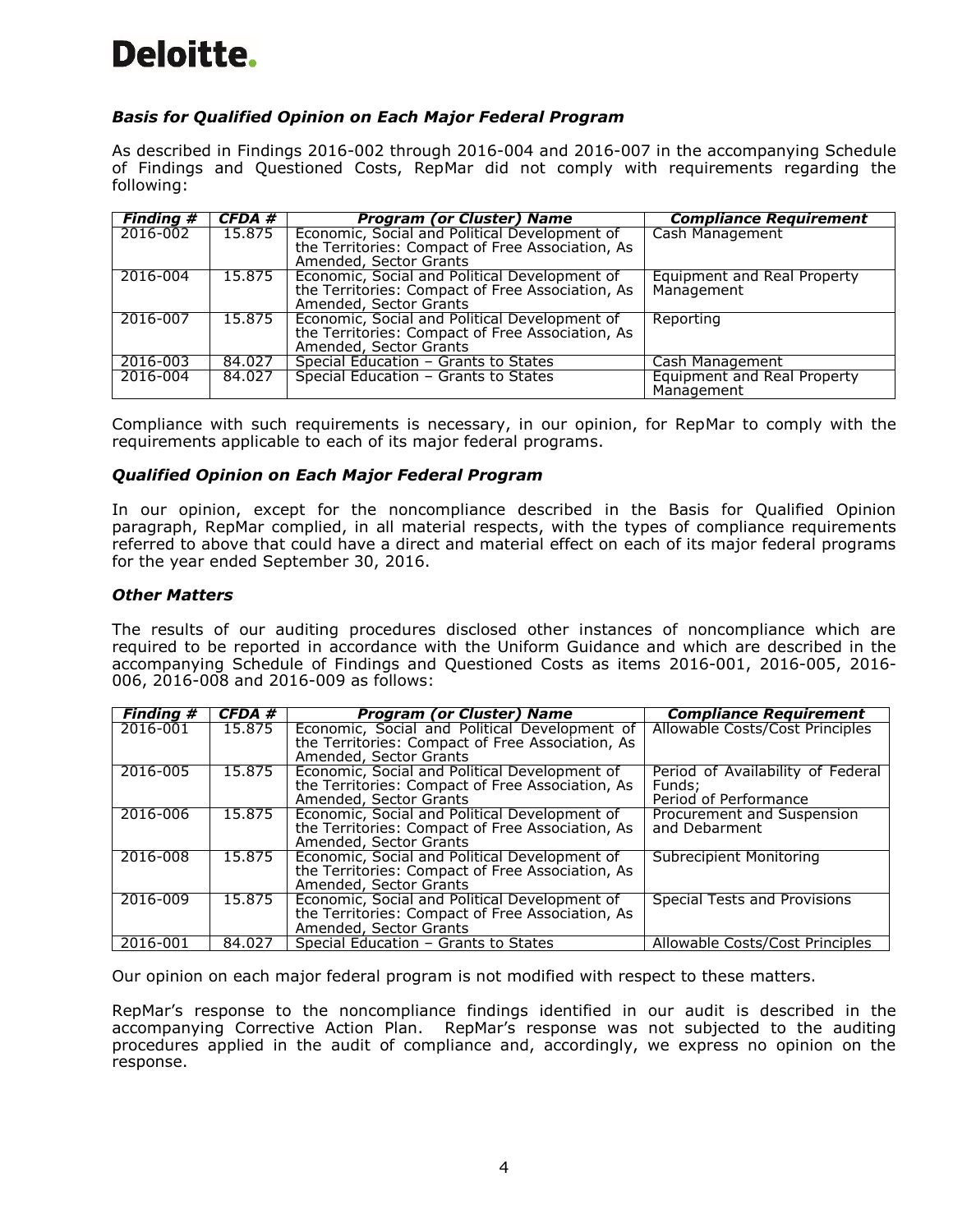# **Report on Internal Control Over Compliance**

Management of RepMar is responsible for establishing and maintaining effective internal control over compliance with the types of compliance requirements referred to above. In planning and performing our audit of compliance, we considered RepMar's internal control over compliance with the types of requirements that could have a direct and material effect on each major federal program to determine the auditing procedures that are appropriate in the circumstances for the purpose of expressing an opinion on compliance for each major federal program and to test and report on internal control over compliance in accordance with the Uniform Guidance, but not for the purpose of expressing an opinion on the effectiveness of internal control over compliance. Accordingly, we do not express an opinion on the effectiveness of RepMar's internal control over compliance.

Our consideration of internal control over compliance was for the limited purpose described in the preceding paragraph and was not designed to identify all deficiencies in internal control over compliance that might be material weaknesses or significant deficiencies and therefore, material weaknesses or significant deficiencies may exist that have not been identified. However, as discussed below, we identified certain deficiencies in internal control over compliance that we consider to be material weaknesses and significant deficiencies.

A *deficiency in internal control over compliance* exists when the design or operation of a control over compliance does not allow management or employees, in the normal course of performing their assigned functions, to prevent, or detect and correct, noncompliance with a type of compliance requirement of a federal program on a timely basis. A *material weakness in internal control over compliance* is a deficiency, or a combination of deficiencies, in internal control over compliance, such that there is reasonable possibility that material noncompliance with a type of compliance requirement of a federal program will not be prevented, or detected and corrected, on a timely basis. We consider the deficiencies in internal control over compliance described in the accompanying Schedule of Findings and Questioned Costs as items 2016-002 through 2016-004 and 2016-007 to be material weaknesses.

A *significant deficiency in internal control over compliance* is a deficiency, or a combination of deficiencies, in internal control over compliance with a type of compliance requirement of a federal program that is less severe than a material weakness in internal control over compliance, yet important enough to merit attention by those charged with governance. We consider the deficiencies in internal control over compliance described in the accompanying Schedule of Findings and Questioned Costs as items 2016-001, 2016-005, 2016-006, 2016-008 and 2016-009 to be significant deficiencies.

RepMar's response to the internal control over compliance findings identified in our audit is described in the accompanying Corrective Action Plan. RepMar's response was not subjected to the auditing procedures applied in the audit of compliance and, accordingly, we express no opinion on the response.

The purpose of this report on internal control over compliance is solely to describe the scope of our testing of internal control over compliance and the results of that testing based on the requirements of the Uniform Guidance. Accordingly, this report is not suitable for any other purpose.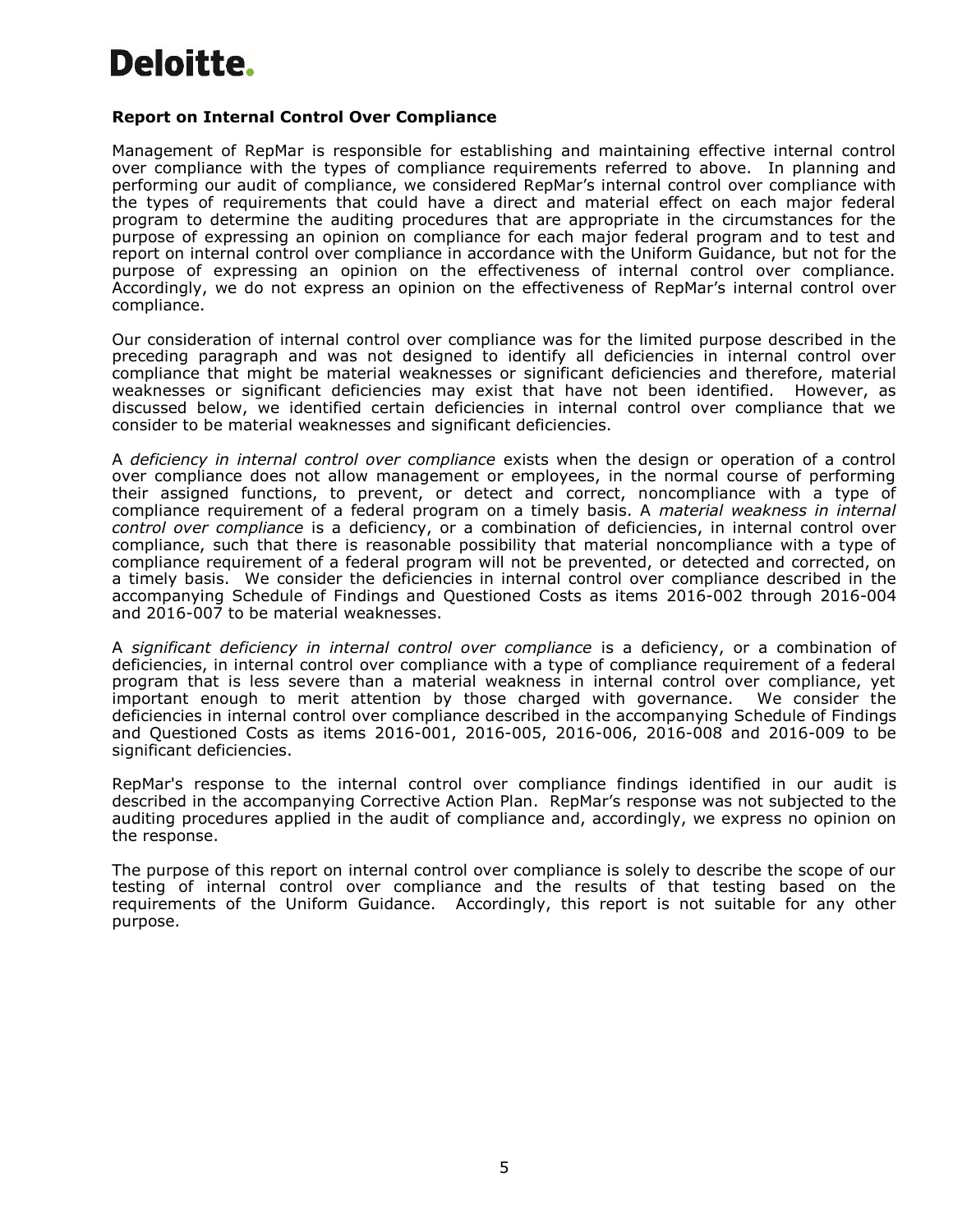# **Report on Schedule of Expenditures of Federal Awards Required by the Uniform Guidance**

We have audited the financial statements of the governmental activities, the aggregate discretely presented component units, each major fund, and the aggregate remaining fund information of RepMar as of and for the year ended September 30, 2016, and the related notes to the financial statements, which collectively comprise RepMar's basic financial statements. We issued our report thereon dated June 28, 2017, which contained unmodified opinions on those financial statements and included emphasis-of-matter paragraphs concerning implementation of new accounting standards, collectability of federal grants receivable, social security obligations and a debt guarantee. Our audit was conducted for the purpose of forming opinions on the financial statements that collectively comprise the basic financial statements. The accompanying Schedule of Expenditures of Federal Awards is presented for purposes of additional analysis as required by the Uniform Guidance and is not a required part of the basic financial statements. Such information is the responsibility of management and was derived from and relates directly to the underlying accounting and other records used to prepare the basic financial statements. The information has been subjected to the auditing procedures applied in the audit of the financial statements and certain additional procedures, including comparing and reconciling such information directly to the underlying accounting and other records used to prepare the basic financial statements or to the basic financial statements themselves, and other additional procedures in accordance with auditing standards generally accepted in the United States of America. In our opinion, the Schedule of Expenditures of Federal Awards is fairly stated in all material respects in relation to the basic financial statements as a whole.

Jeloitte WardellP

June 28, 2017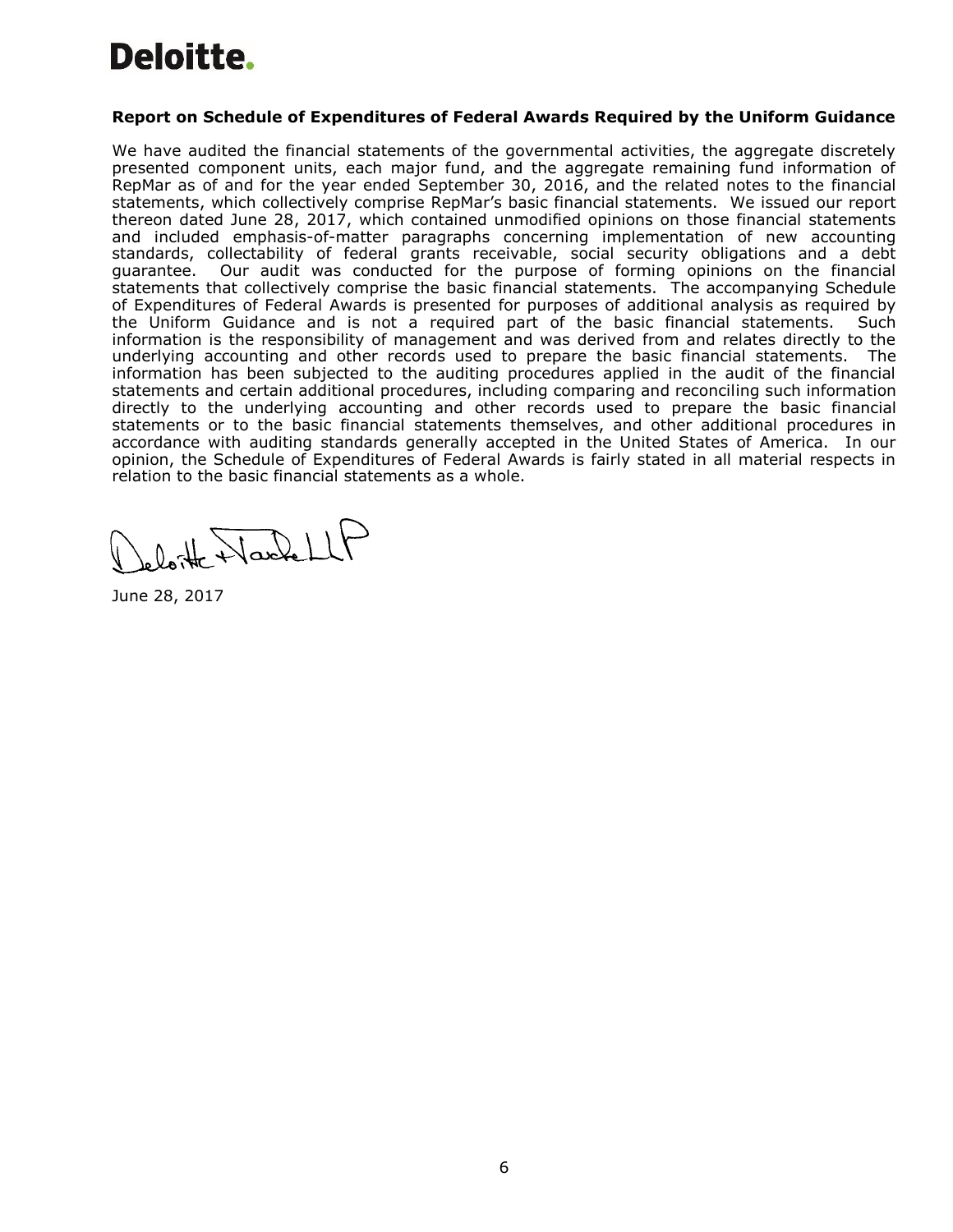#### Summary Schedule of Expenditures of Federal Awards, By Grantor Year Ended September 30, 2016

| <b>Agency</b>                                | Federal<br>Expenditures |
|----------------------------------------------|-------------------------|
| U.S. Department of Commerce                  | 518,247<br>\$           |
| U.S. Department of Agriculture               | 543,354                 |
| U.S. Department of the Interior              | 56,450,958              |
| U.S. Department of Education                 | 1,673,876               |
| U.S. Department of Health and Human Services | 5,734,447               |
| U.S. Department of Homeland Security         | 55,825                  |
|                                              | 64,976,707              |
|                                              |                         |

Note: All awards are received direct from the Federal Agency.

See accompanying notes to schedule of expenditures of federal awards.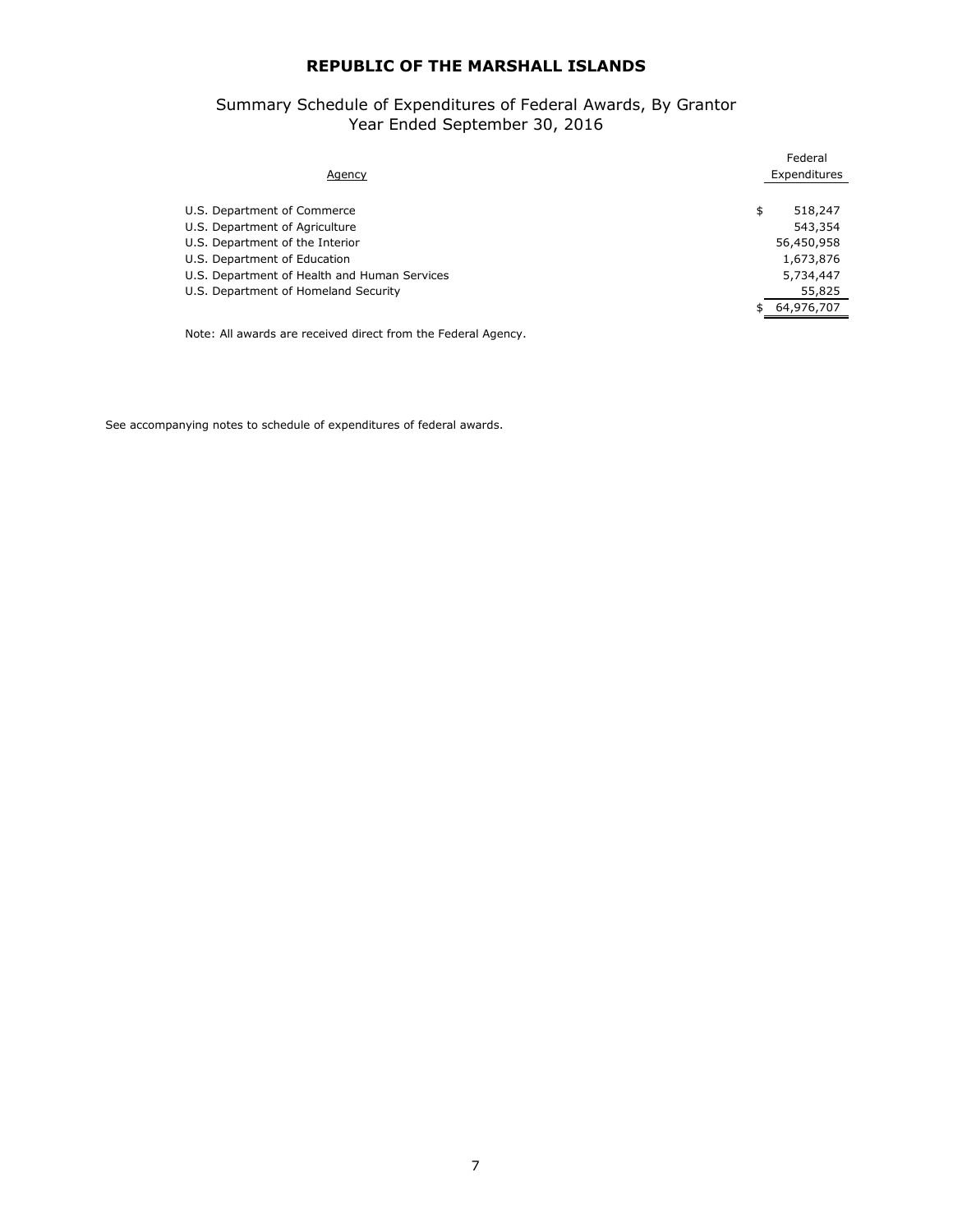#### Schedule of Expenditures of Federal Awards Year Ended September 30, 2016

|        |                                                                                                                                         | Federal              |
|--------|-----------------------------------------------------------------------------------------------------------------------------------------|----------------------|
| CFDA#  | Agency/Program                                                                                                                          | Expenditures         |
|        | <b>GENERAL FUND AND REIMBURSABLE FUND:</b>                                                                                              |                      |
|        | U.S. Department of Commerce:                                                                                                            |                      |
| 11.460 | Special Oceanic and Atmospheric Projects                                                                                                | \$<br>518,247        |
|        | <b>U.S. FEDERAL GRANTS FUND:</b>                                                                                                        |                      |
|        | U.S. Department of Agriculture:                                                                                                         |                      |
| 10.567 | Food Distribution Program on Indian Reservations                                                                                        | \$<br>411,479        |
| 10.582 | Fresh Fruit and Vegetable Program                                                                                                       | 131,875              |
|        |                                                                                                                                         | 543,354              |
|        | Total U.S. Department of Agriculture                                                                                                    |                      |
|        | U.S. Department of the Interior:                                                                                                        |                      |
| 15.875 | Economic, Social and Political Development of the Territories:                                                                          |                      |
|        | Four Atoll Health Care                                                                                                                  | 1,298,206            |
|        | National Broadcaster Radio V7AB Upgrade Project                                                                                         | 29,567               |
|        | Register of Persons Improvement Project                                                                                                 | 12,979               |
|        | Kwajalein Atoll Sustainable Food Security Program                                                                                       | 50,000               |
|        | Reservoir Lining and Cover Project                                                                                                      | 60,000               |
|        | Confined Spaces Safety Project<br>Kili and Ejit Climate Change Resilience Development                                                   | 12,800<br>45,305     |
|        | Ministry of Finance IT Improvements Project                                                                                             | 35,365               |
|        | Office of the Auditor General Grants                                                                                                    | 90,025               |
|        | Storm Sewer Project                                                                                                                     | 1,642                |
|        | Sub-total CFDA # 15.875                                                                                                                 | 1,635,889            |
| 15.904 | Historic Preservation Fund Grants-In-Aid                                                                                                |                      |
|        |                                                                                                                                         | 197,187              |
|        | Total U.S. Department of the Interior                                                                                                   | 1,833,076            |
|        | U.S. Department of Education:                                                                                                           |                      |
| 84.027 | Special Education-Grants to States                                                                                                      | 1,673,876            |
|        | U.S. Department of Health and Human Services:                                                                                           |                      |
| 93.074 | Hospital Preparedness Program and Public Health Emergency Preparedness Aligned Cooperative Agreements                                   | 55,219               |
| 93.110 | Maternal and Child Health Federal Consolidated Programs                                                                                 | 15,650               |
| 93.116 | Project Grants and Cooperative Agreements for Tuberculosis Control Programs                                                             | 491,920              |
| 93.127 | Emergency Medical Services for Children                                                                                                 | 71,104               |
| 93.217 | <b>Family Planning-Services</b>                                                                                                         | 89,023               |
| 93.224 | Consolidated Health Centers (Community Health Centers, Migrant Health Centers, Health                                                   |                      |
| 93.243 | Care for the Homeless, and Public Housing Primary Health Centers)                                                                       | 995,320<br>1,459,154 |
| 93.268 | Substance Abuse and Mental Health Services-Projects of Regional and National Significance<br><b>Immunization Cooperative Agreements</b> | 908,217              |
| 93.283 | Centers for Disease Control and Prevention - Investigations and Technical Assistance                                                    | 186,948              |
| 93.521 | The Affordable Care Act: Building Epidemiology, Laboratory, and Health Information Systems Capacity in the                              |                      |
|        | Epidemiology and Laboratory Capacity for Infectious Diseases and Emerging Infections Program                                            |                      |
|        | Cooperative Agreements                                                                                                                  | 12,332               |
| 93.758 | Preventive Health and Health Services Block Grant funded solely with Prevention and Public Health Funds                                 | 47,124               |
| 93.817 | Hospital Preparedness Program Ebola Preparedness and Response Activities                                                                | 65,896               |
| 93.889 | National Bioterrorism Hospital Preparedness Program                                                                                     | 569,692              |
| 93.917 | <b>HIV Care Formula Grants</b>                                                                                                          | 15,141               |
| 93.945 | Assistance Programs for Chronic Disease Prevention and Control                                                                          | 219,810              |
| 93.958 | <b>Block Grant for Community Mental Health Services</b>                                                                                 | 53,806               |
| 93.959 | Block Grants for Prevention and Treatment of Substance Abuse                                                                            | 339,925              |
| 93.994 | Maternal and Child Health Services Block Grant to the States                                                                            | 138,166              |
|        | Total U.S. Department of Health and Human Services                                                                                      | 5,734,447            |
|        | U.S. Department of Homeland Security                                                                                                    |                      |
| 97.042 | <b>Emergency Management Performance Grants</b>                                                                                          | 55,825               |
|        | TOTAL U.S. FEDERAL GRANTS FUND                                                                                                          | \$<br>9,840,578      |

See accompanying notes to schedule of expenditures of federal awards.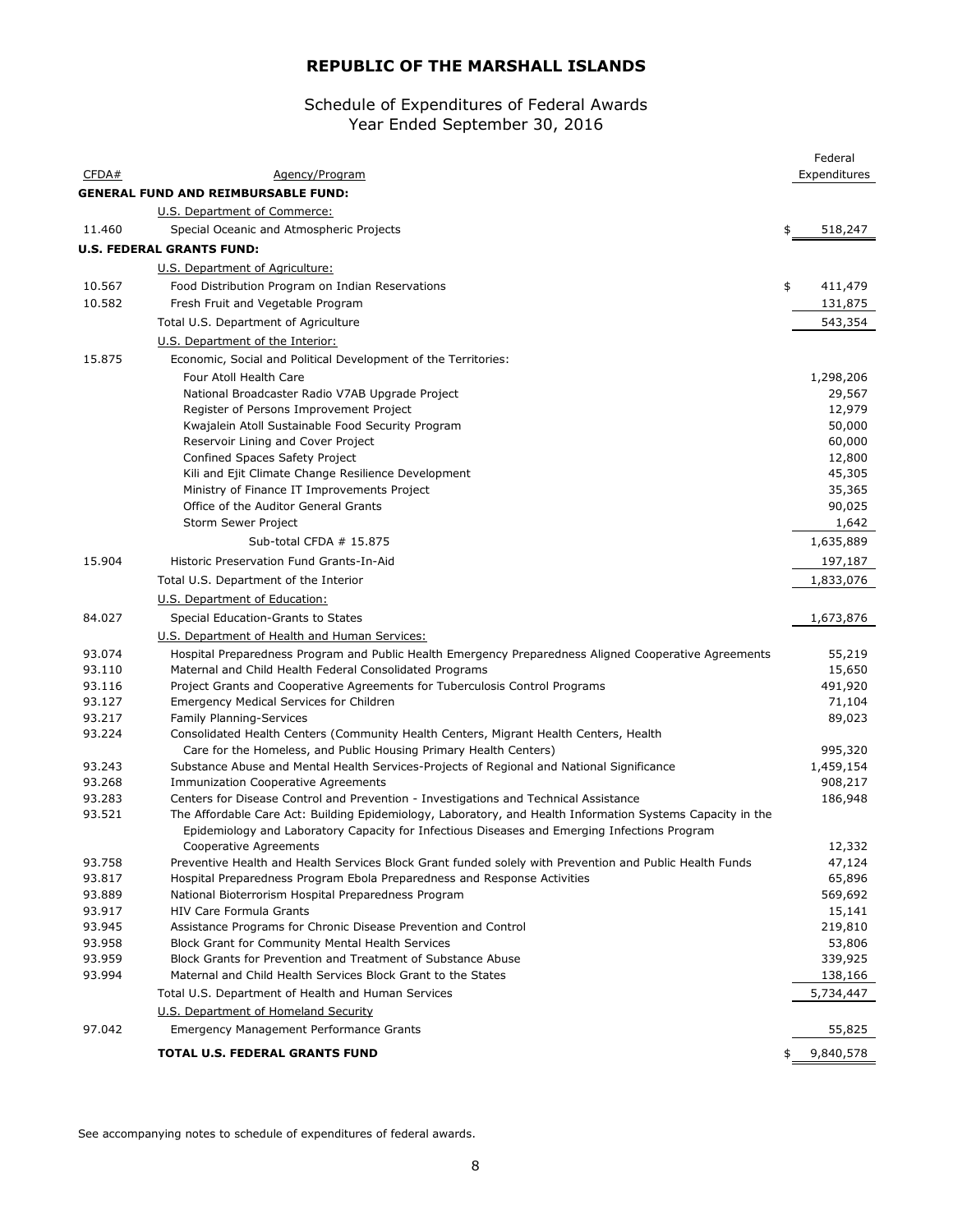# Year Ended September 30, 2016 Schedule of Expenditures of Federal Awards, Continued

| CFDA#  | Agency/Program                                                                                                                    | Passed Through<br>to Subrecipients | Federal<br>Expenditures |
|--------|-----------------------------------------------------------------------------------------------------------------------------------|------------------------------------|-------------------------|
|        |                                                                                                                                   |                                    |                         |
|        | <b>COMPACT SECTOR GRANTS FUND:</b>                                                                                                |                                    |                         |
|        | U.S. Department of the Interior:                                                                                                  |                                    |                         |
| 15.875 | Economic, Social and Political Development of the Territories:<br>Compact of Free Association Program, As Amended, Sector Grants: |                                    |                         |
|        | Section 211(a)(1) Education Sector                                                                                                | \$                                 | 1,517,212 \$ 11,851,677 |
|        | Supplemental Education Grant                                                                                                      | 396,751                            | 5,308,161               |
|        | Section 211(a)(2) Health Sector                                                                                                   |                                    | 6,731,992               |
|        | Section 211(a)(5) Environment                                                                                                     | 320,760                            | 320,760                 |
|        | Section 211(b)(1) Ebeye Special Needs                                                                                             | 325,000                            | 857,535                 |
|        | Section 211(b)(2) Landowners Special Needs                                                                                        | 1,602,860                          | 2,181,510               |
|        | Section 211(b)(3) Kwajalein Environment                                                                                           |                                    | 214,144                 |
|        | Section 211(d)(1) Public Infrastructure Development<br>Section 211(d)(2) Infrastructure Maintenance                               | 650,000<br>250,000                 | 3,740,542<br>1,972,363  |
|        | <b>TOTAL COMPACT SECTOR GRANTS FUND</b>                                                                                           | 5,062,583 \$                       | 33,178,684              |
|        | <b>SECTION 212 KWAJALEIN LANDOWNERS FUND:</b>                                                                                     |                                    |                         |
|        | U.S. Department of the Interior:                                                                                                  |                                    |                         |
|        |                                                                                                                                   |                                    |                         |
| 15.875 | Economic, Social and Political Development of the Territories:                                                                    |                                    |                         |
|        | Compact of Free Association Program, As Amended:                                                                                  |                                    |                         |
|        | Section 212 Kwajalein Impact and Use                                                                                              |                                    | \$<br>21,038,890        |
|        | <b>SECTION 213 AUDIT FUND:</b>                                                                                                    |                                    |                         |
|        | U.S. Department of the Interior:                                                                                                  |                                    |                         |
| 15.875 | Economic, Social and Political Development of the Territories:                                                                    |                                    |                         |
|        | Compact of Free Association Program, As Amended:                                                                                  |                                    |                         |
|        | Section 213 Audit                                                                                                                 |                                    | 400,308                 |
|        | <b>TOTAL EXPENDITURES OF FEDERAL AWARDS</b>                                                                                       |                                    | 5,062,583 \$ 64,976,707 |
|        |                                                                                                                                   |                                    |                         |
|        | Reconciliation to the 2016 financial statements is as follows:                                                                    |                                    |                         |
|        | General Fund (Reimbursable Fund)                                                                                                  | (1)                                | \$<br>518,247           |
|        | U.S. Federal Grants Fund                                                                                                          | (2)                                | 9,840,578               |
|        | <b>Compact Sector Grants Fund</b>                                                                                                 | (3)                                | 33,178,684              |
|        | Section 212 Kwajalein Landowners Fund                                                                                             | (4)                                | 21,038,890              |
|        | Section 213 Audit Fund                                                                                                            | (5)                                | 400,308                 |
|        |                                                                                                                                   |                                    | \$<br>64,976,707        |

(1) Included within total expenditures for the Reimbursable Fund of \$691,197 presented on page 112 of the 2016 financial statements.

(2) Represents the aggregate total for expenditures and transfers out for the U.S. Federal Grants Fund of \$8,542,372 and \$1,298,206, respectively, presented on page 102 of the 2016 financial statements.

(3) Represents the aggregate total for expenditures and transfers out for the Compact Sector Grants Fund of \$35,778,460 and \$792,202, respectively, presented on page 107 of the 2016 financial statements.

(4) Represents the aggregate total for expenditures for the Section 212 Kwajalein Landowners Fund of \$21,038,890 presented on page 92 of the 2016 financial statements.

(5) Represents the aggregate total for expenditures for the Section 213 Audit Fund of \$400,308 presented on page 102 of the 2016 financial statements.

See accompanying notes to schedule of expenditures of federal awards.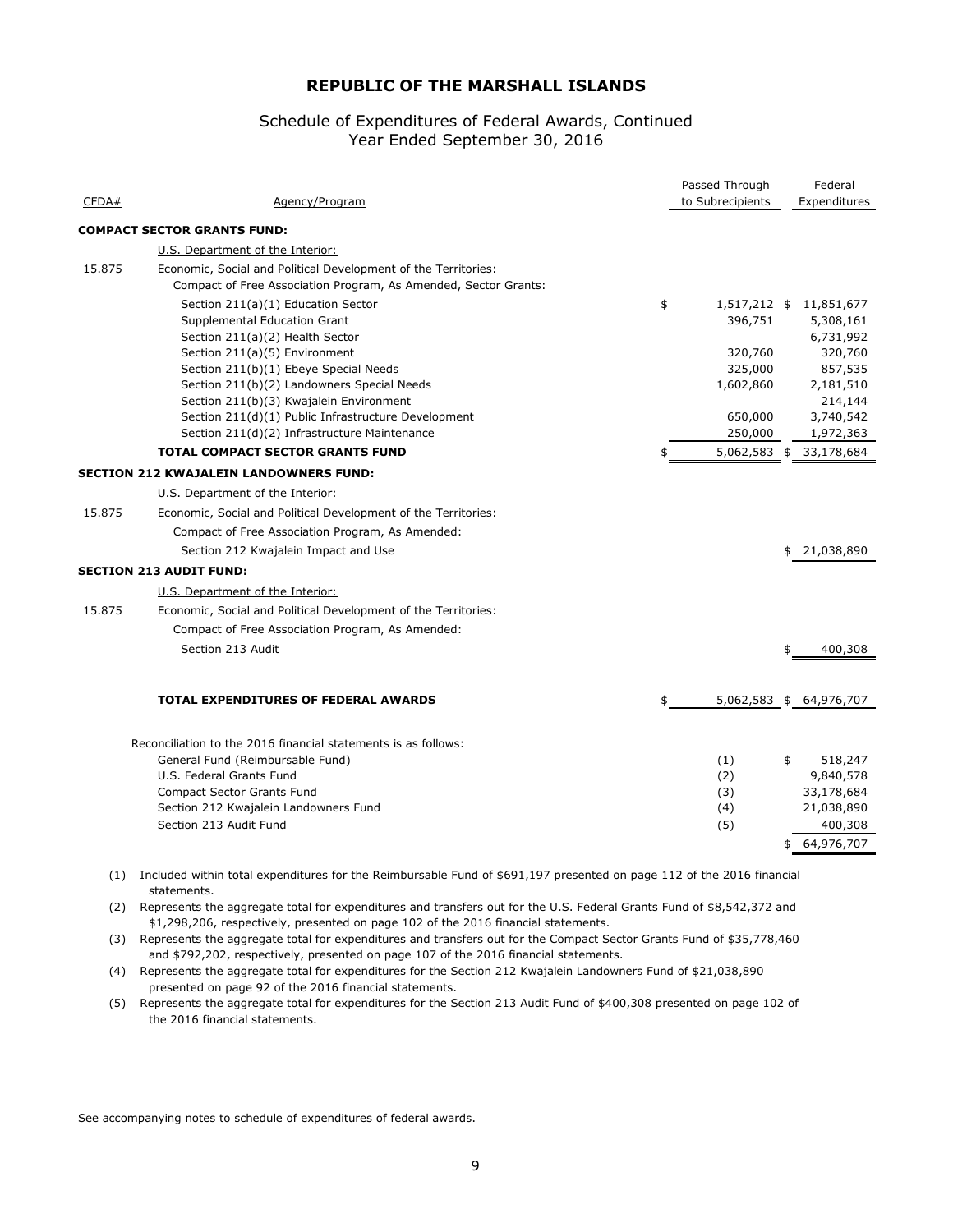# Notes to Schedule of Expenditures of Federal Awards Year Ended September 30, 2016

# (1) Scope of Audit

The Republic of the Marshall Islands (RepMar) is a governmental entity governed by its own Constitution. All significant operations of RepMar are included in the scope of the audit (the "Single Audit"). The U.S. Department of the Interior has been designated as RepMar's cognizant agency for the Single Audit.

# (2) Basis of Presentation

The accompanying Schedule of Expenditures of Federal Awards (the Schedule) includes the federal grant activity of RepMar under programs of the federal government for the year ended September 30, 2016. The information in this Schedule is presented in accordance with the requirements of Title 2 U.S. *Code of Federal Regulations* Part 200, *Uniform Administrative Requirements, Cost Principles, Audit Requirements for Federal Awards* (the Uniform Guidance). Because the Schedule presents only a selected portion of the operations of RepMar, it is not intended to and does not present the financial positions or changes in financial positions of RepMar.

# (3) Summary of Significant Accounting Policies

# a. Basis of Accounting

Expenditures reported on the Schedule are reported on the modified accrual basis of accounting, consistent with the manner in which RepMar maintains its accounting records. All expenditures and capital outlays that represent the federal share are reported as expenditures. Such expenditures are recognized following the cost principles contained in the Uniform Guidance, wherein certain types of expenditures are not allowable or are limited as to reimbursement.

# b. Reporting Entity

For purposes of complying with the Single Audit Act of 1984, as amended in 1996, RepMar's reporting entity is defined in Note 1A to its September 30, 2016 basic financial statements; except that the Marshall Islands Scholarship, Grant and Loan Board, the Health Care Revenue Fund, the Marshall Islands Health Fund, the Marshall Islands Judiciary Fund, the Marshall Islands Social Security Administration, and all of the discretely presented component units are excluded. Accordingly, the accompanying Schedule presents the federal award programs administered by RepMar, as defined above, for the year ended September 30, 2016.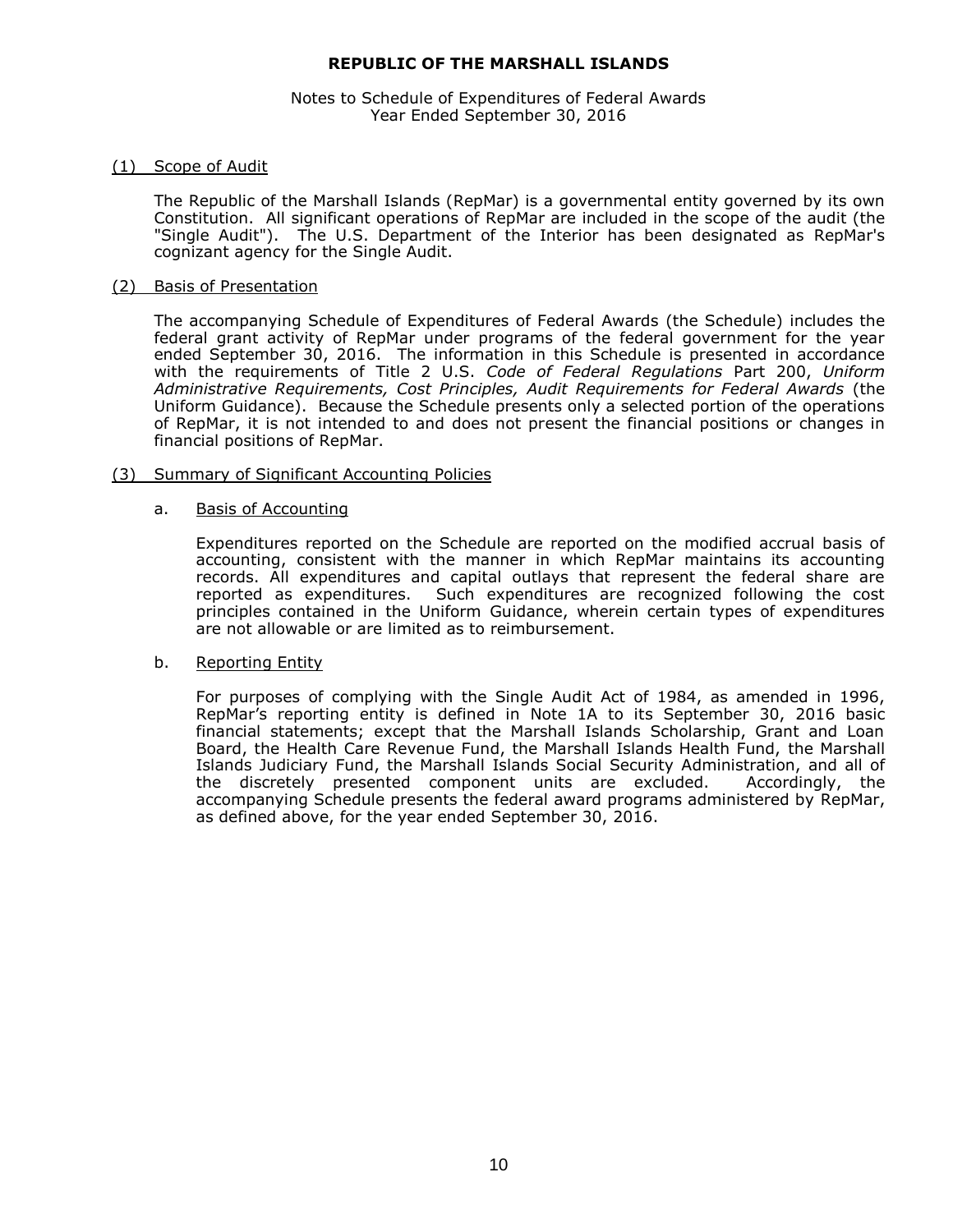Notes to Schedule of Expenditures of Federal Awards Year Ended September 30, 2016

# (3) Summary of Significant Accounting Policies, Continued

# b. Reporting Entity, Continued

The federal award totals for the excluded component units as of September 30, 2016, are as follows:

| <b>Component Unit</b>                                  | <b>Federal Award Total</b> |
|--------------------------------------------------------|----------------------------|
| Air Marshall Islands, Inc.                             | \$                         |
| College of the Marshall Islands                        | \$5,107,382                |
| Health Care Revenue Fund                               | \$                         |
| Kwajalein Atoll Joint Utilities Resources, Inc.        | \$<br>1,327,860            |
| Majuro Atoll Waste Company                             |                            |
| Majuro Resort, Inc.                                    |                            |
| Majuro Water and Sewer Company, Inc.                   |                            |
| Marshall Islands Development Bank                      |                            |
| Marshall Islands Health Fund                           |                            |
| Marshall Islands Judiciary Fund                        |                            |
| Marshall Islands Marine Resources Authority            |                            |
| Marshall Islands National Telecommunications Authority |                            |
| Marshall Islands Postal Service Authority              |                            |
| Marshall Islands Scholarship, Grant and Loan Board     | \$<br>\$<br>750,531        |
| Marshall Islands Shipping Corporation                  |                            |
| Marshall Islands Social Security Administration        |                            |
| Marshalls Energy Company, Inc.                         |                            |
| RMI Office of Commerce and Investment                  |                            |
| RMI Ports Authority                                    | 7,091,808                  |
| <b>Tobolar Copra Processing Authority</b>              |                            |

# c. Matching Costs

Matching costs, i.e., the non-federal share of certain program costs, are not included in the accompanying Schedule.

d. Indirect Cost Allocation

RepMar has not entered into an approved indirect cost negotiation agreement covering fiscal year 2016. RepMar did not elect to use the de minimis indirect cost rate allowed under the Uniform Guidance and did not charge federal programs for indirect costs during fiscal year 2016.

e. CFDA # 15.875

CFDA # 15.875 represents funding from the Office of Insular Affairs (OIA), U.S. Department of the Interior. Funding from this source is subject to varying rules and regulations since OIA administers the Compact of Free Association (the Compact), which is a treaty, and is not a federal program. The Compact is comprised of various funded programs, each with separate compliance requirements. To maximize audit coverage of OIA funding, the OIG has recommended that programs administered under CFDA  $#$  15.875 be grouped by like compliance requirements and such groupings be separately evaluated for purposes of major program determinations.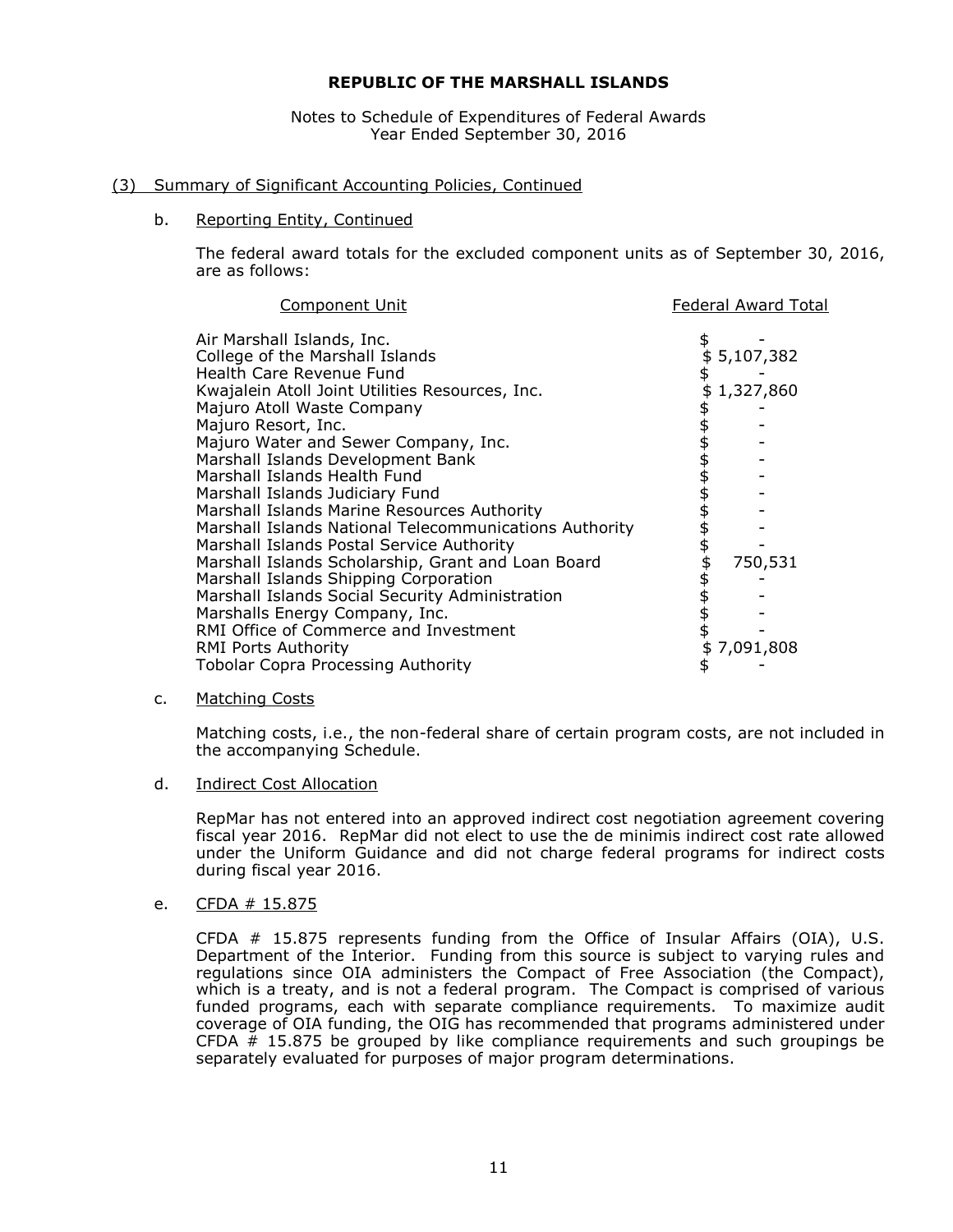# Notes to Schedule of Expenditures of Federal Awards, Continued Year Ended September 30, 2016

# (3) Summary of Significant Accounting Policies, Continued

# f. Subrecipients

Certain program funds are passed through RepMar to subrecipient organizations. The Schedule does not contain separate schedules disclosing how the subrecipients, outside of RepMar's control, utilized the funds. The following is a summary of program funds that are passed through to subrecipient organizations:

| Grantor/Grant Title CFDA No.                                                           | <b>Subrecipient</b>                                | 2016<br>Amount of<br>Pass-through |
|----------------------------------------------------------------------------------------|----------------------------------------------------|-----------------------------------|
| U.S. Department of the Interior - CFDA #15.875                                         |                                                    |                                   |
| Economic, Social and Political Development of the Territories:                         |                                                    |                                   |
| Compact of Free Association,<br>As Amended, Education<br><b>Sector Grant</b>           | College of the Marshall Islands                    | \$<br>925,010                     |
| Compact of Free Association,<br>As Amended, Supplemental<br><b>Education Grant</b>     | College of the Marshall Islands                    | \$<br>396,751                     |
| Compact of Free Association,<br>As Amended, Ebeye Special<br><b>Needs Sector Grant</b> | College of the Marshall Islands                    | \$<br>125,000                     |
| Compact of Free Association,<br>As Amended, Public<br>Infrastructure Development       | College of the Marshall Islands                    | \$<br>500,000                     |
| Compact of Free Association,<br>As Amended, Infrastructure<br><b>Maintenance Grant</b> | College of the Marshall Islands                    | \$<br>250,000                     |
| Compact of Free Association,<br>As Amended, Landowners<br>Special Needs Grant          | Kwajalein Atoll Joint Utilities<br>Resources, Inc. | \$1,602,860                       |
| Compact of Free Association,<br>As Amended, Environment<br>Sector Grant                | Majuro Atoll Waste Company, Inc.                   | \$<br>320,760                     |
| Compact of Free Association,<br>As Amended, Public<br>Infrastructure Development       | Majuro Water and Sewer Company, Inc. \$            | 150,000                           |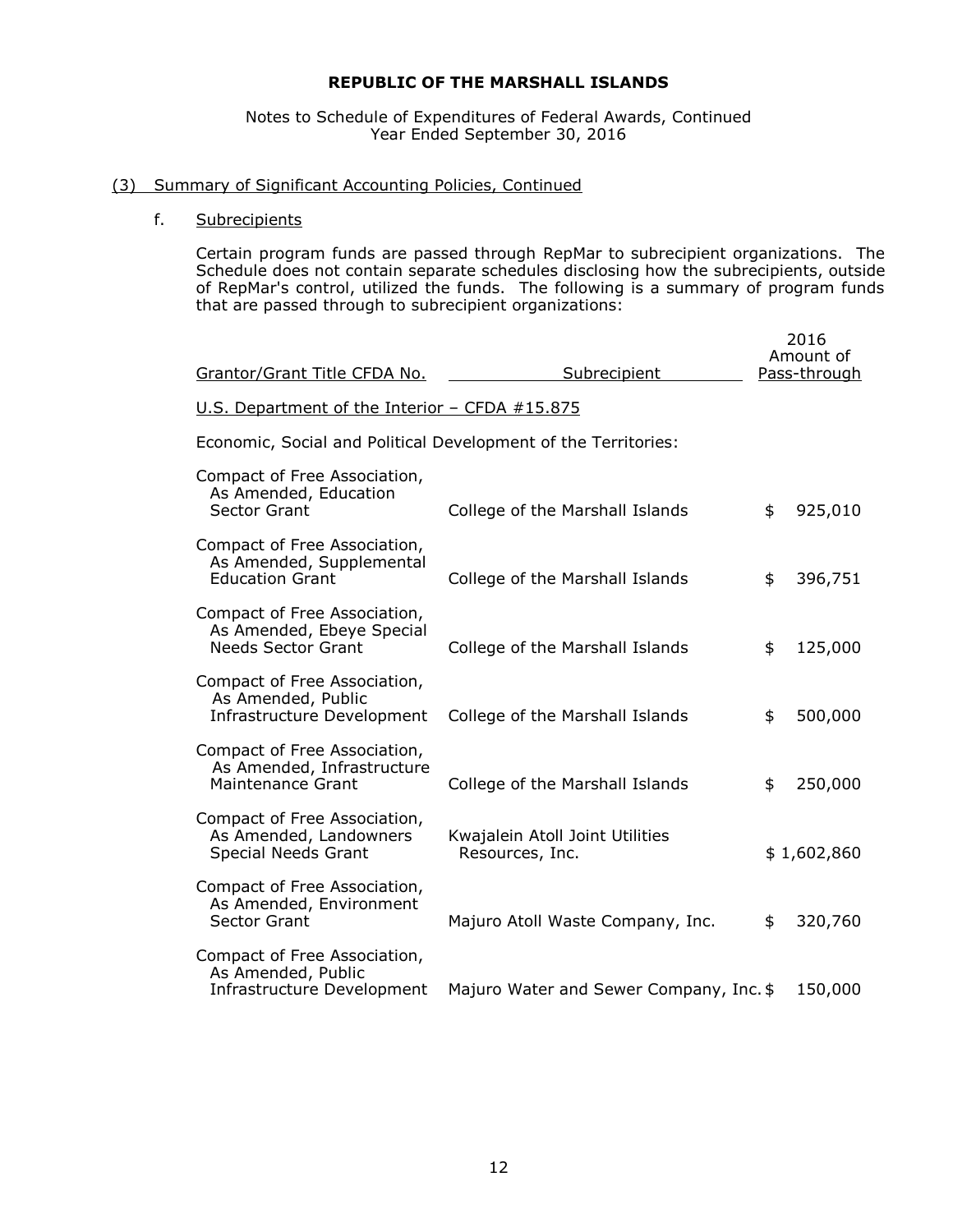Notes to Schedule of Expenditures of Federal Awards, Continued Year Ended September 30, 2016

# (3) Summary of Significant Accounting Policies, Continued

f. Subrecipients, Continued

| Grantor/Grant Title CFDA No.                                                    | Subrecipient                                                              | 2016<br>Amount of<br>Pass-through |
|---------------------------------------------------------------------------------|---------------------------------------------------------------------------|-----------------------------------|
| U.S. Department of the Interior - CFDA #15.875                                  |                                                                           |                                   |
|                                                                                 | Economic, Social and Political Development of the Territories, Continued: |                                   |
| Compact of Free Association,<br>As Amended, Education<br>Sector Grant           | Marshall Islands Scholarship, Grant<br>and Loan Board                     | \$<br>592,202                     |
| Compact of Free Association,<br>As Amended, Ebeye Special<br>Needs Sector Grant | Marshall Islands Scholarship, Grant<br>and Loan Board                     | 200,000                           |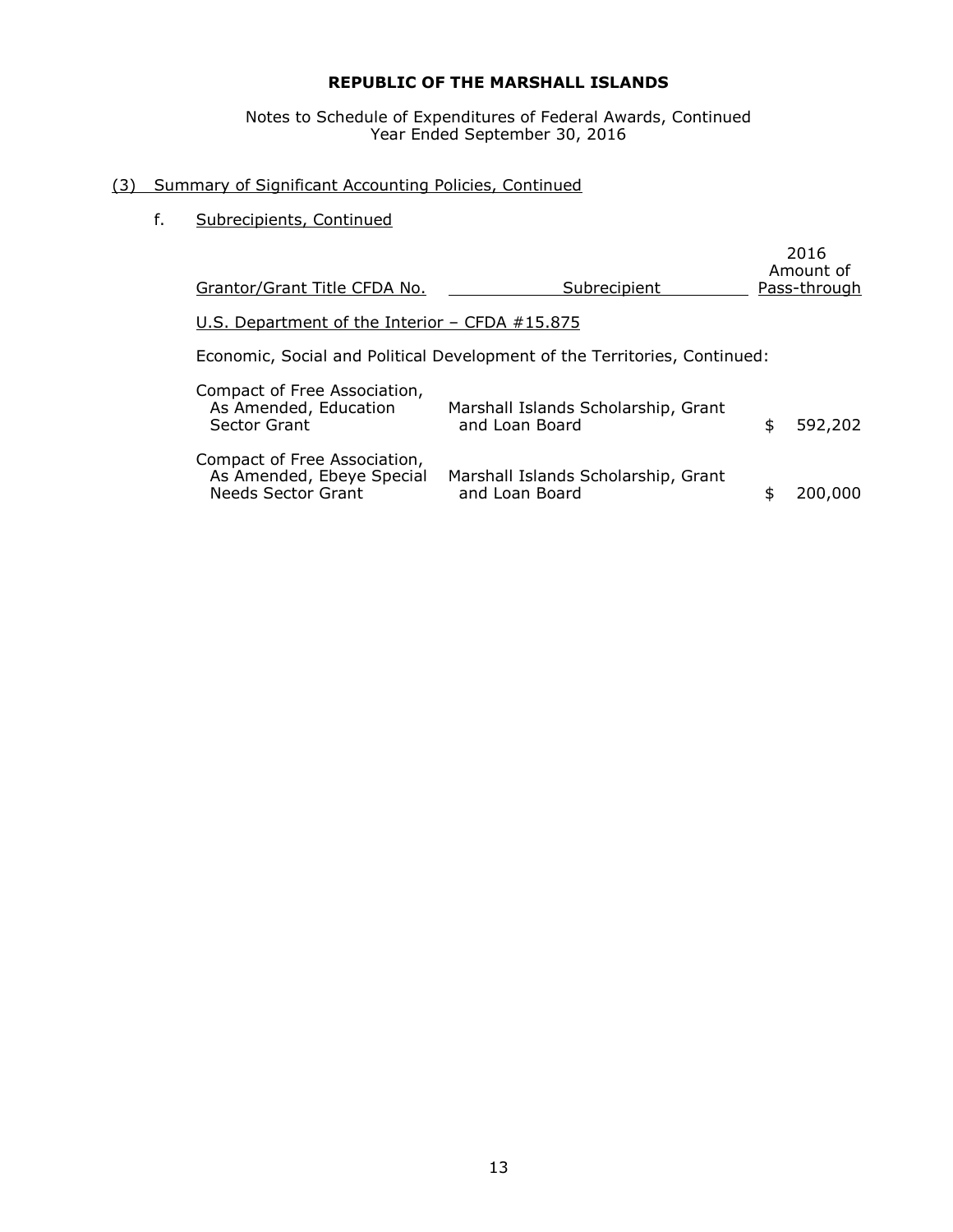Schedule of Findings and Questioned Costs Year Ended September 30, 2016

# **Section I - Summary of Auditors' Results**

# *Financial Statements*

| 1.       |                       | Type of report the auditor issued on whether the financial<br>statements audited were prepared in accordance with GAAP:                                          | Unmodified        |
|----------|-----------------------|------------------------------------------------------------------------------------------------------------------------------------------------------------------|-------------------|
|          |                       | Internal control over financial reporting:                                                                                                                       |                   |
| 2.<br>3. |                       | Material weakness(es) identified?<br>Significant deficiency(ies) identified?                                                                                     | <b>Yes</b><br>Yes |
| 4.       |                       | Noncompliance material to financial statements noted?                                                                                                            | Yes               |
|          | <b>Federal Awards</b> |                                                                                                                                                                  |                   |
|          |                       | Internal control over major federal programs:                                                                                                                    |                   |
| 5.<br>6. |                       | Material weakness(es) identified?<br>Significant deficiency(ies) identified?                                                                                     | <b>Yes</b><br>Yes |
| 7.       | federal programs:     | Type of auditors' report issued on compliance for major                                                                                                          | Qualified         |
| 8.       |                       | Any audit findings disclosed that are required to be reported in<br>accordance with 2 CFR 200.516(a)?                                                            | Yes               |
| 9.       |                       | Identification of major federal programs:                                                                                                                        |                   |
|          | CFDA#                 | Name of Federal Program                                                                                                                                          |                   |
|          | 84.027<br>15.875      | Special Education - Grants to States<br>Economic, Social and Political Development of the Territories:<br>Compact of Free Association, As Amended, Sector Grants |                   |
| 10.      | Programs:             | Dollar threshold used to distinguish between Type A and Type B                                                                                                   | \$1,949,301       |
| 11.      |                       | Auditee qualified as low-risk auditee?                                                                                                                           | No                |
|          |                       |                                                                                                                                                                  |                   |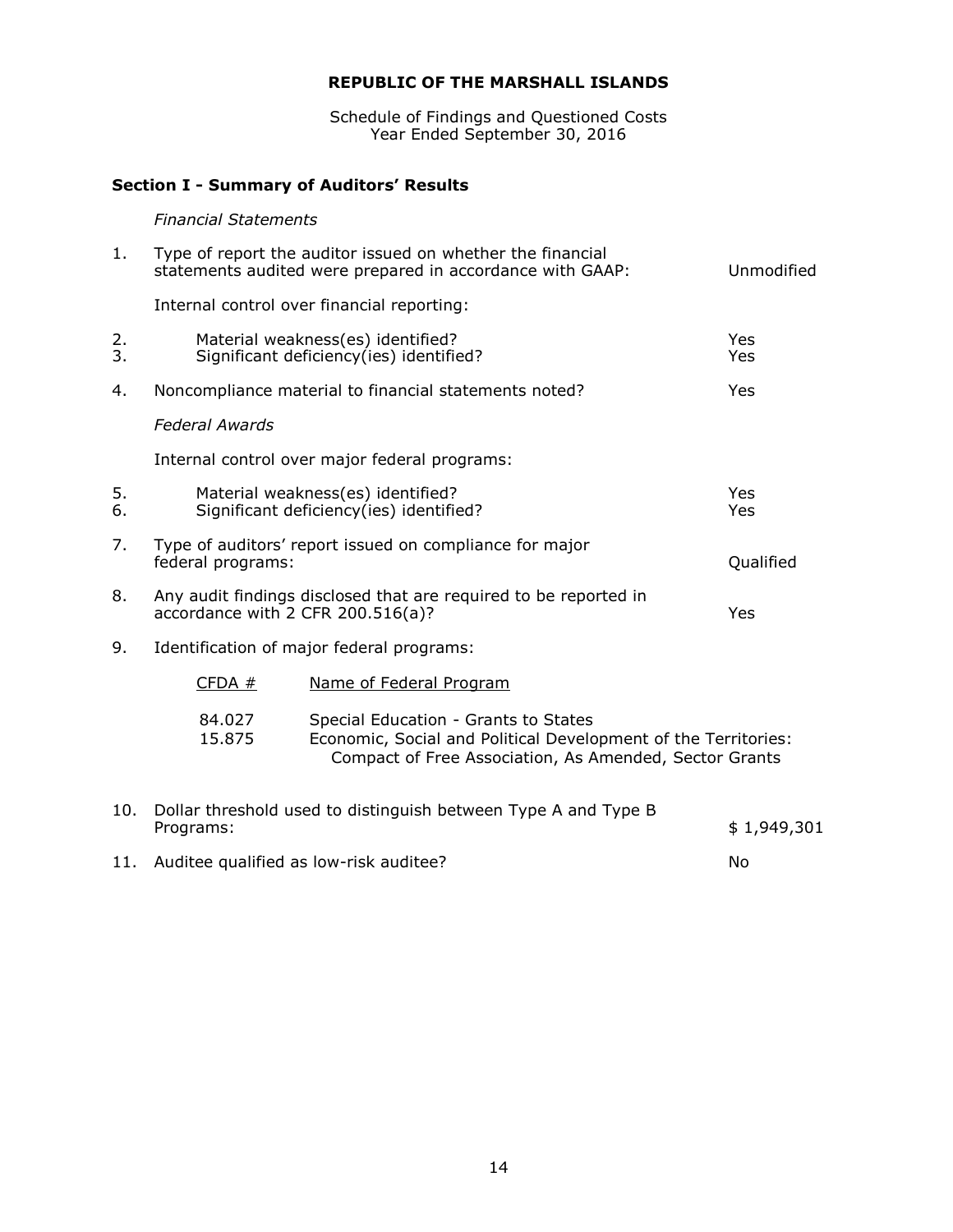Schedule of Findings and Questioned Costs, Continued Year Ended September 30, 2016

# **Section II - Financial Statement Findings**

| Finding<br>Number | Findings                               |
|-------------------|----------------------------------------|
|                   |                                        |
| 2016-001          | Allowable Costs/Cost Principles        |
| 2016-004          | Equipment and Real Property Management |
| 2016-006          | <b>RMI Procurement Code</b>            |
| 2016-010          | <b>RMI Procurement Code</b>            |
| 2016-011          | <b>Accounts Receivable</b>             |
| 2016-012          | <b>External Financial Reporting</b>    |

# **Section III - Federal Award Findings and Questioned Costs**

| Finding<br>Number                            | CFDA#                                | <b>Findings</b>                                                                                                                                  | Questioned<br>Costs                     |
|----------------------------------------------|--------------------------------------|--------------------------------------------------------------------------------------------------------------------------------------------------|-----------------------------------------|
| 2016-001<br>2016-002<br>2016-004<br>2016-005 | 15.875<br>15.875<br>15.875<br>15.875 | Allowable Costs/Cost Principles<br>Cash Management<br>Equipment and Real Property Management<br>Period of Availability and Period of Performance | \$<br>30,592<br>Undeterminable<br>3,886 |
| 2016-006<br>2016-007<br>2016-008<br>2016-009 | 15.875<br>15.875<br>15.875<br>15.875 | Procurement and Suspension and Debarment<br>Reporting<br><b>Subrecipient Monitoring</b><br>Special Tests and Provisions                          | 31,974<br>\$370,136                     |
| 2016-001<br>2016-003<br>2016-004             | 84.027<br>84.027<br>84.027           | Allowable Costs/Cost Principles<br>Cash Management<br>Equipment and Real Property Management                                                     | 809<br>Undeterminable                   |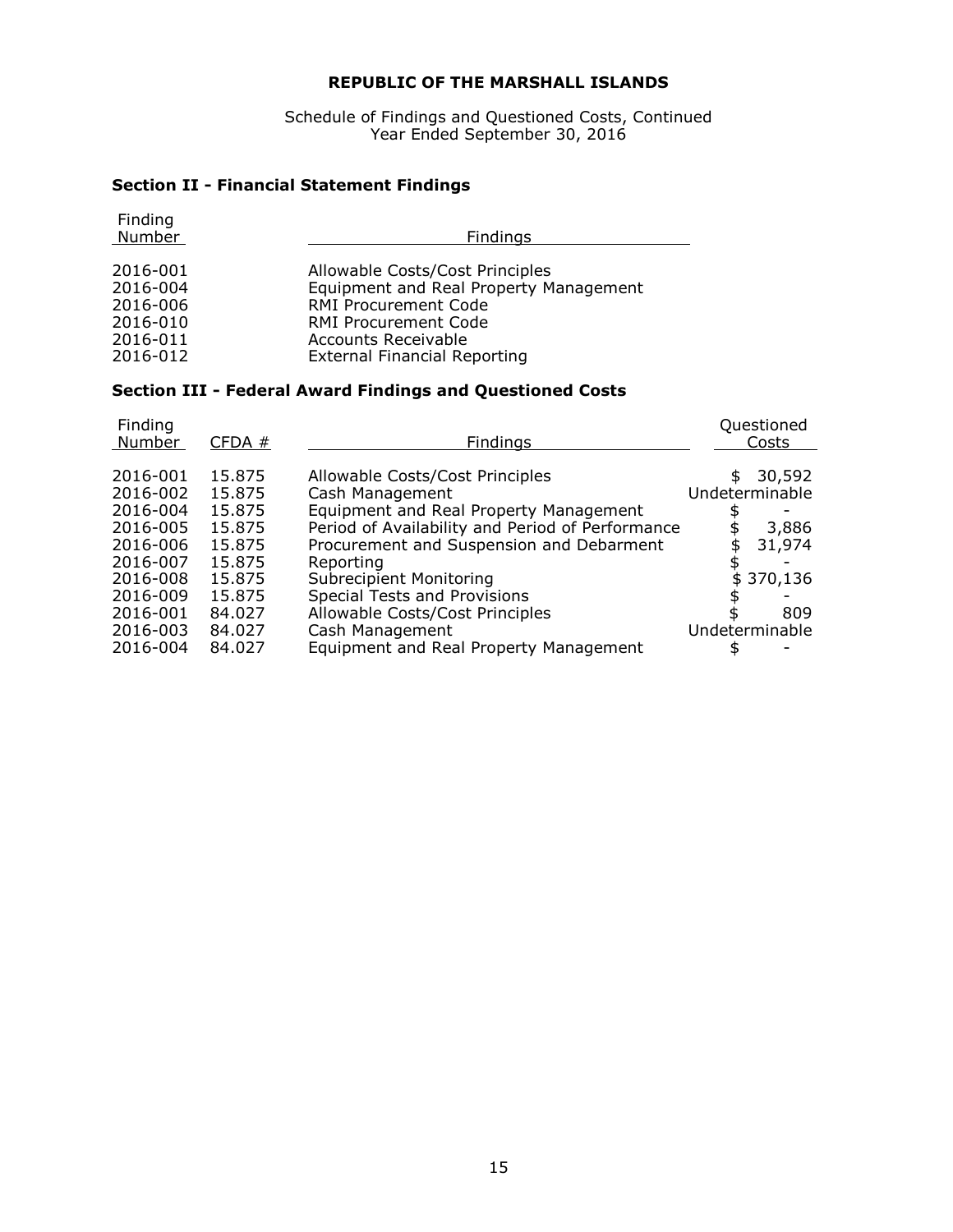Schedule of Findings and Questioned Costs, Continued Year Ended September 30, 2016

| Finding No.:             | 2016-001                                                             |
|--------------------------|----------------------------------------------------------------------|
| Federal Agency:          | U.S. Department of the Interior                                      |
| CFDA Program:            | 15.875 Economic, Social and Political Development of the Territories |
| Federal Award No.:       | <b>Compact Sector Grants</b>                                         |
| <b>Questioned Costs:</b> | \$30,592                                                             |
| Federal Agency:          | U.S. Department of Education                                         |
| CFDA Program:            | 84.027 Special Education - Grants to States                          |
| Federal Award No.:       | H027A150011                                                          |
| <b>Questioned Costs:</b> | \$809                                                                |
| Area:                    | Allowable Costs/Cost Principles                                      |

Criteria: Federal program expenditures should be in accordance with allowable costs/cost principles requirements and should be directly related to, and in accordance with, program intent and objectives.

Condition  $#1$ : Of \$21,108,338 in non-payroll expenditures for the Compact Sector Grants, fiftyeight (58) items totaling \$6,222,975 were tested, with the following deficiencies noted:

- Item  $# 1$  Check  $# 132037$  for per diem of \$1,134 was not supported by an approved travel authorization form.
- Item # 2 Check # 133906 included an overpayment which was not refunded by the vendor. We were informed by Ministry of Finance personnel that such is to be applied as a prepayment on contract #C09850 with the same vendor; however, since such prepayment is not authorized, questioned costs of \$29,458 result.
- Item  $\#$  3 Check  $\#$  135895 for airfare of \$1,169 was not evidenced by a trip report as required by RepMar's travel regulations or by other appropriate documentation. This item is also reported as a matter of noncompliance within Finding 2016-006, including associated questioned costs.
- Item  $# 4$  Check  $# 136119$  for airfare of \$4,997 related to a trip that was cancelled and has yet to be refunded. This item is also reported as a matter of noncompliance within Finding 2016-006, including associated questioned costs.

Condition #2: Of \$1,266,235 in payroll expenditures for the Special Education – Grants to States, sixty (60) items totaling \$34,011 were tested, with the following deficiency noted:

 Item # 6 - Employee # 213442 was paid 160 annual leave hours for which no approval was made available for the pay period ended 04/30/2016. In a subsequent payroll, 80 regular hours were withheld from the employee to offset payment of the annual leave hours. The remaining 80 hours (or \$809) has yet to be collected or offset. Such has been extrapolated to determine a projected questioned cost, which exceeds the \$25,000 threshold.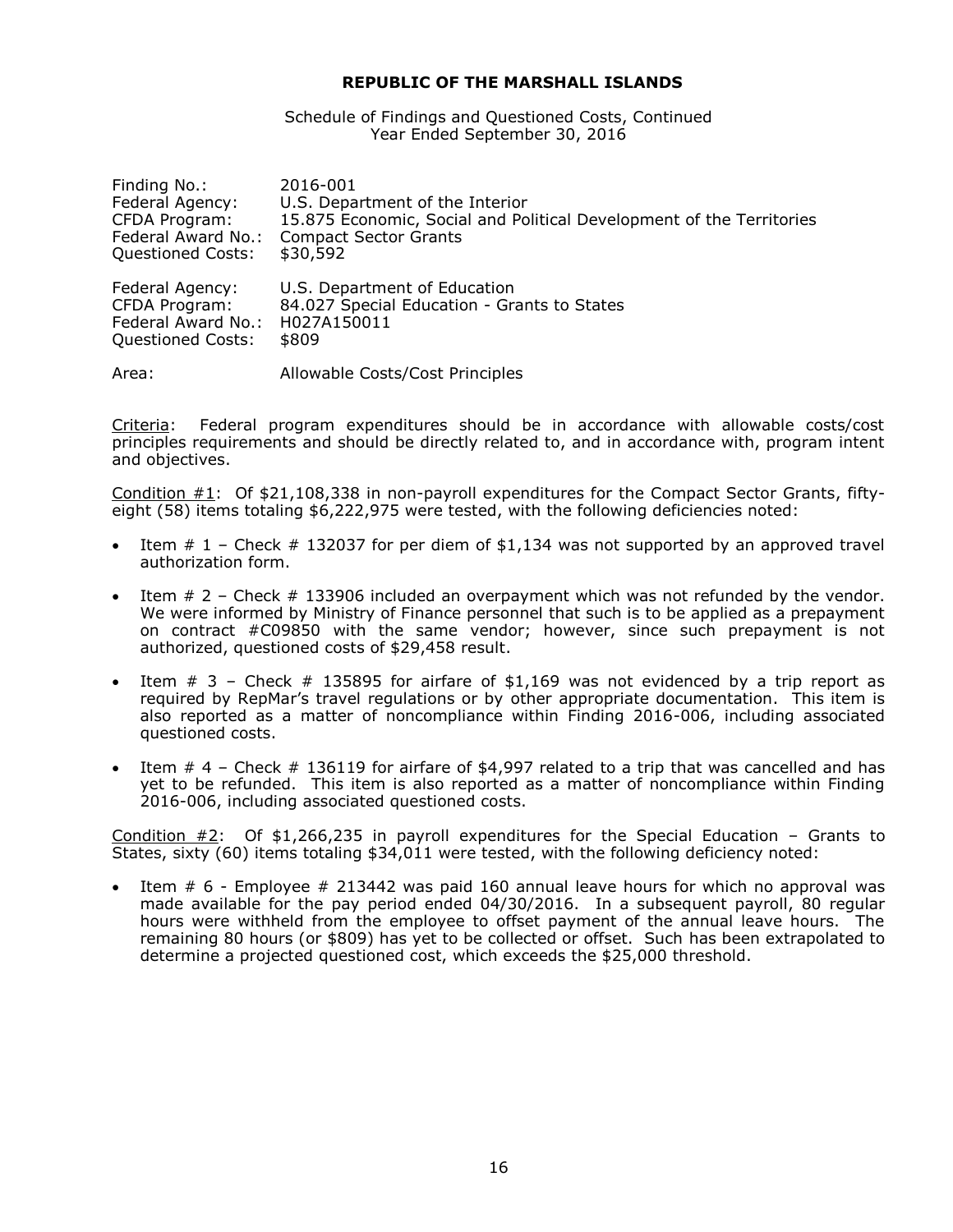Schedule of Findings and Questioned Costs, Continued Year Ended September 30, 2016

| Finding No.:       | 2016-001, Continued                                                  |
|--------------------|----------------------------------------------------------------------|
| Federal Agency:    | U.S. Department of the Interior                                      |
| CFDA Program:      | 15.875 Economic, Social and Political Development of the Territories |
| Federal Award No.: | <b>Compact Sector Grants</b>                                         |
| Questioned Costs:  | \$30,592                                                             |
| Federal Agency:    | U.S. Department of Education                                         |
| CFDA Program:      | 84.027 Special Education - Grants to States                          |
| Federal Award No.: | H027A150011                                                          |
| Questioned Costs:  | \$809                                                                |
| Area:              | Allowable Costs/Cost Principles                                      |

Cause: The cause of the above conditions is the lack of attendant documentation indicating that expenditures charged are directly related to the program and are in accordance with program intent and objectives.

**Effect:** The effect of the above conditions is noncompliance with allowable costs/cost principles requirements. Accordingly, questioned costs of \$30,592 for CFDA 15.875 and \$809 for CFDA 84.027 result.

Identification as a Repeat Finding: CFDA 84.027 Finding 2015-001

Recommendation: Management should require that expenditures are evidenced by documentation supporting that the expenditures directly relate to and are in accordance with program intent and objectives.

Auditee Response and Corrective Action Plan: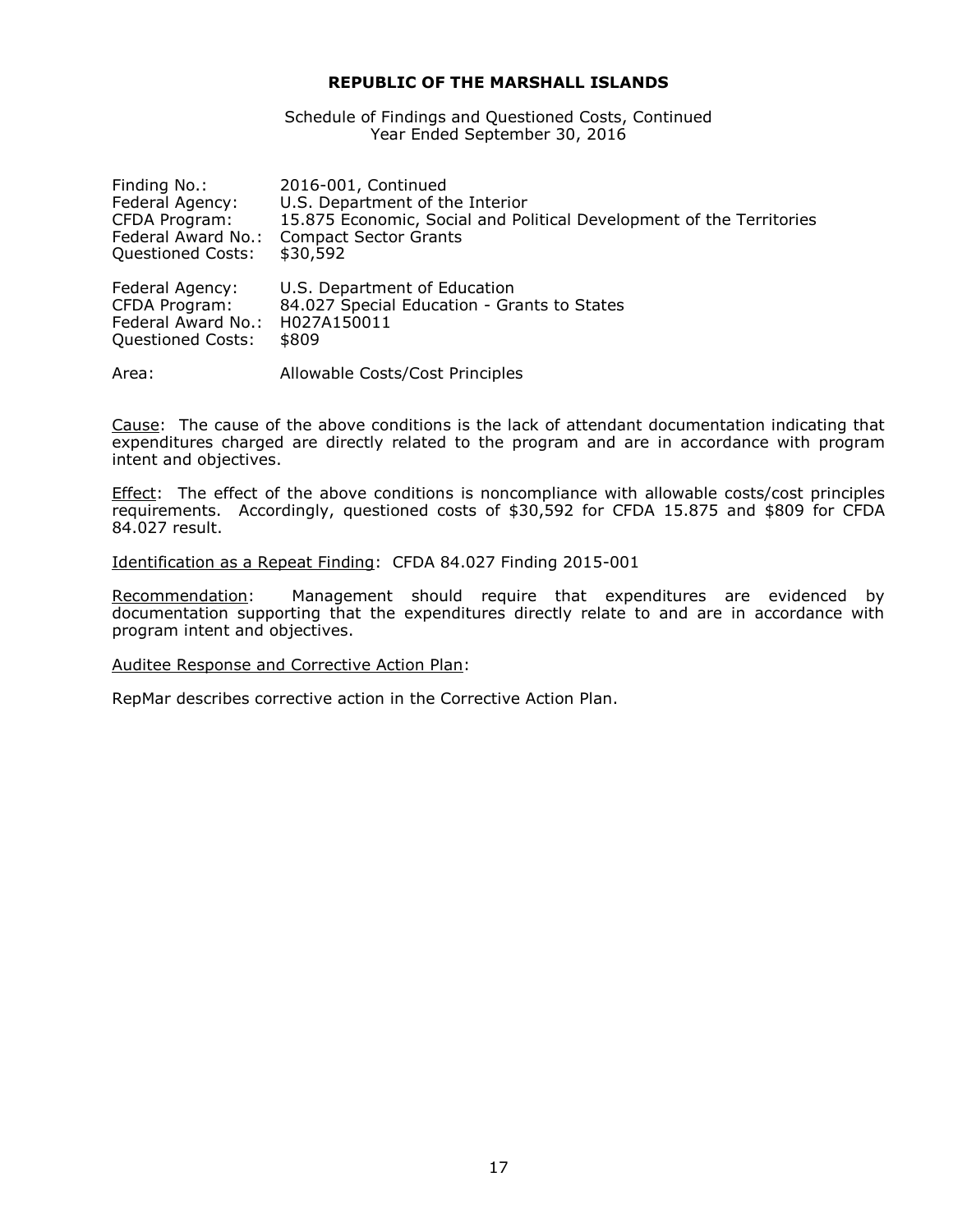Schedule of Findings and Questioned Costs, Continued Year Ended September 30, 2016

| Finding No.:       | 2016-002                                                             |
|--------------------|----------------------------------------------------------------------|
| Federal Agency:    | U.S. Department of the Interior                                      |
| CFDA Program:      | 15.875 Economic, Social and Political Development of the Territories |
| Federal Award No.: | Compact Sector Grants                                                |
| Questioned Costs:  | Undeterminable                                                       |
|                    |                                                                      |

Area: Cash Management

Criteria: Article IV, Section  $5(b)(2)$  of the Fiscal Procedures Agreement (FPA) states that all infrastructure projects and projects that are not funded by Operational Grants will be paid on the basis of accrued expenditures, provided RepMar maintains procedures to minimize the time elapsing between transfer of funds and their disbursement.

Condition: Eight (8) Compact Sector Grants draw downs, totaling \$7,691,047, were tested. For the following three draws, we were unable to perform required cash management tests as the detailed federal draw downs and supporting reimbursements were not available for examination:

| Fund   | Drawdown #  | Amount      |
|--------|-------------|-------------|
| 410102 | SEG-02-2015 | \$1,318,230 |
| 410102 | SEG-03-2015 | \$607,926   |
| 410102 | SEG-04-2015 | \$2,055,477 |

For another draw (CD-05-2016, \$777,299), the reimbursement documentation for \$110,592 was not available for examination.

Due to the lack of available information, the amount of a potential interest liability and questioned costs, if any, is undeterminable.

The above condition is also reported as a matter of noncompliance within Finding No. 2016-007.

Cause: The cause of the above condition is the lack of a formal methodology and procedures over the drawdown of federal funds to satisfy compliance with FPA cash management requirements.

Effect: The effect of the above condition is noncompliance with FPA cash management requirements.

# Identification as a Repeat Finding: Finding 2015-002

Recommendation: The Ministry of Finance should establish a formal methodology governing the drawdown of federal funds to minimize the time elapsed between the receipt of federal funds and the date applicable payments clear the bank.

#### Auditee Response and Corrective Action Plan: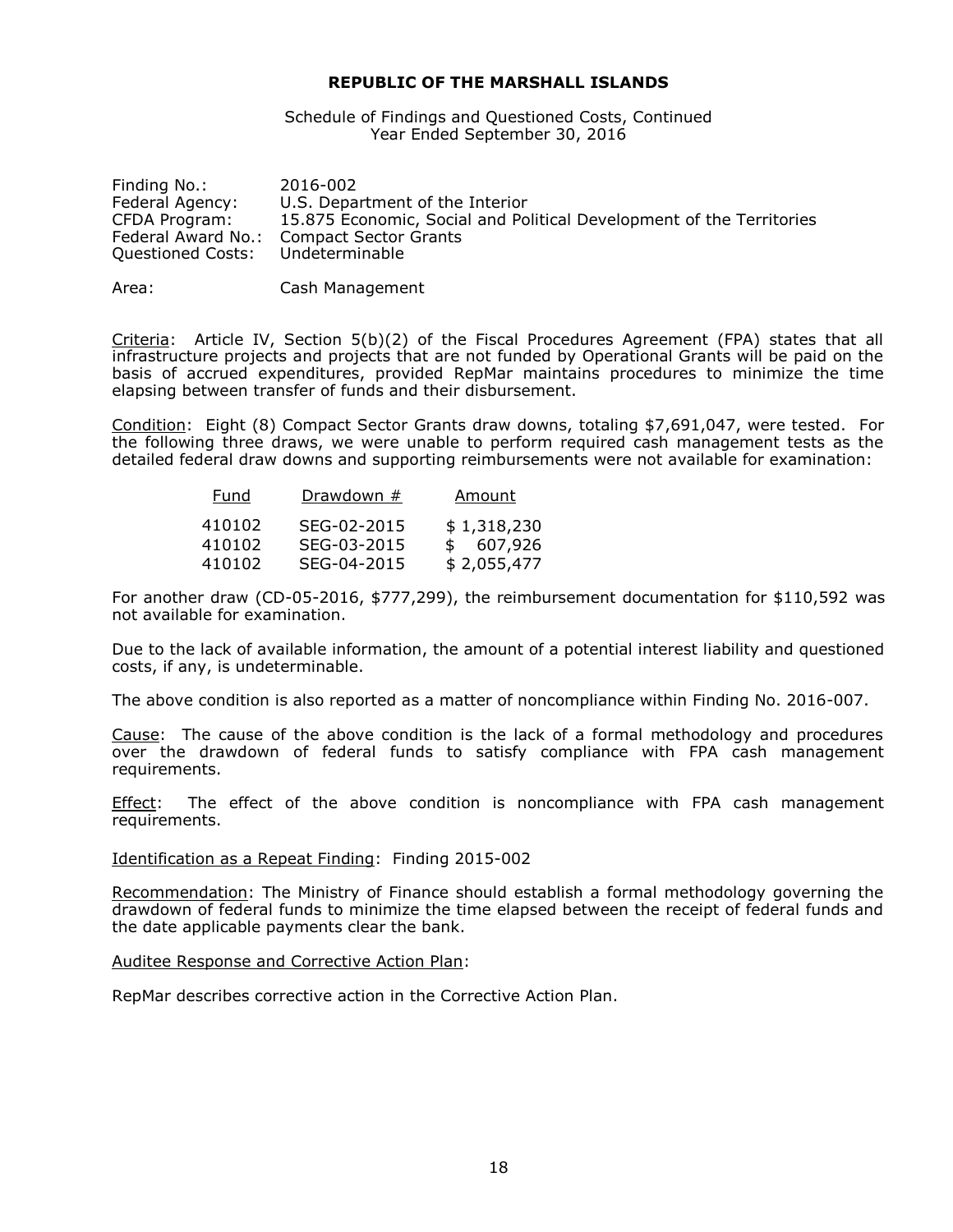Schedule of Findings and Questioned Costs, Continued Year Ended September 30, 2016

| 2016-003                                    |
|---------------------------------------------|
| U.S. Department of Education                |
| 84.027 Special Education - Grants to States |
| H027A150011                                 |
| Undeterminable                              |
|                                             |

Area: Cash Management

Criteria: Section 305 of 2 CFR 200, *Uniform Administrative Requirements, Cost Principles, Audit Requirements for Federal Awards*, prescribes the basic standards and the methods by which a Federal agency will make payments to grantees and grantees will make payments to subrecipients and contractors. Methods and procedures for payments shall minimize the time elapsing between the transfer of funds and the disbursement by the grantee or subgrantee in accordance with Treasury regulations at 31 CFR Part 205.

Condition: Of \$287,527 in non-payroll expenditures, fifty (50) items totaling \$189,876 were tested. For the following expenditures, we were unable to perform required cash management tests as the detailed federal draw downs and supporting reimbursements were not available for examination:

| <u>Check #</u> | APV #  | <u>Amount</u> | Check $#$ | APV #  | <u>Amount</u> |
|----------------|--------|---------------|-----------|--------|---------------|
| 14866          | 14866  | \$<br>507     | 138341    | 266606 | \$<br>3,960   |
| 20380          | 20380  | \$<br>625     | 138348    | 266608 | \$<br>440     |
| 131345         | 253346 | \$<br>3,552   | 138548    | 266922 | \$<br>1,872   |
| 131913         | 254707 | \$<br>8,000   | 139328    | 268152 | 3,960         |
| 132593         | 255788 | 1,714         | 139331    | 268147 | 4,500         |
| 132593         | 255789 | \$<br>1,698   | 139549    | 268630 | \$<br>3,960   |
| 132620         | 255956 | \$<br>1,673   | 140126    | 269884 | \$<br>4,500   |
| 133270         | 256053 | 6,288         | 140150    | 269890 | 3,209         |
| 133747         | 257875 | \$<br>2,009   | 140150    | 269891 | \$<br>3,209   |
| 133797         | 257975 | \$<br>3,224   | 140763    | 271235 | \$<br>17,000  |
| 133804         | 257978 | \$<br>13,341  | 140934    | 271677 | \$<br>3,960   |
| 134355         | 259225 | \$<br>3,210   | 142013    | 274025 | 2,630         |
| 134464         | 258027 | \$<br>2,977   | 142256    | 274521 | \$<br>363     |
| 134464         | 258028 | \$<br>11,880  | 142318    | 274600 | \$<br>5,051   |
| 135184         | 259732 | \$<br>1,500   | 142362    | 274881 | 2,824         |
| 135624         | 261430 | \$<br>1,726   | 142478    | 275243 | \$<br>3,960   |
| 135828         | 259771 | \$<br>1,663   | 142484    | 275239 | \$<br>4,500   |
| 135885         | 262204 | \$<br>1,884   | 142710    | 275707 | 1,408         |
| 136625         | 261174 | 2,574         | 143011    | 276335 | 4,389         |
| 136626         | 261176 | \$<br>440     | 143632    | 278162 | \$<br>2,020   |
| 136856         | 263300 | 3,229         | 143741    | 278510 | 750           |
| 137053         | 264402 | \$<br>14,500  | 143794    | 278512 | \$<br>750     |

Due to the lack of available information, the amount of a potential interest liability and questioned costs, if any, is undeterminable.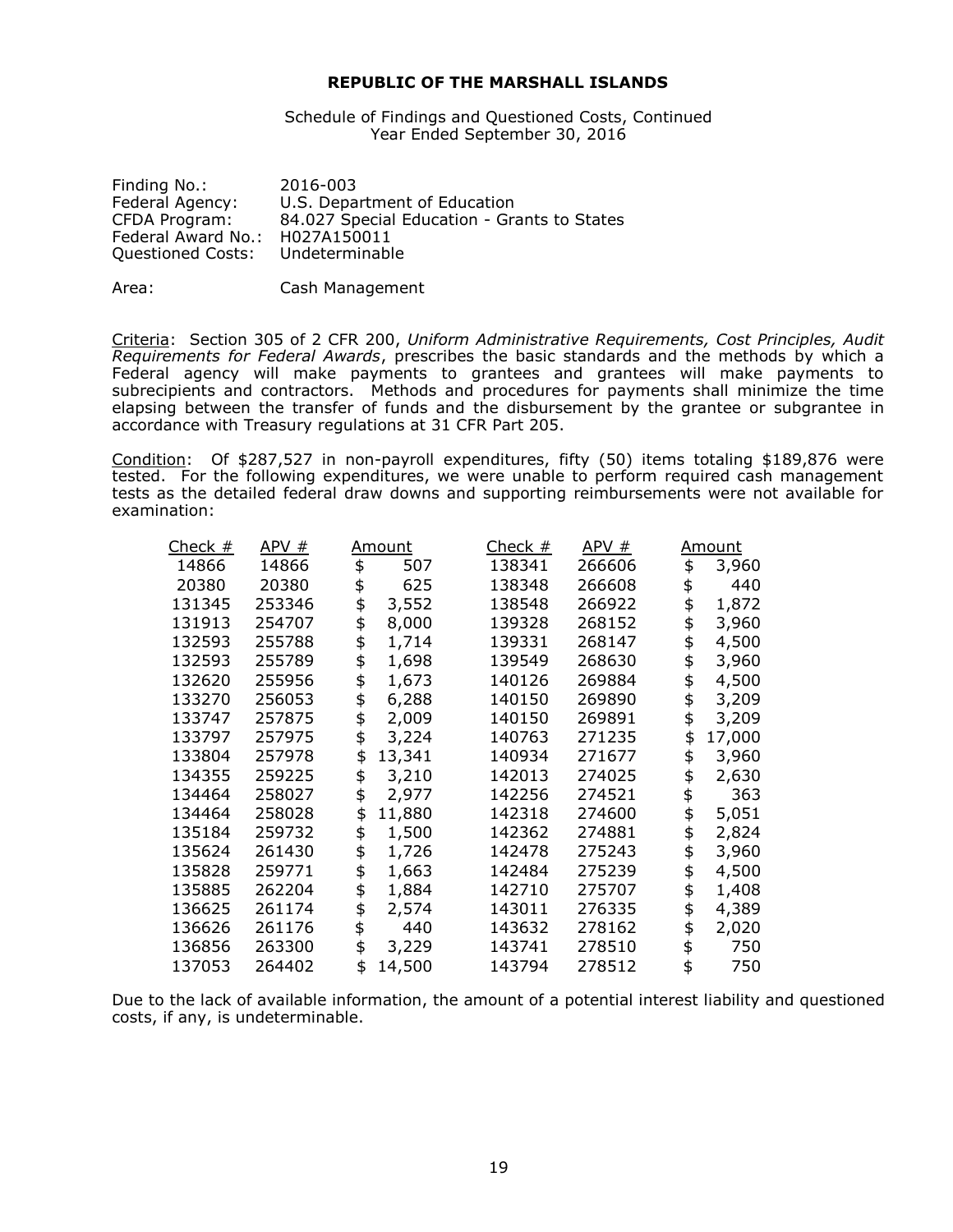Schedule of Findings and Questioned Costs, Continued Year Ended September 30, 2016

| 2016-003, Continued                         |
|---------------------------------------------|
| U.S. Department of Education                |
| 84.027 Special Education - Grants to States |
| H027A150011                                 |
| Undeterminable                              |
|                                             |

Area: Cash Management

Cause: The cause of the above condition is the lack of a formal methodology and procedures over the drawdown of federal funds to satisfy compliance with cash management requirements.

**Effect:** The effect of the above condition is noncompliance with cash management requirements.

Identification as a Repeat Finding: Finding 2015-003

Recommendation: The Ministry of Finance should establish a formal methodology governing the drawdown of federal funds to minimize the time elapsed between the receipt of federal funds and the date applicable payments clear the bank.

Auditee Response and Corrective Action Plan: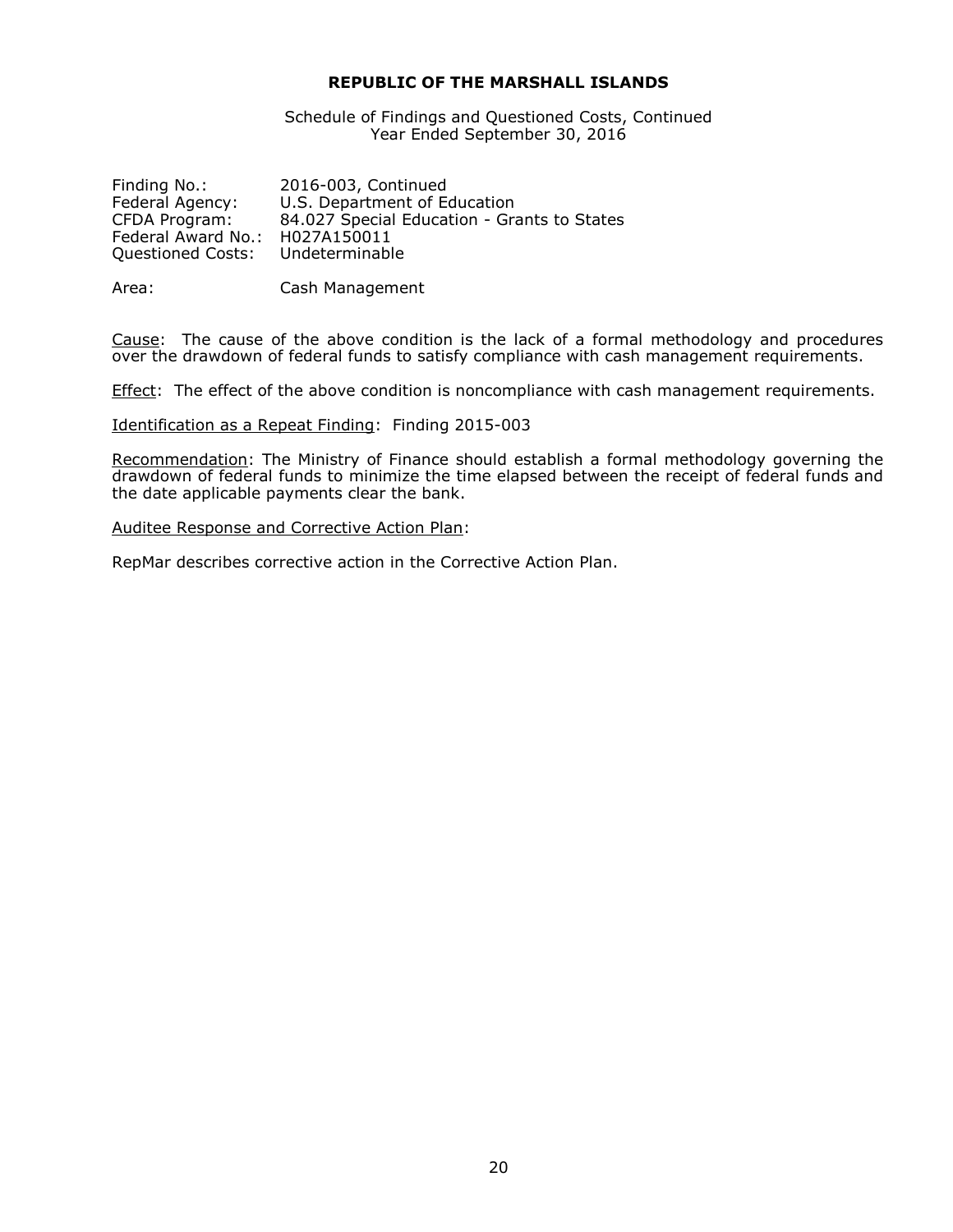Schedule of Findings and Questioned Costs, Continued Year Ended September 30, 2016

| Finding No.:       | 2016-004                                                             |
|--------------------|----------------------------------------------------------------------|
| Federal Agency:    | U.S. Department of the Interior                                      |
| CFDA Program:      | 15.875 Economic, Social and Political Development of the Territories |
| Federal Award No.: | <b>Compact Sector Grants</b>                                         |
| Questioned Costs:  | \$0                                                                  |
| Federal Agency:    | U.S. Department of Education                                         |
| CFDA Program:      | 84.027 Special Education - Grants to States                          |
| Federal Award No.: | H027A150011                                                          |
| Questioned Costs:  | \$0                                                                  |
| Area:              | Equipment and Real Property Management                               |

Criteria: Article VI, Section 1(f)(4) of the FPA and Section 313 of 2 CFR 200, *Uniform Administrative Requirements, Cost Principles, Audit Requirements for Federal Awards*, states that procedures for managing equipment, whether acquired in whole or in part with grant funds, will follow state laws and procedures. The following requirements are applicable:

- a. Property records must be maintained that include a description of the property, a serial number or other identification number, the source of funding for the property (including the FAIN), who holds title, the acquisition date, and cost of the property, percentage of Federal participation in the project costs for the Federal award under which the property was acquired, the location, use and condition of the property, and any ultimate disposition data including the date of disposal and sale price of the property;
- b. A physical inventory of the property must be taken and the results reconciled with the property records at least once every two years;
- c. A control system must be developed to ensure adequate safeguards to prevent loss, damage, or theft of the property. Any loss, damage, or theft must be investigated;
- d. Adequate maintenance procedures must be developed to keep the property in good condition; and
- e. If the non-Federal entity is authorized or required to sell the property, proper sales procedures must be established to ensure the highest possible return.

Additionally, estimated useful lives of assets should be periodically re-assessed and adjusted as appropriate, based on actual experience.

Condition # 1: We noted the following deficiencies:

- Fixed assets records do not meet the criteria above and are not effectively maintained since updates to the records occur only once a year. A reconciled fixed assets register as of September 30, 2016 was not available until April 4, 2017.
- No inventory of fixed assets has been performed in accordance with the criteria above; therefore, a reconciliation of the fixed assets records and a physical inventory has not occurred.
- As the fixed assets records are not effectively maintained, it does not appear that RepMar has effectively developed means to adequately safeguard fixed assets from loss, damage, theft, or to reasonably investigate such occurrences.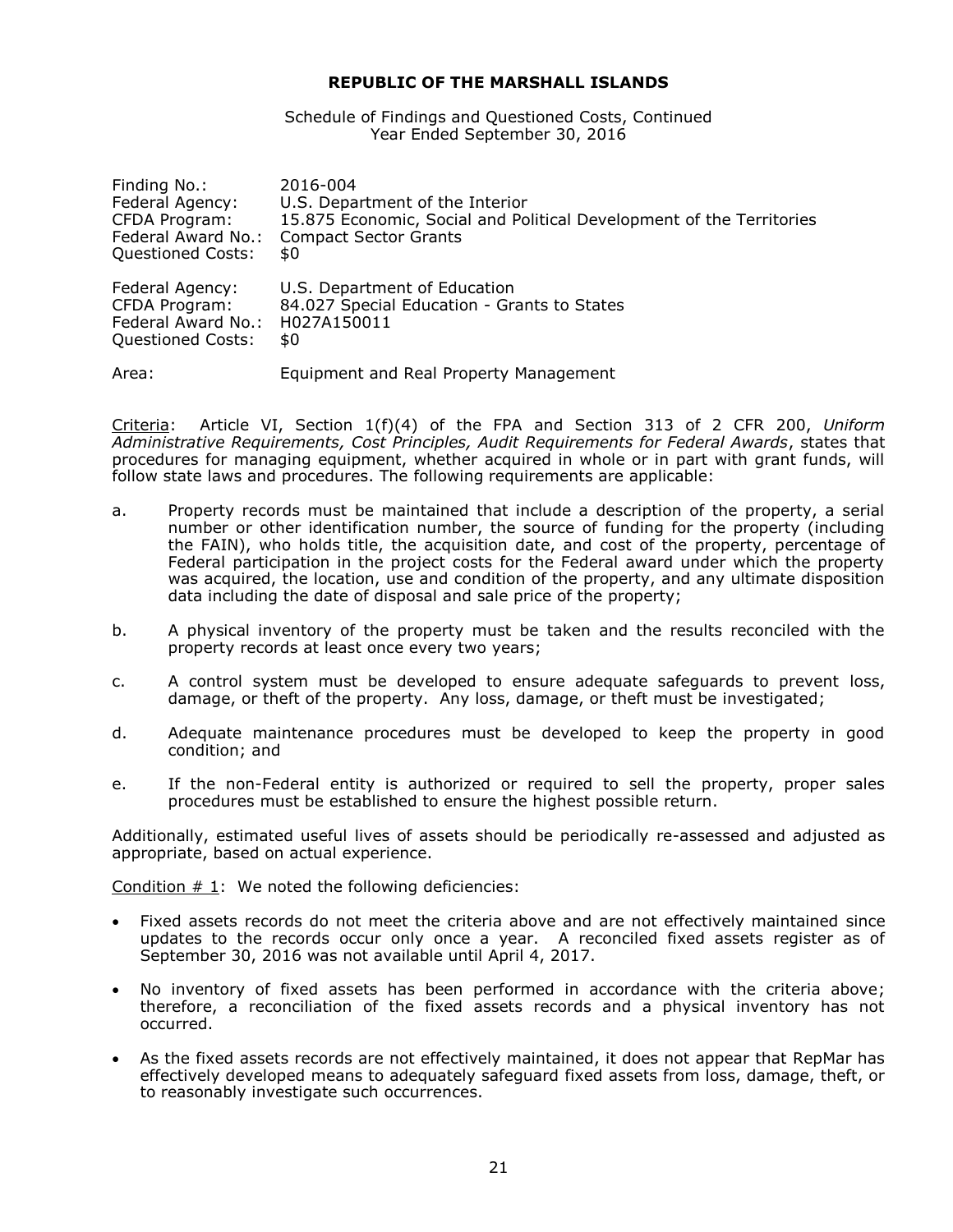Schedule of Findings and Questioned Costs, Continued Year Ended September 30, 2016

| Finding No.:             | 2016-004, Continued                                                  |
|--------------------------|----------------------------------------------------------------------|
| Federal Agency:          | U.S. Department of the Interior                                      |
| CFDA Program:            | 15.875 Economic, Social and Political Development of the Territories |
| Federal Award No.:       | <b>Compact Sector Grants</b>                                         |
| <b>Questioned Costs:</b> | \$0                                                                  |
| Federal Agency:          | U.S. Department of Education                                         |
| CFDA Program:            | 84.027 Special Education - Grants to States                          |
| Federal Award No.:       | H027A150011                                                          |
| <b>Questioned Costs:</b> | \$0                                                                  |

Area: Equipment and Real Property Management

#### Condition # 1, Continued

 RepMar has not established policies and procedures governing property maintenance and has not effectively implemented an entity-wide maintenance plan.

Capital outlays by RepMar within the Compact Sector Grants Fund (CFDA 15.875) and the Special Education - Grants to States (CFDA 84.027) for fiscal years 2016, 2015 and 2014 were as follows:

|                  | <b>CFDA</b><br>15.875 | <b>CFDA</b><br>84.027 |
|------------------|-----------------------|-----------------------|
| Fiscal Year 2016 | \$4,721,869           | \$15,110              |
| Fiscal Year 2015 | \$3,501,695           | \$79,672              |
| Fiscal Year 2014 | \$2,056,806           | \$36,356              |

Condition  $# 2$ : Impairment conditions have not been ascertained for the following inoperable equipment which are recorded in the fixed assets register:

| Funding<br>Source | CFDA#  | <b>Asset Description</b>    | Department   | <b>Net</b><br><b>Book</b><br>Value |
|-------------------|--------|-----------------------------|--------------|------------------------------------|
| <b>ROC Grant</b>  | N/A    | <b>Holland Motor Grader</b> | Public Works | \$93,996                           |
| Japan Grant       | N/A    | Hitachi Loader ZW250        | Public Works | \$127,348                          |
| Japan Grant       | N/A    | Hitachi Excavator           | Public Works | \$126,808                          |
| Compact           | 15.875 | School Bus                  | Education    | 83,687<br>\$                       |
| <b>ROC Grant</b>  | N/A    | Fire Truck                  | Police       | 94,500<br>\$                       |
| <b>ROC Grant</b>  | N/A    | YFU-82                      | Public Works | \$720,000                          |

Cause: The cause of the above conditions is the lack of adequate internal control policies and procedures to satisfy compliance with federal property rules and regulations and the lack of procedures governing property maintenance. Moreover, internal control policies and procedures requiring periodic and timely performance and independent review of fixed assets reconciliations and related general ledger accounts are lacking.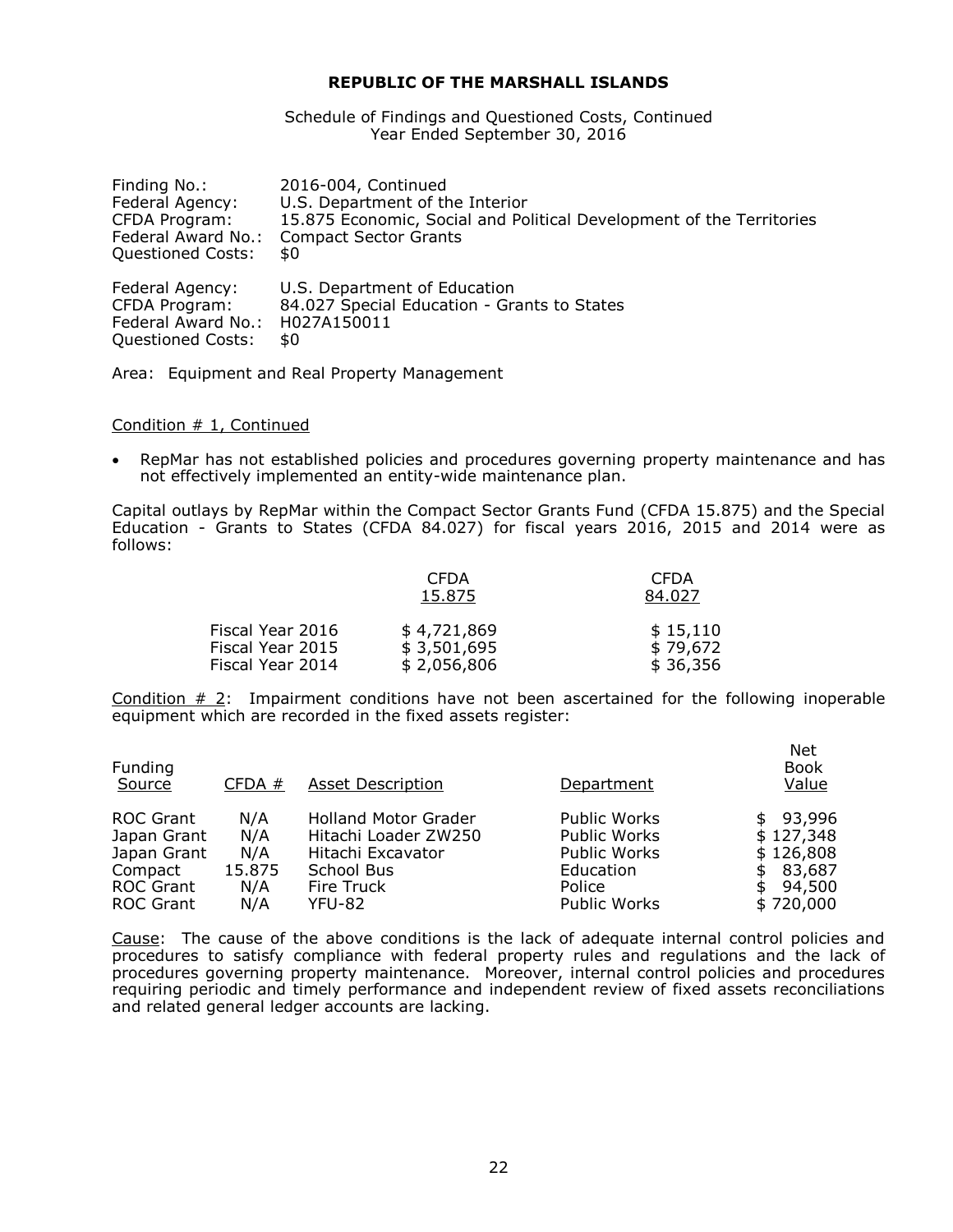Schedule of Findings and Questioned Costs, Continued Year Ended September 30, 2016

| Finding No.:             | 2016-004, Continued                                                  |
|--------------------------|----------------------------------------------------------------------|
| Federal Agency:          | U.S. Department of the Interior                                      |
| CFDA Program:            | 15.875 Economic, Social and Political Development of the Territories |
| Federal Award No.:       | <b>Compact Sector Grants</b>                                         |
| <b>Questioned Costs:</b> | \$0                                                                  |
| Federal Agency:          | U.S. Department of Education                                         |
| CFDA Program:            | 84.027 Special Education - Grants to States                          |
| Federal Award No.:       | H027A150011                                                          |
| <b>Questioned Costs:</b> | \$0                                                                  |
| Area:                    | Equipment and Real Property Management                               |

Effect: The effect of the above conditions is noncompliance with applicable equipment management requirements and possible misstatement of fixed assets and related accounts.

#### Identification as a Repeat Finding: Finding 2015-004

Recommendation: The Ministry of Finance should perform an inventory of RepMar's fixed assets as a basis for recording all assets in the financial statements, complete such inventory in accordance with applicable property rules and regulations, and develop adequate maintenance procedures in order to keep property in good condition. Furthermore, we recommend that RepMar develop adequate internal control policies and procedures requiring periodic and timely performance and independent review of fixed assets reconciliations and related general ledger accounts.

# Auditee Response and Corrective Action Plan: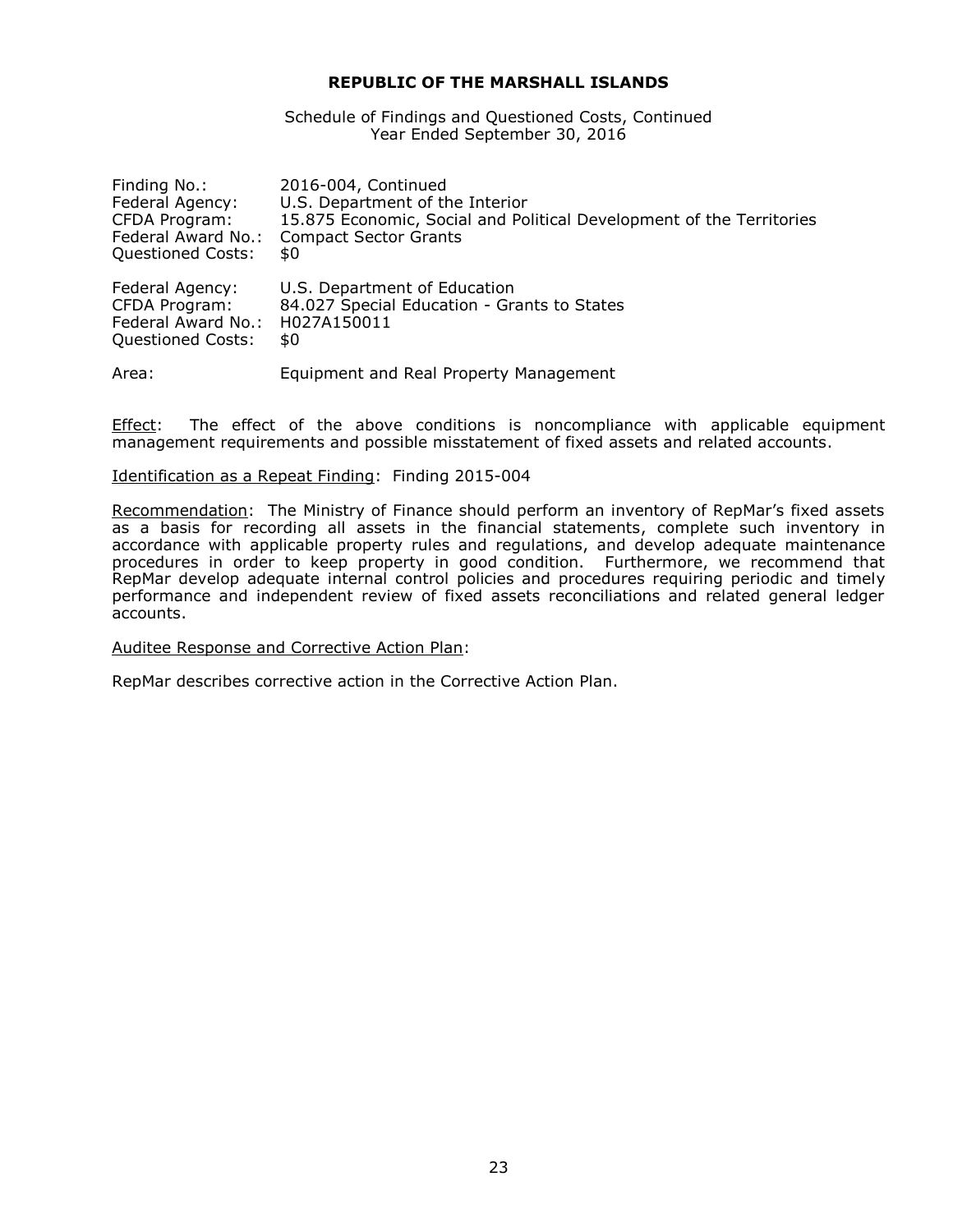Schedule of Findings and Questioned Costs, Continued Year Ended September 30, 2016

| Finding No.:       | 2016-005                                                             |
|--------------------|----------------------------------------------------------------------|
| Federal Agency:    | U.S. Department of the Interior                                      |
| CFDA Program:      | 15.875 Economic, Social and Political Development of the Territories |
| Federal Award No.: | Compact Sector Grants                                                |
| Questioned Costs:  | \$3.886                                                              |
|                    |                                                                      |

Area: Period of Availability of Federal Funds; Period of Performance

Criteria: The Compact Sector Grants stipulate the period of availability of federal funds and the period of performance during which time only costs resulting from obligations of the funding period may be charged.

Condition #1: Of \$21,108,338 in non-payroll expenditures for the Compact Sector Grants, fiftyeight (58) items totaling \$6,222,975 were tested, with the following deficiency noted:

 For a \$150,000 item (Fund 510100, encumbrance # M0808901, cost center # CC8371), the liquidation date of 09/07/2015 was past the 12/31/2014 cut-off deadline. This expenditure was subsequently adjusted and transferred to the General Fund.

Condition #2: Of \$15,178,734 in payroll expenditures for the Compact Sector Grants, five (5) out of sixty (60) items totaling \$50,477 tested were liquidated outside of the associated grant's period of availability and period of performance:

| Fund   | Cost Center | Employee $#$ | <b>PPE</b> | Amount       |
|--------|-------------|--------------|------------|--------------|
| 410100 | CF2552      | 210410       | 01/23/2016 | 846          |
| 410100 | CF2650      | 223509       | 03/05/2016 | 502          |
| 410160 | CE6013      | 88638        | 04/30/2016 | 1,346        |
| 510100 | CD8171      | 93004        | 01/23/2016 | <u>1,192</u> |
|        |             |              |            | \$ 3,886     |

Total questioned costs noted amount to \$3,886. Such has been extrapolated to determine a projected questioned cost, which exceeds the \$25,000 threshold.

Cause: The cause of the above conditions is the lack of established internal controls enabling noncompliance to go undetected.

Effect: The effect of the above conditions is noncompliance with period of availability and period of performance requirements as stipulated in federal awards, and questioned costs of \$3,886 result.

Identification as a Repeat Finding: Finding 2015-005

Recommendation: We recommend RepMar establish controls requiring compliance with federal programs period of availability and period of performance requirements.

Auditee Response and Corrective Action Plan: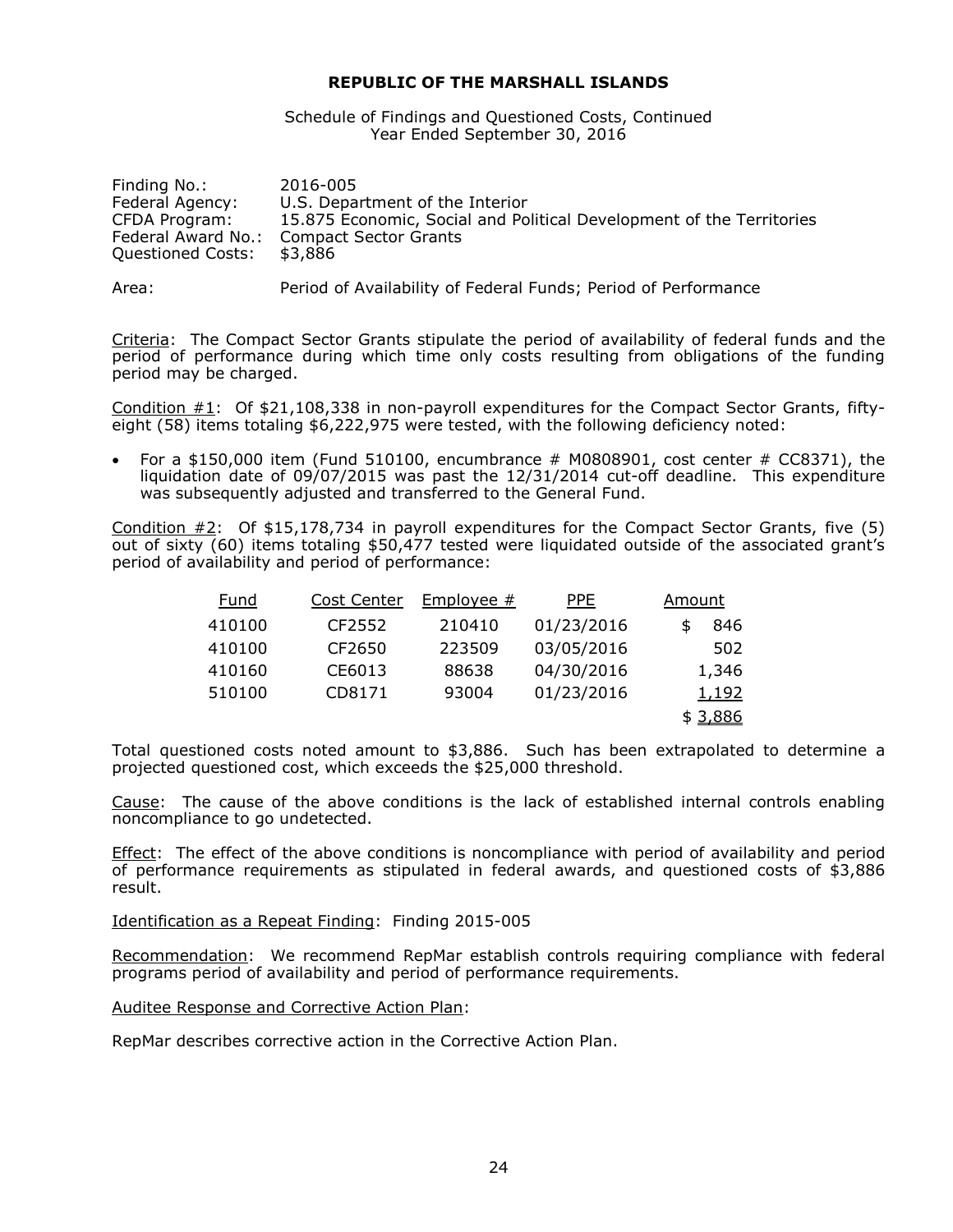Schedule of Findings and Questioned Costs, Continued Year Ended September 30, 2016

| Finding No.:       | 2016-006                                                             |
|--------------------|----------------------------------------------------------------------|
| Federal Agency:    | U.S. Department of the Interior                                      |
| CFDA Program:      | 15.875 Economic, Social and Political Development of the Territories |
| Federal Award No.: | <b>Compact Sector Grants</b>                                         |
| Questioned Costs:  | \$31,974                                                             |
|                    |                                                                      |

Area: Procurement and Suspension and Debarment

Criteria: Article VI, Section  $1(j)(1)$  of the FPA states that RepMar may use its own procedures for procurement, whether done by the government or its Sub-Grantees, provided that they meet the standards identified in the FPA.

RepMar's Procurement Code states the following:

- (a) Section 124 unless otherwise authorized by law, all Government contracts shall be awarded by competitive sealed bidding.
- (b) Section 127 procurement of goods and services not exceeding \$25,000 may be made in accordance with small purchase procedures promulgated by RepMar's Policy Office. Small purchase procedures are those relatively simple and informal methods for securing services, supplies, or other property that do not cost more than \$25,000. RepMar's Ministry of Finance has previously declared that if small purchase procedures are used, price or rate quotations shall be obtained from three qualified sources.
- (c) Section 128 a contract may be awarded for a supply, service, or construction item without competition when it is determined in writing that there is only one source for the required supply, service, or construction item.

Condition: Of \$21,108,338 in non-payroll expenditures for the Compact Sector Grants, fifty-eight (58) items totaling \$6,222,975 were tested, with the following deficiencies noted:

 For the following items, supporting documentation was inadequate to evidence the procurement process:

| Item #         | Fund $#$ | Check $#$ | APV#   | Amount  |
|----------------|----------|-----------|--------|---------|
|                | 410102   | 135895    | 261952 | \$1,169 |
| $\overline{2}$ | 410102   | 137763    | 265543 | 809     |
| 3              | 410110   | 136119    | 262597 | 4,997   |
|                |          |           |        | \$6,975 |

For item #s 1 and 3, documentation was not provided to substantiate that the most economical fare was procured.

For item # 2, the more expensive quotation was selected and the justification for the procurement decision is not adequately supported. Therefore, questioned costs for the difference in price result.

Check  $\#$  142424 (APV  $\#$  274982, \$24,999) was for the purchase of a pre-owned vehicle. Although three informal price quotations were on file, the other two were for new vehicles. Moreover, the selected contractor's quotation and the purchase requisition predate the other two quotations by a month and 11 days, respectively.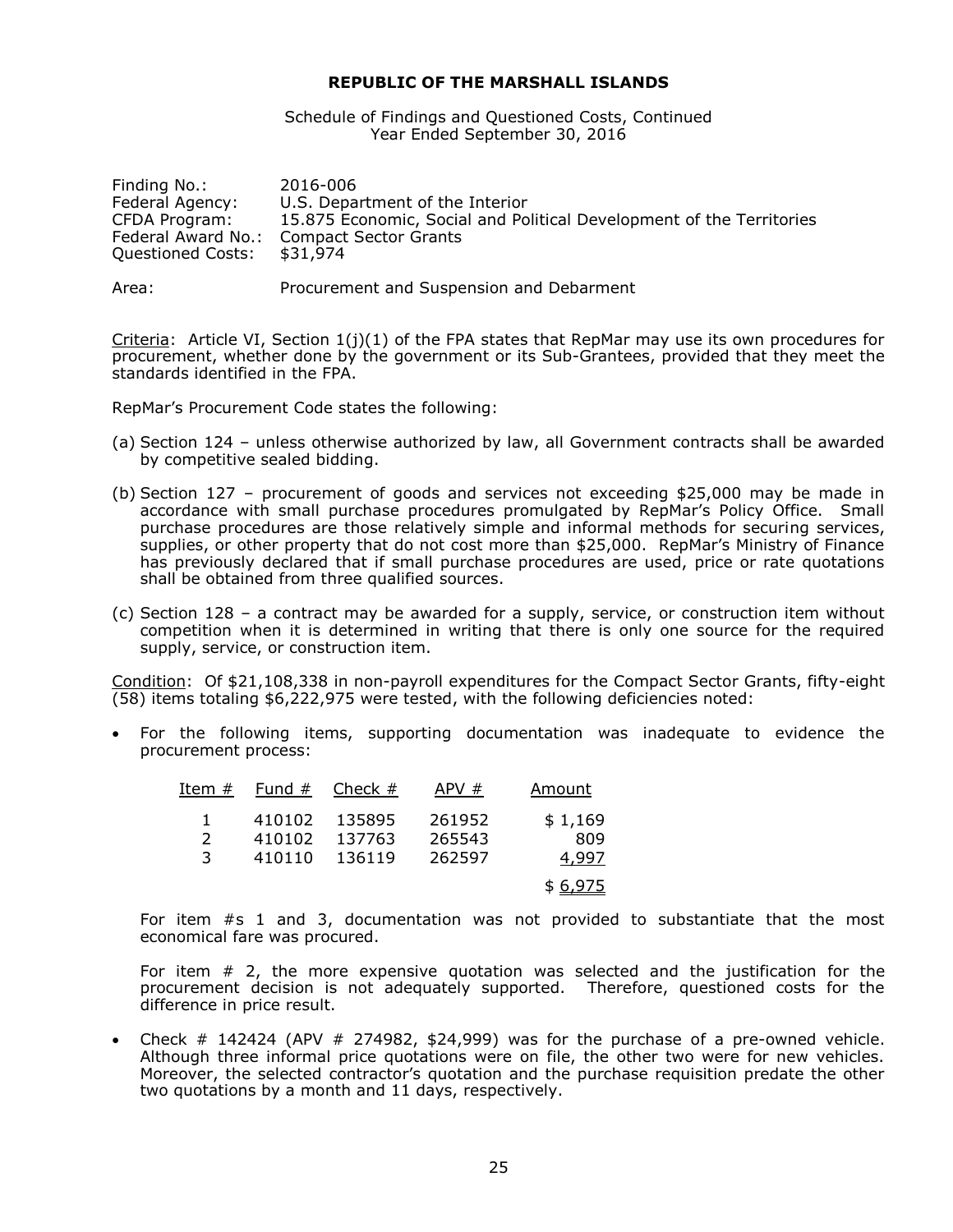Schedule of Findings and Questioned Costs, Continued Year Ended September 30, 2016

| Finding No.:       | 2016-006, Continued                                                  |
|--------------------|----------------------------------------------------------------------|
| Federal Agency:    | U.S. Department of the Interior                                      |
| CFDA Program:      | 15.875 Economic, Social and Political Development of the Territories |
| Federal Award No.: | <b>Compact Sector Grants</b>                                         |
| Questioned Costs:  | \$31,974                                                             |
|                    |                                                                      |

Area: Procurement and Suspension and Debarment

Cause: The cause of the above condition is the lack of adequate internal control policies and procedures requiring the documentation of procurement procedures to satisfy compliance with applicable procurement requirements.

Effect: The effect of the above condition is noncompliance with applicable procurement requirements, and questioned costs of \$31,974 result.

Identification as a Repeat Finding: Finding 2015-007

Recommendation: RepMar should require that documentation be adequate to comply with applicable procurement requirements. Specifically, documentation should indicate the history of procurement, including the rationale for contractor selection.

Auditee Response and Corrective Action Plan: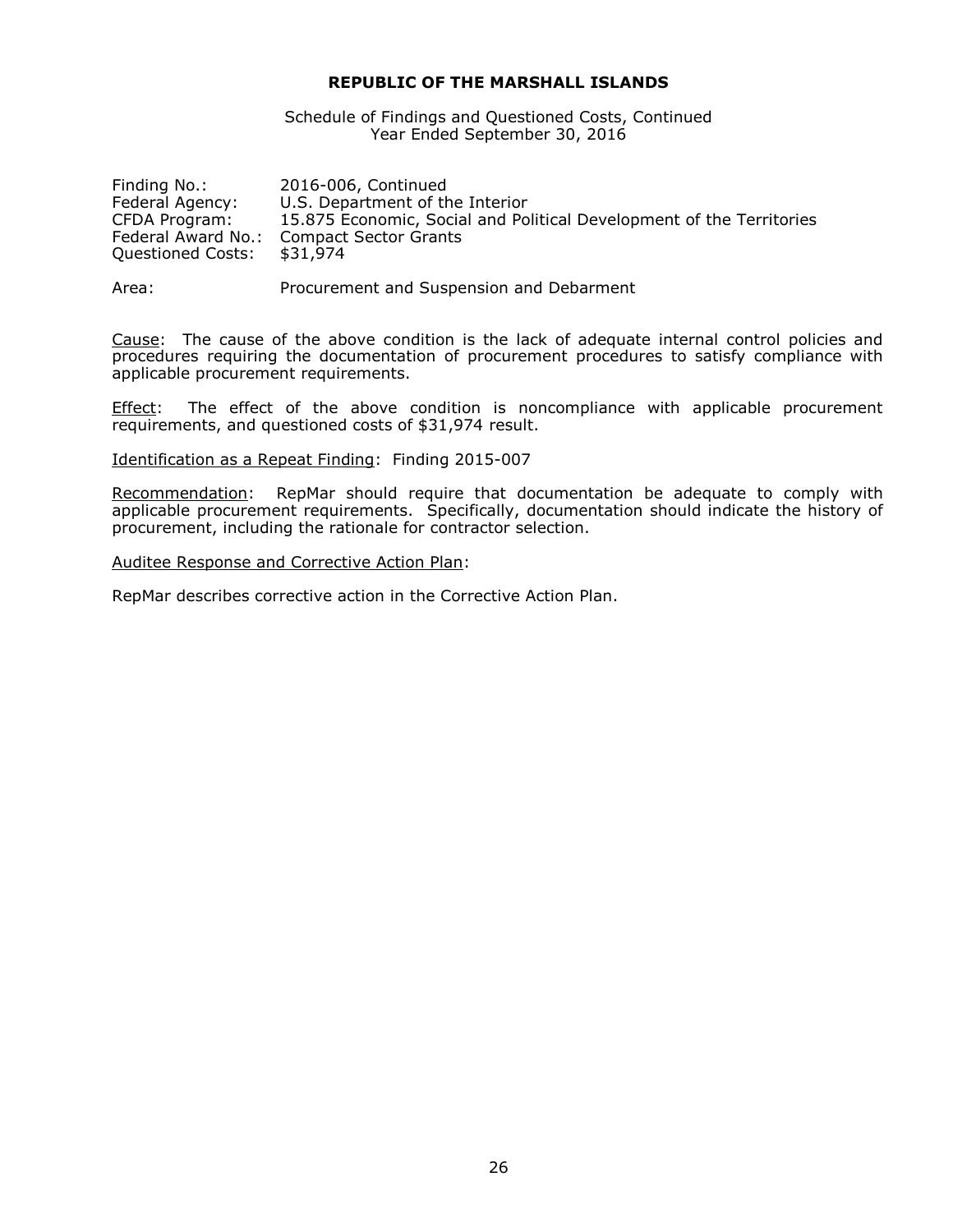Schedule of Findings and Questioned Costs, Continued Year Ended September 30, 2016

Finding No.: 2016-007 Federal Agency: U.S. Department of the Interior CFDA Program: 15.875 Economic, Social and Political Development of the Territories Federal Award No.: Compact Sector Grants Questioned Costs: \$0

Area: Reporting

Criteria: Article VI, Section  $1(b)(1)$  of the FPA requires the following financial reports to be prepared quarterly for each sector grant and submitted by RepMar 30 days after the end of each fiscal quarter:

- A statement of revenues and expenditures for governmental fund types and a comparison of budget and actual expenditures by function for governmental fund types. Quarterly reports for all Operational Grants shall contain a budget execution report for each function and include major office, cost centers and budget activities.
- Standard Form SF-269 and SF-272, or any successor thereto, as issued by the Government of the United States from time to time.

Article VI, Section 1.(b)(2) of the FPA further requires a final cash transactions report for each sector or other grant 90 days after the end of the funding period.

Drawdowns for reimbursement of actual or accrued expenditures shall be accomplished using the Request for Advance or Reimbursement (SF-270) form.

Additionally, reports submitted should reconcile with underlying accounting records.

Condition #1: Expenditures for a Public Infrastructure Sector Grant (D16AF00033-00010) were not reported during the year due to use of an incorrect cost center #. A revised Federal Financial Report (SF-425) form was subsequently submitted in May 2017 for this error.

Condition #2: Drawdown requests underlying Fund 410102 expenditures reported on drawdown #s SEG-02-2015, SEG-03-2015 and SEG-04-2015 for \$1,318,230, \$607,926 and \$2,055,477, respectively, were not available for examination. Additionally, drawdown # CD-05-2016 for \$777,299 included \$110,592 for which the reimbursement documentation was not available for examination.

The above condition is also reported as a matter of noncompliance within Finding No. 2016-002.

Cause: The cause of the above conditions is the lack of adequate internal control policies and procedures to facilitate compliance with reporting requirements.

Effect: The effect of the above conditions is possible noncompliance with reporting requirements.

Identification as a Repeat Finding: Finding 2015-010

Recommendation: The Ministry of Finance should establish adequate internal control policies and procedures requiring verification of the accuracy of federal financial reports and consistency of such with the underlying financial records.

#### Auditee Response and Corrective Action Plan: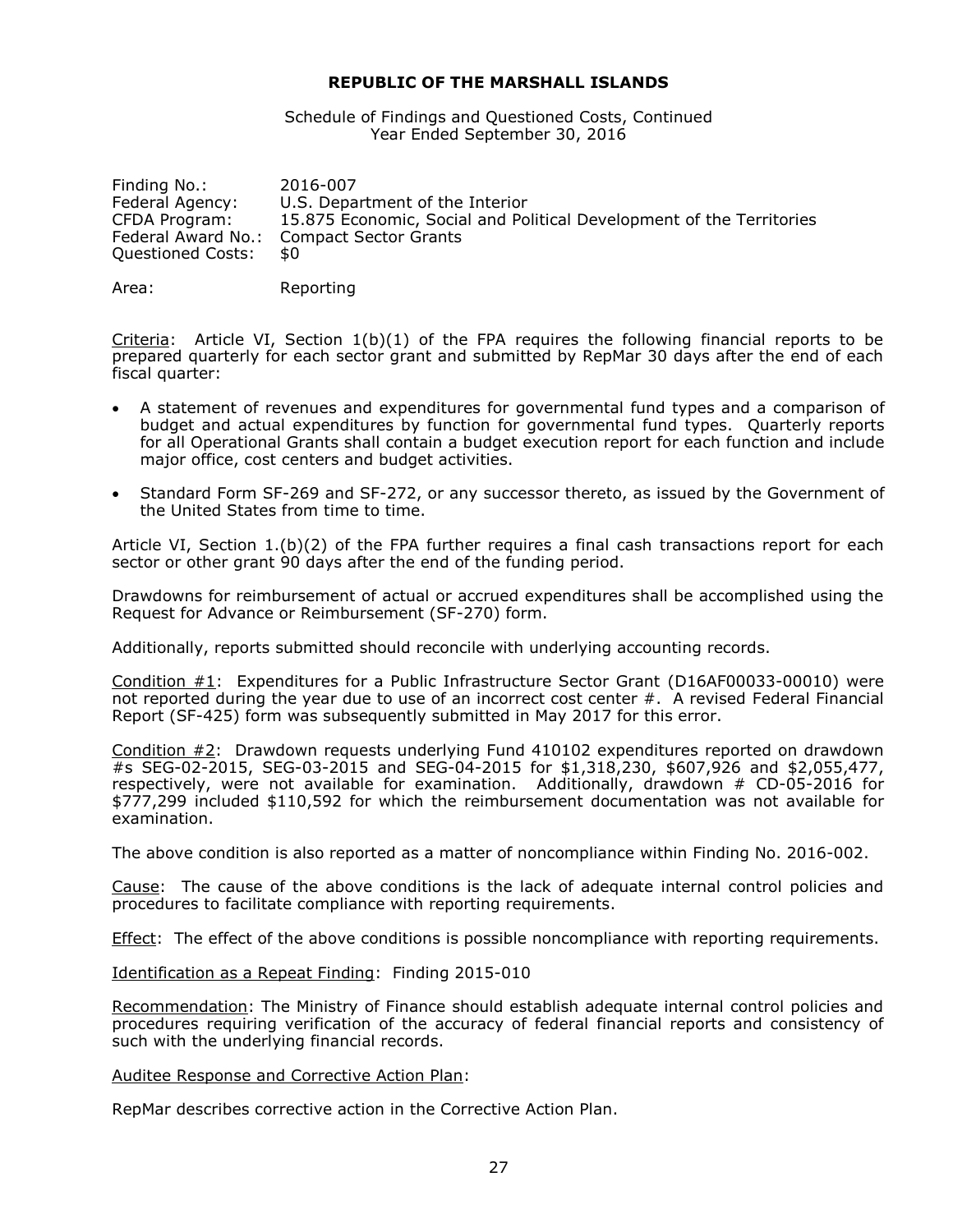Schedule of Findings and Questioned Costs, Continued Year Ended September 30, 2016

| Finding No.:       | 2016-008                                                             |
|--------------------|----------------------------------------------------------------------|
| Federal Agency:    | U.S. Department of the Interior                                      |
| CFDA Program:      | 15.875 Economic, Social and Political Development of the Territories |
| Federal Award No.: | <b>Compact Sector Grants</b>                                         |
| Questioned Costs:  | \$370,136                                                            |
|                    |                                                                      |

Area: Subrecipient Monitoring

Criteria: Article VI, Section  $1(a)(1)$  of the FPA states that fiscal control and accounting procedures of RepMar, as well as its Sub-Grantees, shall be sufficient to: (i) permit the preparation of reports required by the FPA and the Compact, as amended; and (ii) permit the tracing of funds to a level of expenditures adequate to establish that such funds have been used in compliance with the provisions of the Compact, as amended, and applicable agreements. Furthermore Article VI, Section  $1(k)(1)$  of the FPA states that RepMar shall ensure that: (i) every Sub-Grant includes any clauses required by the Compact, as amended, the sector Grant awards, and the FPA; (ii) Sub-Grantees are aware of the requirements imposed upon them by the Compact, as amended, the sector Grants and the FPA; and (iii) Sub-Grantee can meet the financial management standards of the FPA.

Condition: RepMar has not established formal policies and procedures over subrecipient monitoring, including compliance with related Compact provisions. During the year ended September 30, 2016, RepMar sub-granted Compact funding to various subrecipients, of which we tested seven (7) and noted the following deficiencies:

| Item #         | Subrecipient                | Fund   | <b>Sub-Grant Amount</b> |         |
|----------------|-----------------------------|--------|-------------------------|---------|
|                | <b>Assumption Schools</b>   | 410100 | S                       | 62,585  |
|                | Rita Christian School       | 410100 | \$                      | 17,521  |
| 3              | Canvasback Mission          | 410110 | \$                      | 50,000  |
| $\overline{4}$ | Ebeye Seventh Day Adventist | 410150 | \$                      | 40,030  |
| 5              | Pacific Wellness Center     | 410150 | S                       | 200,000 |

Except for item # 5, none of the other sub-grantees tested submitted financial reports to the Secretary of Finance relative to expenditure of the sub-granted funds, as required by the underlying MOAs. We were provided Pacific Wellness Center's quarterly reports for the year; however, there is no documented evidence that such were examined and verified by Ministry of Finance to ascertain compliance with the MOA, Compact Agreement, grant award and FPA.

For item #s 1 and 2, complete Sub-Grant Agreements or Memorandums of Agreement (MOA) were not available for examination.

For item #s 3 and 5, the Sub-Grant Agreements or MOAs made no reference to the Compact Agreement, grant award, or FPA.

Cause: The cause of the above condition is the lack of adequate internal control policies and procedures governing subrecipient monitoring, specifically with respect to: 1) execution of Sub-Grant agreements with Sub-Grantees, 2) compliance with cash management requirements and FPA special tests and provisions, and 3) resolution and corrective action of subrecipient audit reports.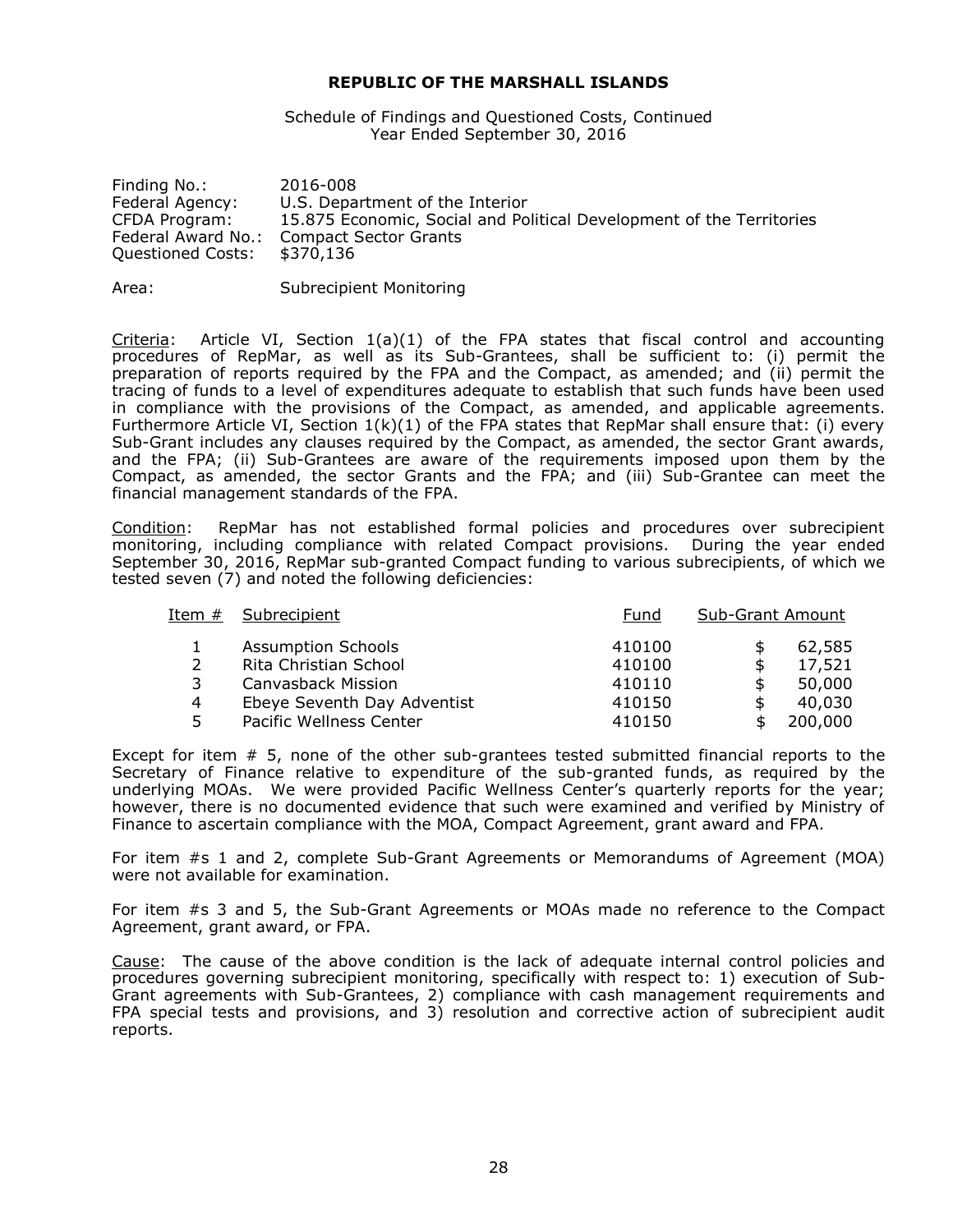Schedule of Findings and Questioned Costs, Continued Year Ended September 30, 2016

| Finding No.:       | 2016-008, Continued                                                  |
|--------------------|----------------------------------------------------------------------|
| Federal Agency:    | U.S. Department of the Interior                                      |
| CFDA Program:      | 15.875 Economic, Social and Political Development of the Territories |
| Federal Award No.: | Compact Sector Grants                                                |
| Questioned Costs:  | \$370,136                                                            |
|                    |                                                                      |

Area: Subrecipient Monitoring

Effect: The effect of the above condition is noncompliance with specific provisions of the FPA over subgrant agreements and subrecipient monitoring, and questioned costs of \$370,136 result.

Identification as a Repeat Finding: Finding 2015-011

Recommendation: RepMar should comply with the specific provisions of the FPA and execute Sub-Grant agreements with all Sub-Grantees and comply with subrecipient monitoring procedures.

Auditee Response and Corrective Action Plan: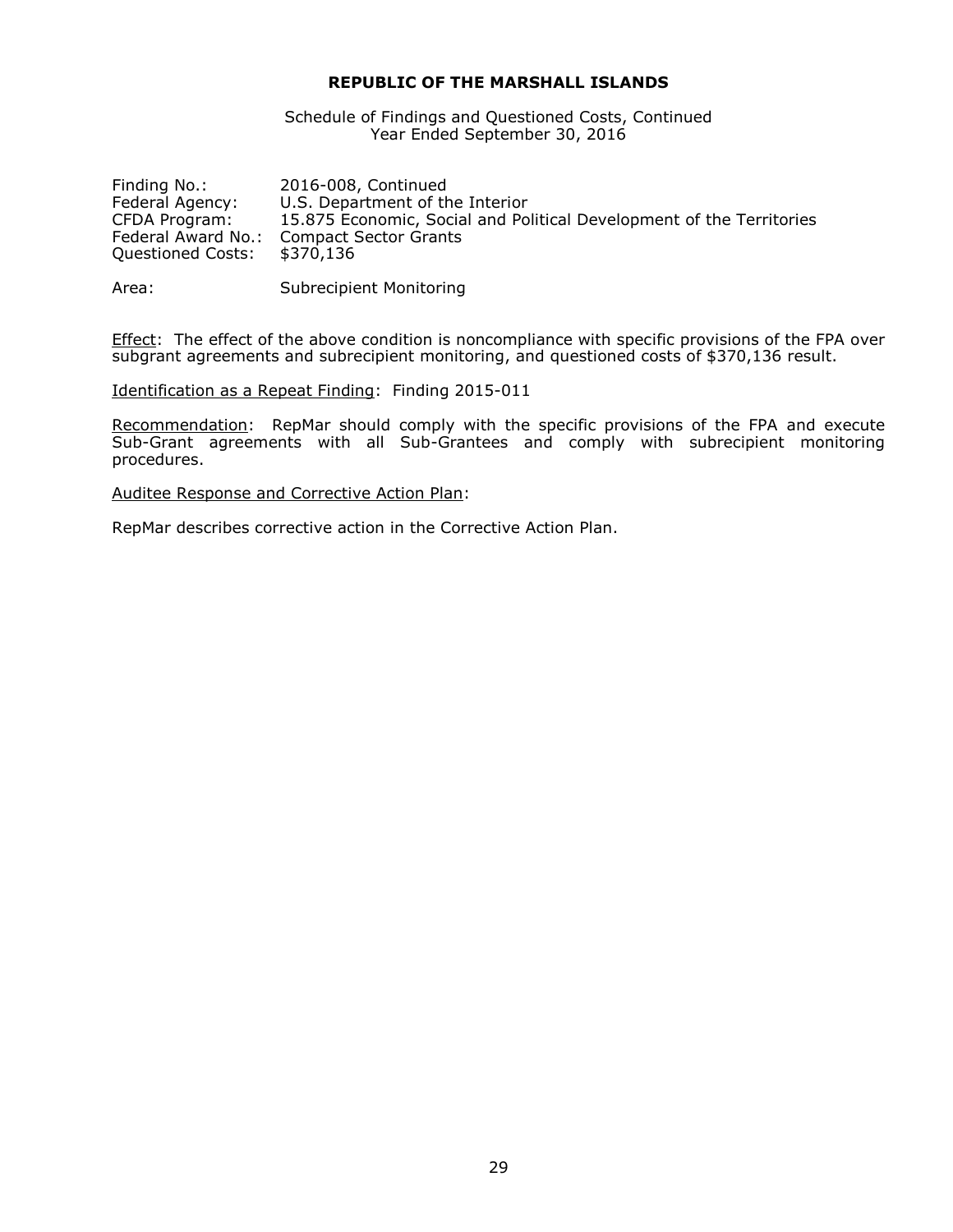Schedule of Findings and Questioned Costs, Continued Year Ended September 30, 2016

| Finding No.:       | 2016-009                                                             |
|--------------------|----------------------------------------------------------------------|
| Federal Agency:    | U.S. Department of the Interior                                      |
| CFDA Program:      | 15.875 Economic, Social and Political Development of the Territories |
| Federal Award No.: | Compact Sector Grants                                                |
| Questioned Costs:  | \$0                                                                  |

Area: Special Tests and Provisions

Criteria  $\#1$ : Article VI, Section 1.(d)(1) of the FPA states that RepMar may reprogram up to 15% of the total budget or \$500,000, whichever is less, within either an approved Sector Grant or the Supplemental Education Grant to meet unanticipated requirements and make limited program changes to the approved projects. The Compact Sector Grants special terms and conditions require that reprogramming requests be submitted to OIA no later than June 30, 2016 and be provided in the quarterly reports.

Criteria #2: The Environment Sector (# D16AF00009) and Public Infrastructure (# D16AF00045) grants' special terms and conditions state that drawdown of funds is not to occur until RepMar has certified to OIA that user fees are sufficient to fund the operating revenue reflected in the portfolio budget for Majuro Atoll Waste Company and that the additional \$131,712 in operating funding reflected in that same budget has also been provided.

Condition #1: Of ten Compact Sector Grants reprogram requests tested, grantor approval or evidence of submission of reprogram request to OIA for the following were not available for examination:

|   | Ministry     | Fund   | <b>Cost Center</b> | Amount       |
|---|--------------|--------|--------------------|--------------|
|   | Education    | 410150 | CG3481             | \$<br>35,000 |
| 2 | Health       | 410110 | CG3210             | \$<br>13,045 |
| 3 | Education    | 410100 | CG2410             | \$<br>10,000 |
| 4 | Education    | 410100 | CG2530             | \$<br>32,084 |
| 5 | Education    | 410150 | CG2760             | \$<br>9,500  |
| 6 | Education    | 410100 | CG2850             | \$<br>73,150 |
| 7 | Education    | 410102 | CF2235             | \$<br>6,000  |
| 8 | Education    | 410150 | CG2760             | \$107,667    |
| q | Public Works | 510100 | CG8171             | 14,000       |

Condition  $#2$ : While no drawdown has occurred with respect to Public Infrastructure grant  $#$ D16AF00045, the Environment Sector grant # D16AF00009 has been fully drawn. The required certification did not occur.

Cause: The cause of the above conditions is the lack of adequate internal control policies and procedures requiring compliance with the FPA and special terms and conditions of the grant awards.

Effect: The effect of the above conditions is technical noncompliance with specific provisions of the FPA and special terms and conditions of grant awards.

Recommendation: The Ministry of Finance should establish adequate internal control policies and procedures requiring compliance with the FPA and special terms and conditions of the grant awards.

Auditee Response and Corrective Action Plan: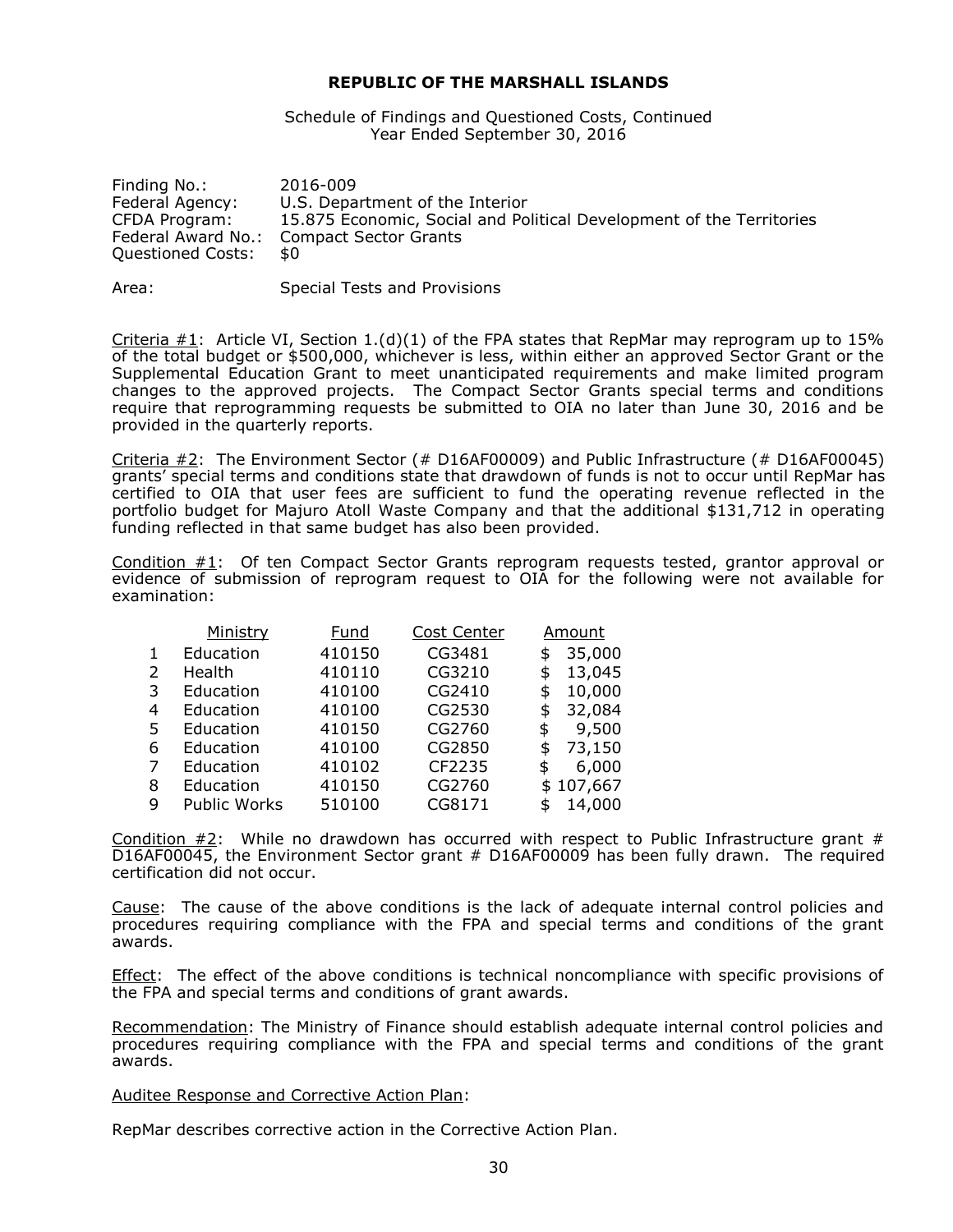Schedule of Findings and Questioned Costs, Continued Year Ended September 30, 2016

Finding No.: 2016-010 Area: RMI Procurement Code

Criteria: Procurement of goods and services should be in accordance with the RMI Procurement Code, which states the following:

- (a) Section 124 unless otherwise authorized by law, all Government contracts shall be awarded by competitive sealed bidding.
- (b) Section 127 procurement of goods and services not exceeding \$25,000 may be made in accordance with small purchase procedures promulgated by RepMar's Policy Office. Small purchase procedures are those relatively simple and informal methods for securing services, supplies, or other property that do not cost more than \$25,000. RepMar's Ministry of Finance has previously declared that if small purchase procedures are used, price or rate quotations shall be obtained from an adequate number of qualified sources.
- (c) Section 128 a contract may be awarded for a supply, service, or construction item without competition when it is determined in writing that there is only one source for the required supply, service, or construction item.

Condition: The following non-federally funded heavy machinery purchase, amounting to \$249,500, cited Cabinet Minute 173(2014), dated November 7, 2014, as approval for exemption from the requirements of Section 124 of the RMI Procurement Code. Instead, this item was procured based on the small purchase requirements of Section 127 of the RMI Procurement Code.

| Fund   | APV#   | PO#    | Amount    |  |
|--------|--------|--------|-----------|--|
| 100100 | 269270 | P61872 | 23,500    |  |
| 100100 | 266425 | none   | 36,000    |  |
| 100100 | 259642 | P59903 | 40,000    |  |
| 200105 | 258988 | P59923 | 50,000    |  |
| 700360 | 254675 | P59503 | 100,000   |  |
|        |        |        | \$249,500 |  |

The following deficiencies were also noted:

- For purchase order  $#$  P61727 (APV  $#$  269079, \$6,090), the lowest price quotation was not selected, and the documented rationale for the procurement decision is not in accordance with the small purchase policy.
- For purchase order  $#$  P62065 (APV  $#$  272424, \$24,935), the contractor invoice predates the purchase requisition and purchase order by five months.
- For contract # C10032 amounting to \$368,415, procurement was done in accordance with Section 128 of the RMI Procurement Code; however, there is no documentation on file to support the procurement decision.

Cause: The cause of the above condition is potential granting of exemptions from compliance with the RMI Procurement Code.

Effect: The effect of the above condition is potential noncompliance with the RMI Procurement Code.

Identification as a Repeat Finding: Finding 2015-013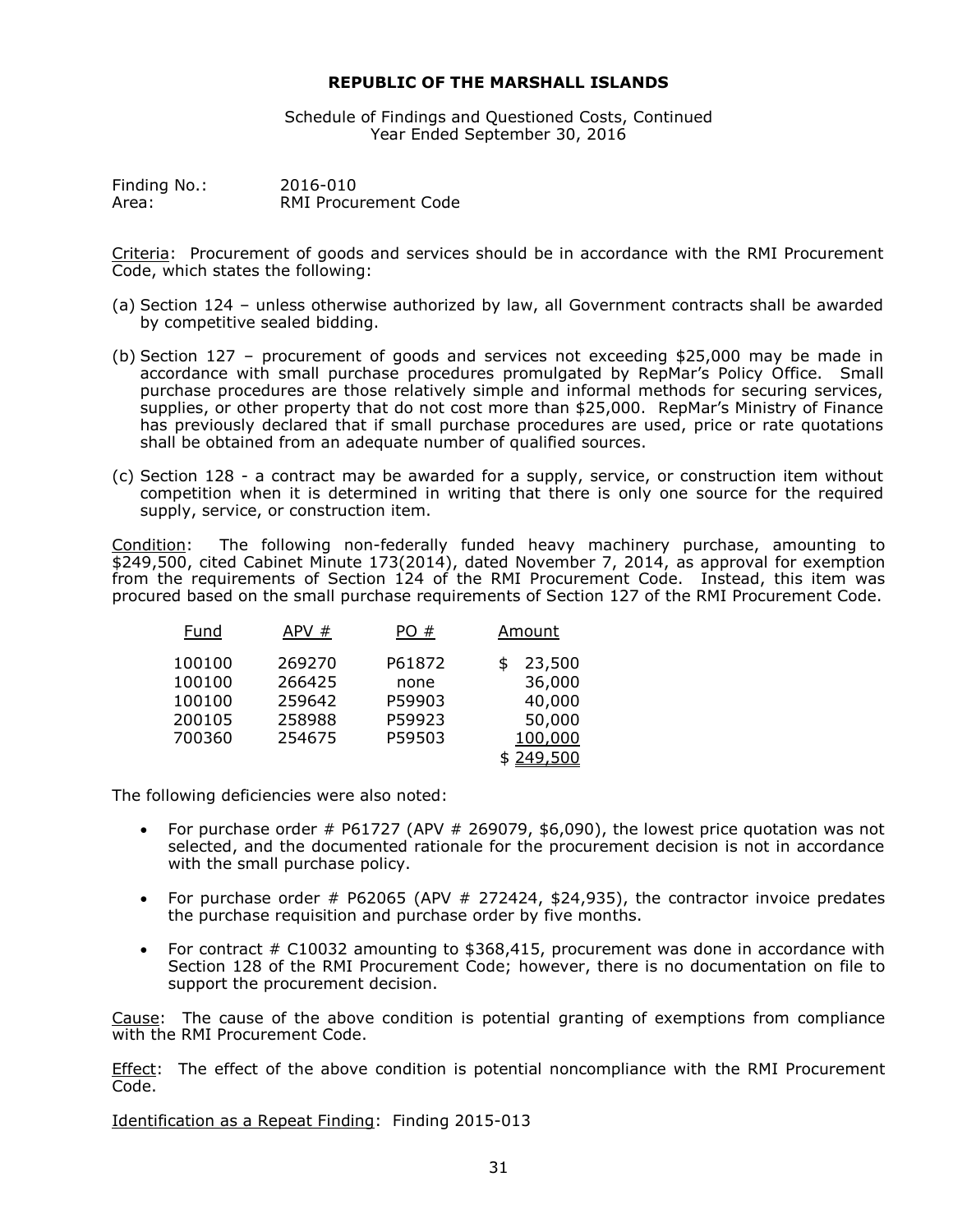Schedule of Findings and Questioned Costs, Continued Year Ended September 30, 2016

Finding No.: 2016-010, Continued Area: RMI Procurement Code

Recommendation: All purchases should comply with the requirements of the RMI Procurement Code. We recommend that the Cabinet consult with the Office of the Attorney General with respect to this matter.

Auditee Response and Corrective Action Plan: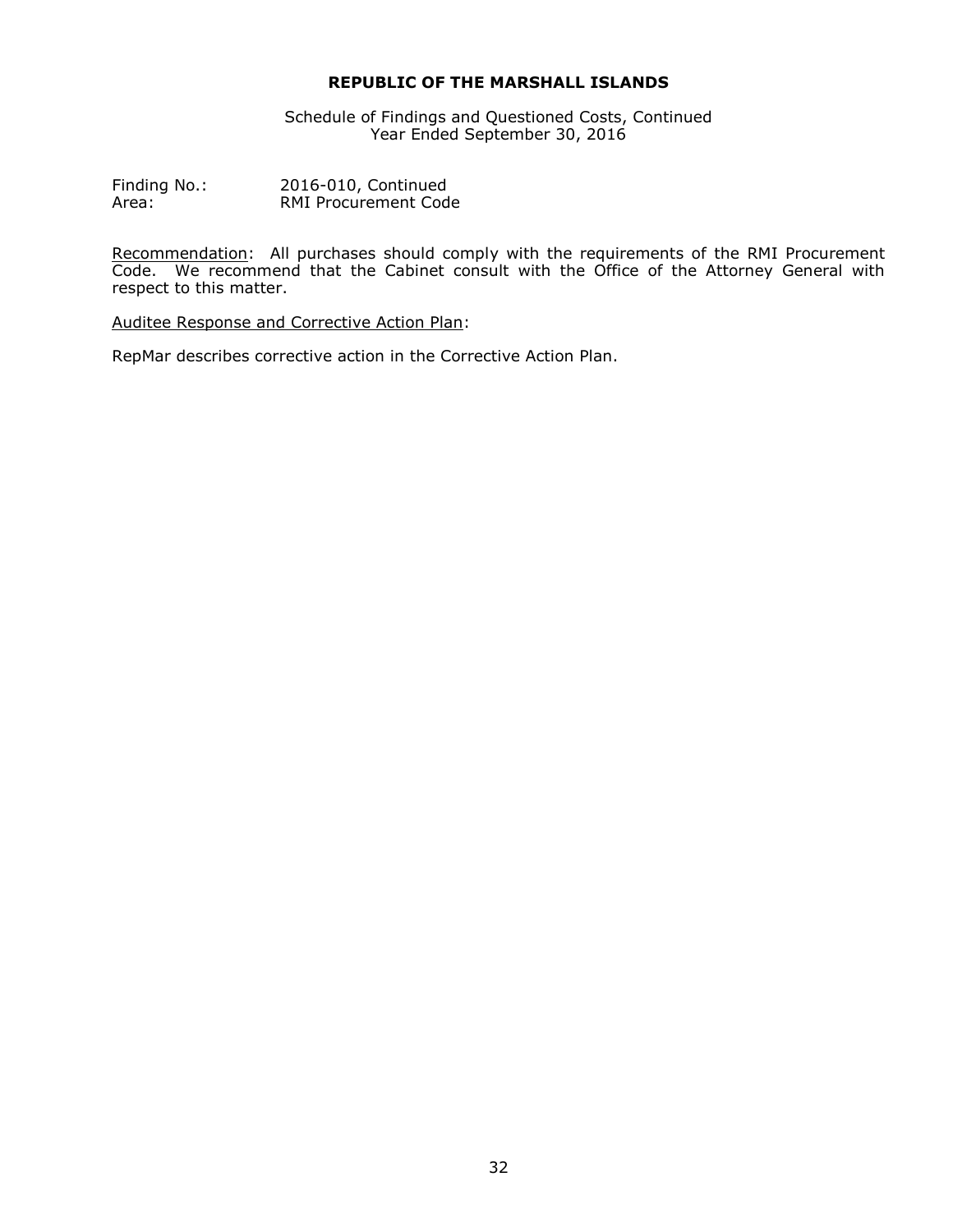Schedule of Findings and Questioned Costs, Continued Year Ended September 30, 2016

Finding No.: 2016-011 Area: Accounts Receivable

Criteria: Timely drawdowns of grant expenditures should occur to reimburse the General Fund.

Condition: Resubmission of drawdown request  $#$  10-2016 for \$300,019 for the Single Audit Grant had not occurred six months after year end. Accordingly, this could ultimately result in a direct charge to the General Fund if such is not resolved. In addition, it appears that other grants may not be timely billed and collected. Specifically, ninety percent (90%) of the following federal grant receivables recorded by the Ministry of Finance have yet to be billed and collected as of our report date:

| Fund   | Grant                        | Receivables |
|--------|------------------------------|-------------|
| 510100 | Public Infrastructure Sector | \$5.805.360 |
|        | 510130 Single Audit          | 935,439     |
|        | 600350 Non-Compact           | \$4,150,099 |

Cause: The cause of the above condition is the lack of adequate policies and procedures requiring periodic and timely analysis of grant expenditures to ascertain whether reimbursement of grant expenditures can occur. Further, drawdown requests are not monitored for timely reimbursement and resolution of errors.

Effect: The effect of the above condition is that the General Fund bears the cost of grant expenditures.

# Identification as a Repeat Finding: Finding 2015-009

Recommendation: Management should establish policies and procedures requiring periodic and timely analysis of grant expenditures to ascertain whether reimbursement of grant expenditures can occur and to monitor drawdown requests.

# Auditee Response and Corrective Action Plan: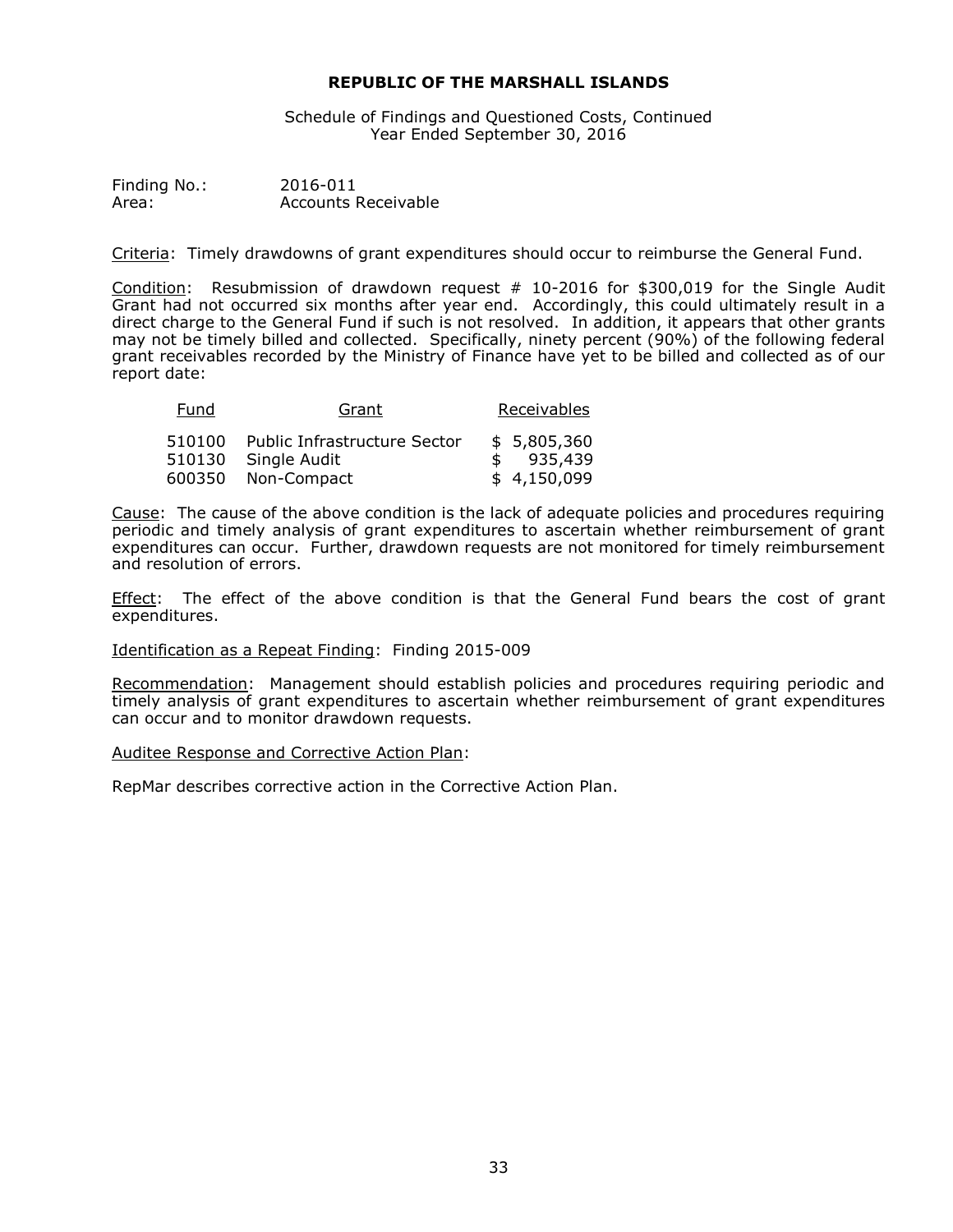Schedule of Findings and Questioned Costs, Continued Year Ended September 30, 2016

Finding No.: 2016-012 Area: External Financial Reporting

Criteria: Governmental Accounting Standards Board (GASB) Statement No. 14, *The Financial Reporting Entity*, as amended by GASB Statement No. 39, *Determining Whether Certain Organizations are Component* Units and GASB Statement No. 61, *The Financial Reporting Entity: Omnibus - an Amendment of GASB No. 14 and 34*, requires that the financial statements of the reporting entity include component units for which the primary government is either financially accountable, or for which exclusion would cause the reporting entity's financial statements to be misleading or incomplete.

Condition: The following non-major component units were unable to produce audited financial statements in time for inclusion into RepMar's financial statements for 2016:

Marshall Islands Visitors Authority RMI Environmental Protection Authority

Unaudited financial statements were also not available for these entities.

Cause: The cause of the above condition is the lack of audited financial statements for the respective entities.

Effect: The effect of the above condition is nonconformity with GASB Statement No. 14, as amended; however, such does not result in an opinion modification on the financial statements of RepMar since the above entities collectively are not considered material to the overall component unit financial statements.

Recommendation: We recommend that RepMar conform with GASB Statement No. 14, as amended, by obtaining audited financial statements of the above entities for inclusion within the financial statements.

Auditee Response and Corrective Action Plan: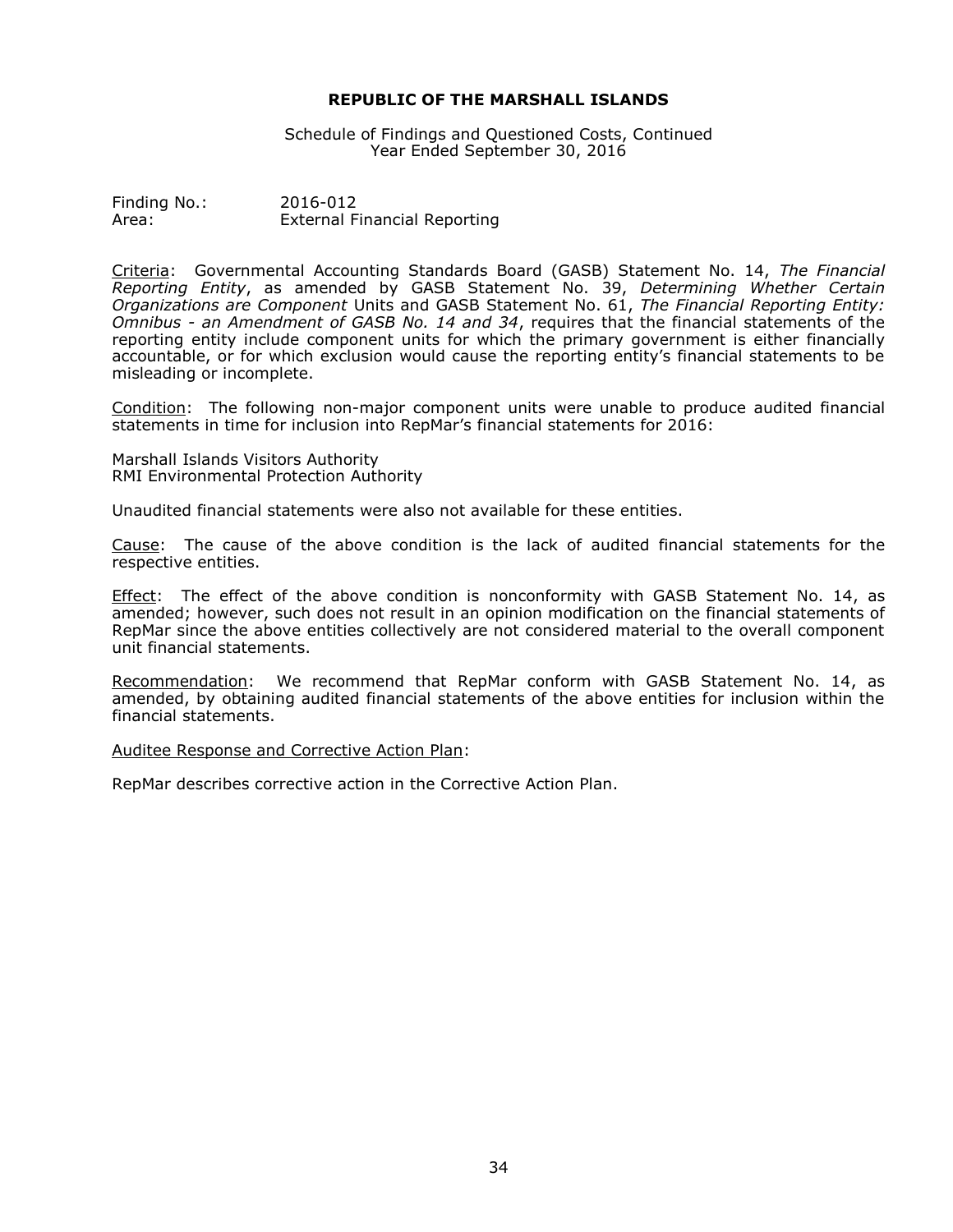Unresolved Prior Year Findings and Questioned Costs Year Ended September 30, 2016

# Questioned Costs

The prior year Single Audit report on compliance with laws and regulations noted the following questioned costs and comments that were unresolved at September 30, 2016:

|                                                                                                                                                                   | <b>Questioned Costs</b>                                               |                              |                                                                |  |
|-------------------------------------------------------------------------------------------------------------------------------------------------------------------|-----------------------------------------------------------------------|------------------------------|----------------------------------------------------------------|--|
|                                                                                                                                                                   | RepMar                                                                | Subrecipient                 | Total                                                          |  |
| Questioned costs of RepMar as previously reported:<br>Fiscal year 2008 Single Audit<br>Fiscal year 2009 Single Audit<br>Fiscal year 2010 Single Audit             | \$<br>393,111<br>227,454<br>1,507,681                                 | \$                           | 393,111<br>\$<br>227,454<br>1,507,681                          |  |
| Fiscal year 2011 Single Audit<br>Fiscal year 2012 Single Audit<br>Fiscal year 2013 Single Audit<br>Fiscal year 2014 Single Audit<br>Fiscal year 2015 Single Audit | 119,607<br>35,857<br>71,294<br>316,671<br><u>626,246</u><br>3,297,921 | 22,287<br>200,000<br>222,287 | 119,607<br>35,857<br>71,294<br>338,958<br>826,246<br>3,520,208 |  |
| Less questioned costs resolved in fiscal year 2016:<br>Questioned costs of fiscal year 2010 Single Audit<br>reported in:                                          |                                                                       |                              |                                                                |  |
| Finding No. 2010-004 (2)<br>Questioned costs of fiscal year 2014 Single Audit<br>reported in:                                                                     | (629, 840)                                                            |                              | (629, 840)                                                     |  |
| Finding No. 2014-001 (3)<br>Finding No. 2014-004 $(3)$<br>Questioned costs of fiscal year 2015 Single Audit<br>reported in:                                       | (692)<br>(293, 853)                                                   |                              | (692)<br>(293, 853)                                            |  |
| Finding No. 2015-005 (1)<br>Finding No. 2015-007 (3)                                                                                                              | (440)<br>(522, 797)<br>1,850,299                                      | 222,287                      | (440)<br>(522, 797)<br>2,072,586                               |  |
| Questioned costs of fiscal year 2016 Single Audit                                                                                                                 | 67,261                                                                | 370,136                      | 437,397                                                        |  |
| Unresolved questioned costs of RepMar at<br>September 30, 2016                                                                                                    | \$1,917,560                                                           | \$592,423                    | \$2,509,983                                                    |  |

(1) Resolved through a grantor agency determination dated March 17, 2017.

(2) Resolved through a grantor agency determination dated May 24, 2017.

(3) Resolved through a grantor agency determination dated May 25, 2017.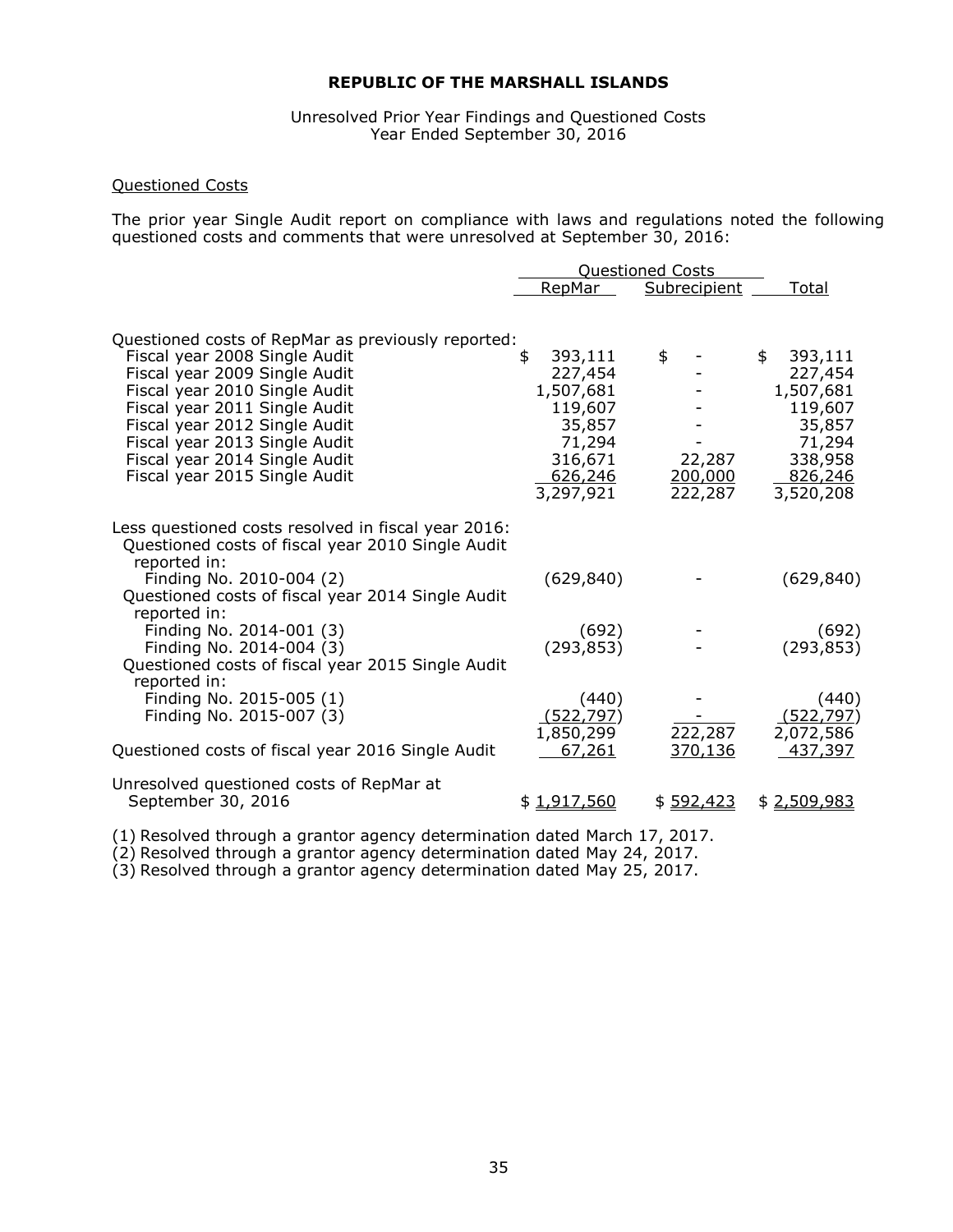Summary Schedule of Prior Audit Findings Year Ended September 30, 2016

| Finding<br><u>Number</u>   | <b>CFDA</b><br><u>Number</u> | Questioned<br><b>Costs</b>        | <b>Status</b>                                   |
|----------------------------|------------------------------|-----------------------------------|-------------------------------------------------|
| 2008-5<br>2008-6<br>2008-7 | 15.875<br>84.027<br>15.875/  | \$<br>74,318<br>14,966<br>294,900 | Refer Note 1.<br>Refer Note 1.<br>Refer Note 1. |
| 2009-1                     | 93.110<br>15.875             | 8,927<br>208,243                  | Refer Note 1.<br>Refer Note 1.                  |
| 2009-2                     | 15.875                       | 848                               | Refer Note 1.                                   |
| 2009-9                     | 15.875                       | 18,363                            | Refer Note 1.                                   |
| 2010-4                     | 10.567/                      | 18,706                            | Refer Note 1.                                   |
|                            | 84.027/<br>93.003/           | 26,305                            | Refer Note 1.<br>Refer Note 1.                  |
|                            | 93.069/                      | 8,671<br>47,659                   | Refer Note 1.                                   |
|                            | 93.110/                      | 15,336                            | Refer Note 1.                                   |
|                            | 93.118/                      | 16,450                            | Refer Note 1.                                   |
|                            | 93.163/                      | 38,450                            | Refer Note 1.                                   |
|                            | 93.268/                      | 94,554                            | Refer Note 1.                                   |
|                            | 93.889/<br>93.938/           | 31,995<br>14,082                  | Refer Note 1.<br>Refer Note 1.                  |
|                            | 93.958/                      | 2,552                             | Refer Note 1.                                   |
|                            | 93.959/                      | 4,906                             | Refer Note 1.                                   |
|                            | 93.977/                      | 51,690                            | Refer Note 1.                                   |
|                            | 93.988/                      | 2,062                             | Refer Note 1.                                   |
| 2010-5                     | 93.069/<br>93.217/           | 170,600<br>8,323                  | Refer Note 1.<br>Refer Note 1.                  |
|                            | 93.889/                      | 155,500                           | Refer Note 1.                                   |
|                            | 93.003                       | 170,000                           | Refer Note 1.                                   |
| 2011-05                    | 11.460/                      | 50,705                            | Refer Note 1.                                   |
|                            | 93.959                       | 59,400                            | Refer Note 1.                                   |
| 2011-06                    | 84.027                       | 9,502                             | Refer Note 1.                                   |
| 2012-01<br>2012-05         | 15.875<br>15.875             | 2,203<br>30,252                   | Refer Note 1.<br>Refer Note 1.                  |
| 2012-06                    | 84.027                       | 3,402                             | Refer Note 1.                                   |
| 2013-001                   | 15.875                       | 642                               | Refer Note 1.                                   |
| 2013-002                   | 93.889                       | 58,278                            | Refer Note 1.                                   |
| 2013-005                   | 15.875                       | 4,725                             | Refer Note 1.                                   |
| 2013-006                   | 84.027                       | 7,649                             | Refer Note 1.                                   |
| 2014-001<br>2014-004       | 15.875<br>15.875             | 2,871<br>10,050                   | Refer Note 1.<br>Refer Note 1.                  |
| 2014-006                   | 15.875                       | 22,287                            | Refer Note 1                                    |
| 2014-001                   | 84.027                       | 946                               | Refer Note 1.                                   |
| 2014-005                   | 84.027                       | 8,259                             | Refer Note 1.                                   |
| 2015-006                   | 10.567                       | 30,155                            | Refer Note 1.                                   |
| 2015-011<br>2015-001       | 15.875<br>84.027             | 200,000<br>692                    | Refer Note 1.                                   |
| 2015-008                   | 84.027                       | <u>72,162</u>                     | Refer Note 1.<br>Refer Note 1.                  |
|                            |                              |                                   |                                                 |

\$ 2,072,586

Note 1: Management is awaiting follow-up and issuance of a management decision from the Federal agency.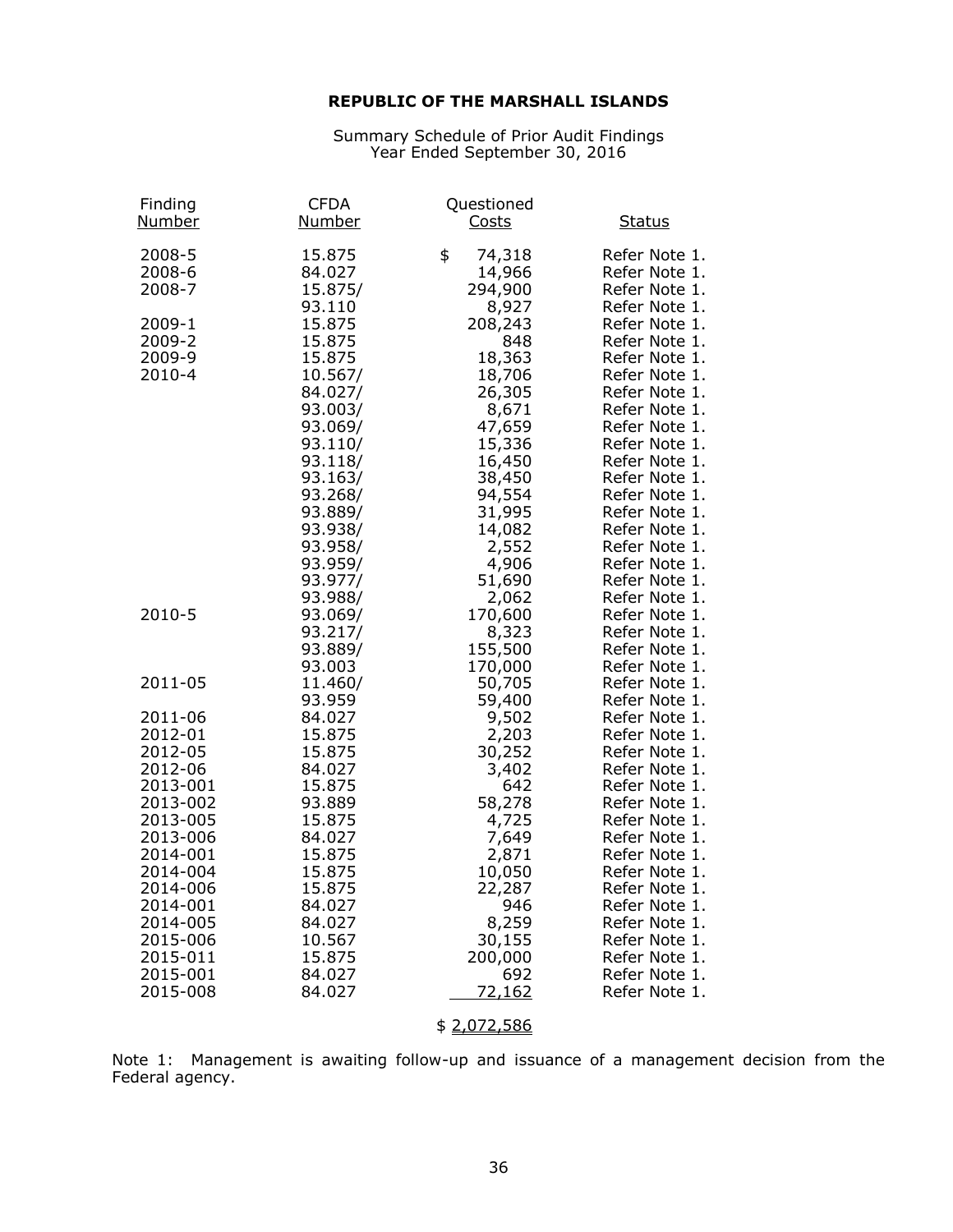# **CORRECTIVE ACTION PLAN 2 CFR § 200.511(c) Year Ended September 30, 2016**

| <b>Finding</b><br><b>Number</b> | <b>Corrective Action Plan</b>                                                                                                                                                                                                                                                                                                                                              | <b>Anticipated</b><br><b>Completion</b><br><b>Date</b> | <b>Responsible Person</b><br>(Contact details)                                                     |
|---------------------------------|----------------------------------------------------------------------------------------------------------------------------------------------------------------------------------------------------------------------------------------------------------------------------------------------------------------------------------------------------------------------------|--------------------------------------------------------|----------------------------------------------------------------------------------------------------|
| 2016-001                        | Item#1, 3 & 4 - the Ministry of Finance will conduct a<br>training on MOF Standard Operating Procedures (SOP)<br>which emphasizes on Procurement issues and Travel<br>advances on September 2017.                                                                                                                                                                          | September 30,<br>2017                                  | Spencer Joe-MOF Asst. Sec.<br>Acctg<br>spencermjoe@gmail.com                                       |
|                                 | Item#2<br>A refund has already been requested from the vendor<br>for the overpayment.                                                                                                                                                                                                                                                                                      | July 31, 2017                                          |                                                                                                    |
|                                 | On April 2017, the Internal Audit Unit was established<br>in MOF to ensure the validity, reasonability and<br>completeness of all transactions prior to its approval<br>and processing of payment. The unit will be manned by<br>two personnel. The Internal Audit staff has already<br>started last April 2017 and the Chief Internal Auditor<br>will start on July 2017. |                                                        |                                                                                                    |
| 2016-001                        | Restitution of 80 hrs payroll overpayment from<br>Employee #213442:<br>(a) 40hrs (Pay Period#14- June 23, 2017)<br>(b) 40hrs (Pay Period#15- July 07, 2017)                                                                                                                                                                                                                | July 07,2017                                           | Spencer Joe-MOF Asst. Sec.<br>Acctg<br>spencermjoe@gmail.com<br>Mile Lamille - MOF Acctg Payroll   |
|                                 | Payroll Department to ensure adequate internal control<br>in reviewing and verifying of attendance records for<br>accuracy and compliance to policy. MOF will enforce<br>monthly reconciliations of general ledger to ensure<br>accurate posting and timely resolution of identified<br>error, if any.                                                                     |                                                        | Chief<br>mile172000@yahoo.com                                                                      |
| 2016-002                        | MOF is in the process of improving implementation of<br>the existing Standard Operating Procedures and the<br>Cash Management Plan effectively, to ensure<br>compliance with FPA cash management requirements.                                                                                                                                                             | In progress                                            | Spencer Joe-MOF Asst. Sec.<br>Acctg<br>spencermjoe@gmail.com<br>YwaoElanzo-Asst.Sec.Budget & Proc. |
|                                 | In addition, a Compliance and Monitoring Officer is<br>currently being recruited to perform monitoring of all<br>grant awards and to ensure that corresponding policies<br>are strictly adhered to.                                                                                                                                                                        |                                                        | elanzo28@qmail.com                                                                                 |
| 2016-003                        | MOF is in the process of improving implementation of<br>the existing Standard Operating Procedures and the<br>Cash Management Plan effectively, to ensure<br>compliance with FPA cash management requirements.                                                                                                                                                             | In Progress                                            | Spencer Joe-MOF Asst. Sec.<br>Acctg<br>spencermjoe@gmail.com<br>YwaoElanzo-Asst.Sec.Budget & Proc. |
|                                 | In addition, a Compliance and Monitoring Officer is<br>currently being recruited to perform monitoring of all<br>grant awards and to ensure that corresponding policies<br>are strictly adhered to.                                                                                                                                                                        |                                                        | elanzo28@gmail.com                                                                                 |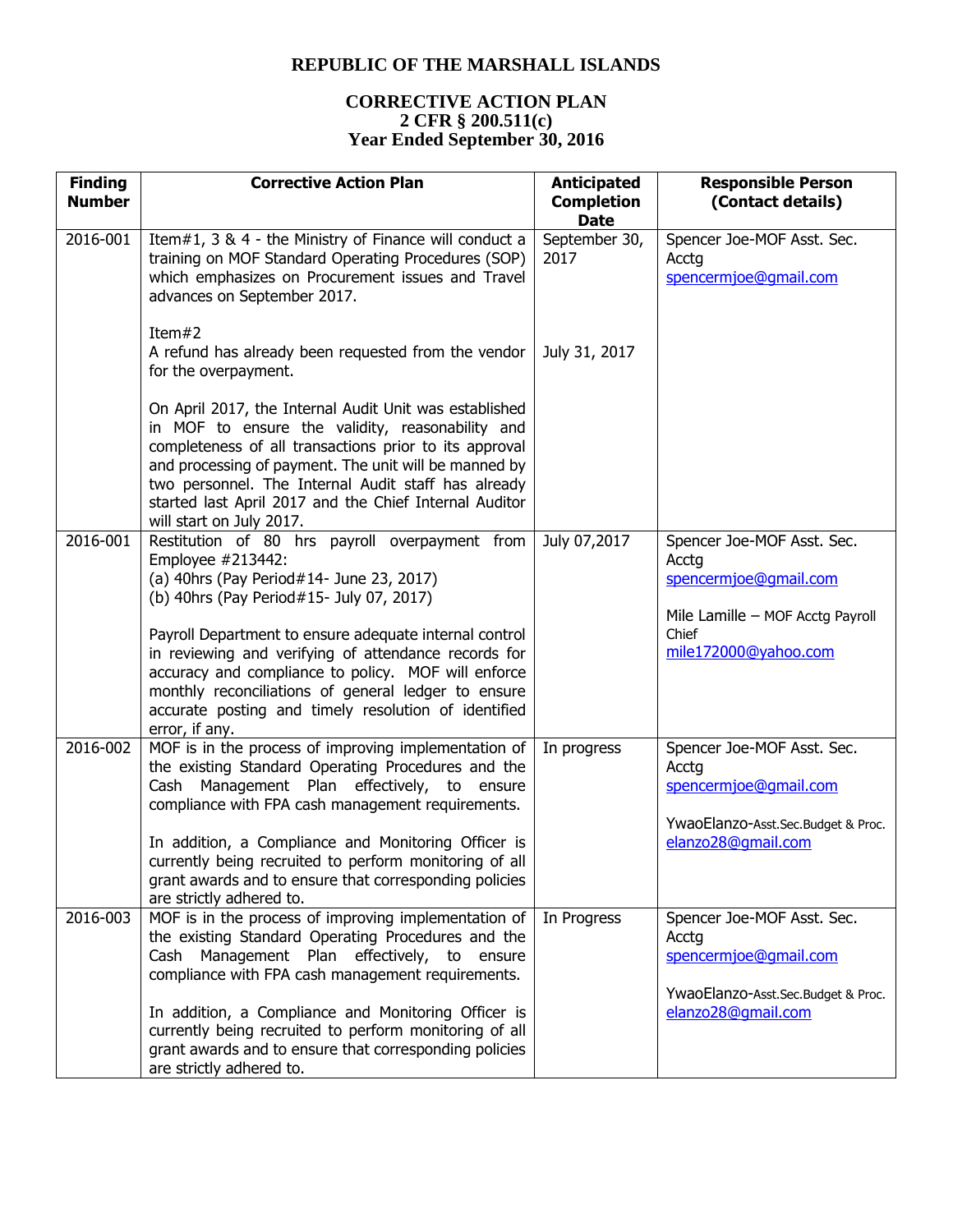| 2016-004 | Physical inventory and assessment to ascertain the<br>serviceability of fixed assets situated within Majuro Atoll<br>has started last June 19, 2017, duly conducted by a<br>team composed of the MOF-Supply Division, the MOF-<br>Accounting Division and the MPW-PMU. On the other<br>hand, the Ministry of Public Works-PMU initially<br>reported 80% completion in inspection and assessment<br>for MOE and MOH buildings located off-island. | November 30,<br>2017    | CatalinoKijiner-MPW Secretary<br>kijiner74@gmail.com<br>Bruce Loeak-MOF Chief Procurement<br>bloeak@qmail.com     |
|----------|--------------------------------------------------------------------------------------------------------------------------------------------------------------------------------------------------------------------------------------------------------------------------------------------------------------------------------------------------------------------------------------------------------------------------------------------------|-------------------------|-------------------------------------------------------------------------------------------------------------------|
|          | MOF will clearly establish the procedures of inventory<br>and to include the key stakeholders to liaise with on<br>activities such as actual sighting, appraising and<br>drawing resolutions necessary for its registered<br>properties.                                                                                                                                                                                                         |                         |                                                                                                                   |
|          | MOF-Chief Supply and Procurement is currently<br>working with the Attorney General Office in drafting<br>policies and guidelines for government fixed assets<br>including imperative disposal procedures.                                                                                                                                                                                                                                        |                         |                                                                                                                   |
| 2016-005 | MOF is improving its documentation and monitoring<br>system to ensure adherence to period of performance<br>requirement as stipulated in the grant award.                                                                                                                                                                                                                                                                                        | Continuing<br>process   | Spencer Joe-MOF Asst. Sec.<br>Acctg<br>spencermjoe@gmail.com                                                      |
|          | On April 2017, the Internal Audit Unit was established<br>in MOF to ensure the validity, reasonability and<br>completeness of all transactions prior to approval and<br>processing of payment. The unit will be manned by two<br>personnel. The Internal Audit staff has already started<br>last April 2017 and the Chief Internal Auditor will start<br>on July 2017.                                                                           |                         | YwaoElanzo-Asst.Sec.Budget & Proc.<br>elanzo28@gmail.com                                                          |
|          | In addition, a Compliance and Monitoring Officer is<br>currently being recruited to perform monitoring of all<br>grant awards and to ensure that corresponding policies<br>are strictly adhered to.                                                                                                                                                                                                                                              |                         |                                                                                                                   |
| 2016-006 | On April 2017, the Internal Audit Unit was established<br>in MOF to ensure the validity and completeness of all<br>transactions prior to approval and processing of<br>payment. The unit will be manned by two personnel.<br>The Internal Audit staff has already started last April<br>2017 and the Chief Internal Auditor will start on July<br>2017.                                                                                          | September 30,<br>2017   | Spencer Joe-Asst. Sec. Acctg<br>spencermjoe@gmail.com<br>YwaoElanzo-Asst.Sec.Budget & Proc.<br>elanzo28@gmail.com |
| 2016-007 | A Compliance and Monitoring Officer is currently being<br>recruited to perform monitoring of compact and federal<br>grants draw downs as well as to ensure consistency and<br>accuracy of reporting.                                                                                                                                                                                                                                             | December<br>31,<br>2017 | Spencer Joe-Asst. Sec. Acctg<br>spencermjoe@gmail.com                                                             |
| 2016-008 | Compliance and Monitoring Officer's responsibility<br>includes ensuring that reference to the Compact<br>Agreement, grant award, or FPA is incorporated in<br>MOAs as required; and to monitor corrective action/s<br>undertaken by subrecipients to resolve its audit reports.<br>Internal Audit Unit will ensure that sub-agreements'<br>requirements are met by sub-grantees prior to approval                                                | September 30,<br>2017   | Spencer Joe-Asst. Sec. Acctg<br>spencermjoe@gmail.com                                                             |
| 2016-009 | of disbursements.<br>Compliance and Monitoring Officer's responsibility<br>includes monitoring to ensure that reprogramming<br>requirements and special terms and conditions of grant<br>awards are adhered to.                                                                                                                                                                                                                                  | December 31,<br>2017    | YwaoElanzo-Asst.Sec.Budget & Proc.<br>elanzo28@gmail.com<br>Robin Kios - Budget Director                          |